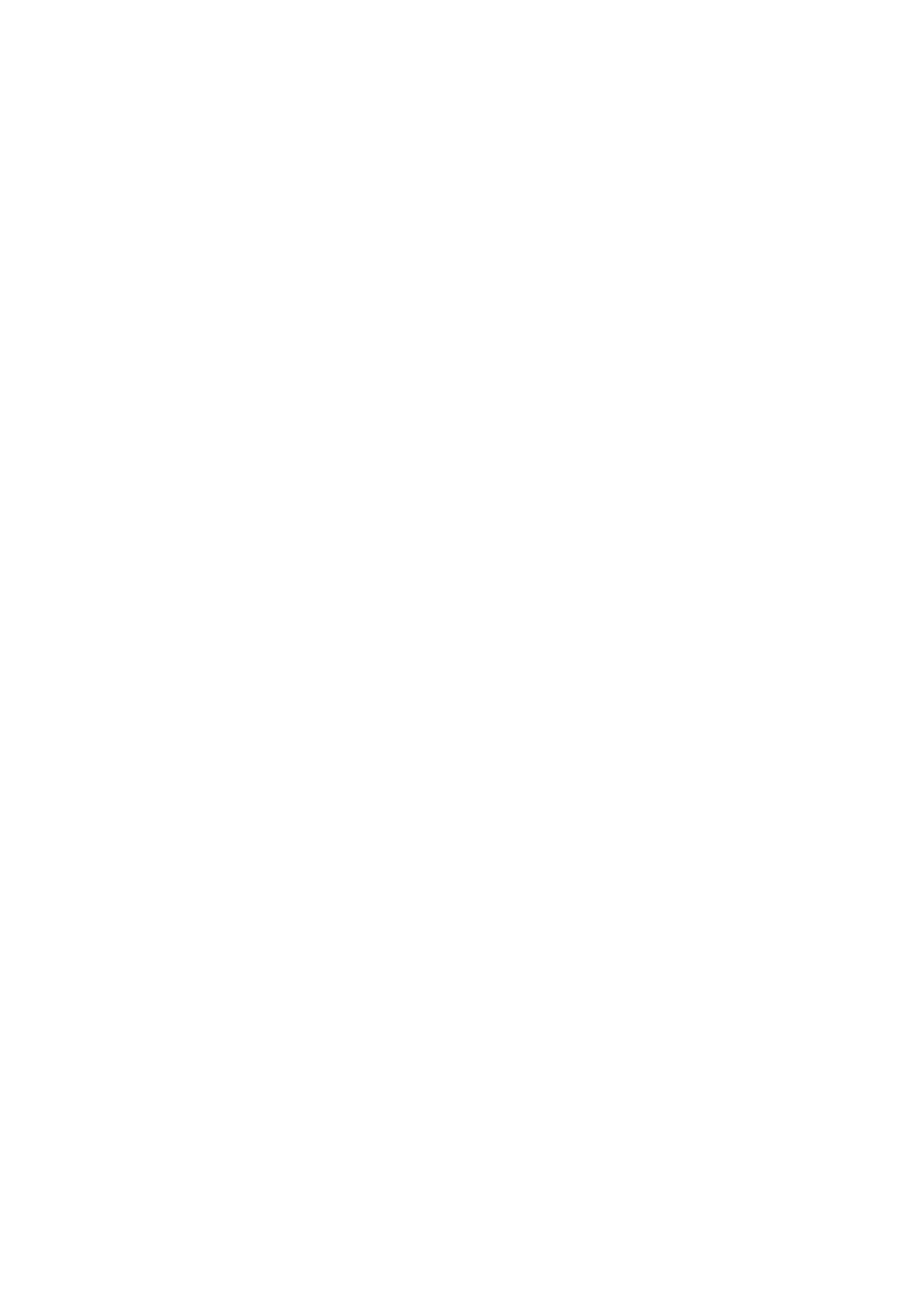CLIENT: DEWHA PROJECT: IMPACTS OF PLASTIC DEBRIS ON AUSTRALIAN MARINE WILDLIFE



DATE: **JUNE 19<sup>th</sup>, 2009** 

# <span id="page-3-0"></span>**1. EXECUTIVE SUMMARY**

Plastic debris is a pervasive problem throughout the world's oceans, and various governments worldwide have officially recognised the importance of managing this issue. In response, efforts to define, monitor and reduce the problem of plastic debris in the sea are increasing, especially as it poses significant risks to protected species.

This study is a first attempt at compiling available data on interactions between plastic debris and marine wildlife in Australian waters. The geographic extent of the study included all Australian waters, including offshore and sub-Antarctic islands and Australian Antarctic Territories. The types of impacts from plastic debris include primarily entanglement and ingestions. This report provides an indication of the frequency, geographic extent, general magnitude and other details of these interactions and presents a summary of the impacts of plastic debris (including lost or discarded fishing equipment) on Australian marine wildlife. The earliest available record of these impacts was from 1974, and the most recent records were from June of 2008.

This study was prepared with information obtained from available publications, raw data and database extracts, media reports and anecdotal evidence wherever available. However, there is a paucity of information in Australia and an absence of any national, standardised database, data recording or reporting system that allows a comprehensive assessment of the interactions between plastic debris and marine wildlife. As a consequence, the magnitude of impacts of plastic debris on marine wildlife is difficult to determine.

Available information indicates that at least 77 species of marine wildlife found in Australian waters have been impacted by entanglement in, or ingestion of, plastic debris during the last three and a half decades (1974-2008). The affected species include six species of marine turtles, 12 species of cetaceans, at least 34 species of seabirds, dugongs, six species of pinnipeds, at least 10 species of sharks and rays, and at least eight other species groups. Most records of impacts of plastic debris on wildlife relate to entanglement, rather than ingestion. However, the rate of ingestion of plastic debris by marine wildlife is difficult to assess as not all dead animals are necropsied or ingested plastic debris may not be recorded where it is not considered as the primary cause of death. Species dominating existing entanglement and ingestion records are turtles and humpback whales. Australian pelicans and a number of cormorant species are also frequently reported.

The distribution of records of wildlife impacted by plastic debris in Australian waters reflects survey efforts. For example, some of the highest numbers of records come from coastal areas of north eastern Arnhem Land and south eastern Queensland where long-term surveys and regular beach clean-up activities are in place. Cetacean records are the most uniformly distributed, while records of pinnipeds and dugongs reflect the distribution of these species and occur primarily along southern Australia, and eastern Queensland, respectively. Seabird records tend to be concentrated around large urban centres, especially where zoos or wildlife rescue organisations receive dead and injured birds and maintain records, and on offshore islands where plastic ingestion by particular seabird species has been studied. Geographic areas where there are few, if any, records of wildlife impacted by plastic debris include the north western coastline of Western Australia, the Great Australian Bight, eastern Cape York, and offshore waters. Many animals that feed in offshore waters may return to coastal waters, where they are subsequently recorded. The absence of records for these areas is more likely to reflect an absence of regular observations and monitoring, not an absence of interactions occurring there.

Derelict fishing nets dominate the types of plastic debris observed entangling wildlife. A variety of plastic items are recorded as impacting marine species through ingestion. The most common items in the ingestion records are synthetic fishing line and hooks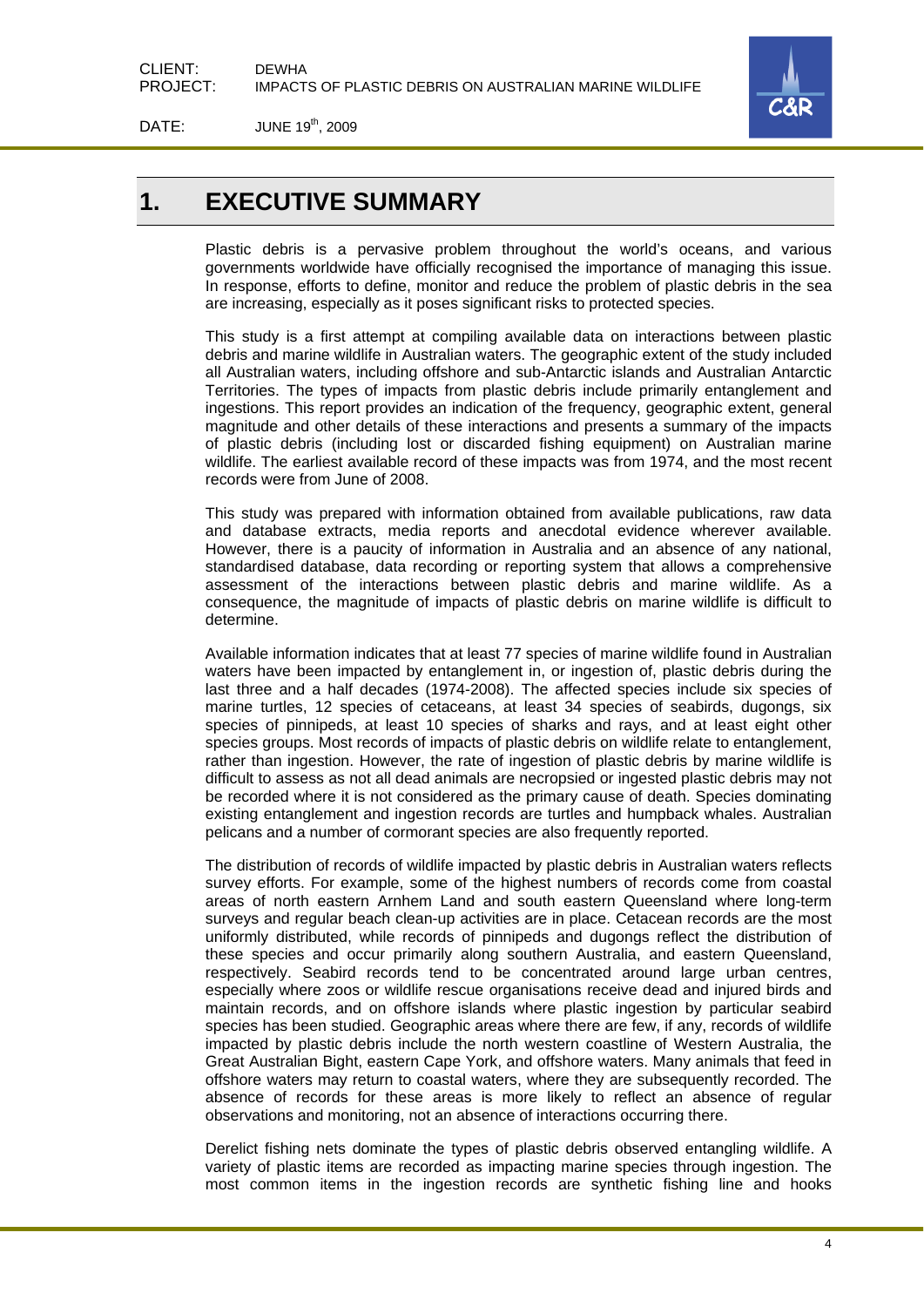

DATE: **JUNE 19<sup>th</sup>, 2009** 

(especially in seabirds). The patterns of reports of entanglement in and ingestion of plastic debris by wildlife in Australian waters are likely to be influenced by factors such as the size and distribution of populations, foraging areas, migration patterns, diets, proximity of species to urban centres, changes in fisheries equipment and practices, weather patterns, and ocean currents, as well as the frequency of monitoring and/or observation of wildlife. While this study focuses on apparent trends in available data, it is beyond the scope of this project to draw conclusions about the causes of or influences on these trends by any of the factors outlined above.

To improve information on the impacts of plastic debris on marine wildlife, a national database needs to be established and a nationally consistent, systematic approach to monitoring and the recording of information needs to be implemented. Key future research priorities include:

- Determining the necessary statistical analyses required to develop a more accurate estimate of the magnitude of the impact of plastic debris on marine wildlife.
- Facilitating the collection of more necropsy data specifically aimed at detecting ingested plastic debris. Devise species-specific methods aimed to increase the probability of detecting ingested plastic (e.g. Francis 2007).
- Developing a method to assess cryptic mortality (unrecorded or unknown deaths) caused by impacts of plastic debris.
- Analysing climatic and oceanographic information to assist in detecting seasonal patterns in the impacts of plastic debris on marine wildlife.
- Devising a monitoring program, for feeding information into the national database from geographic locations currently devoid of data. Recommendations are given for the implementation of such a monitoring program.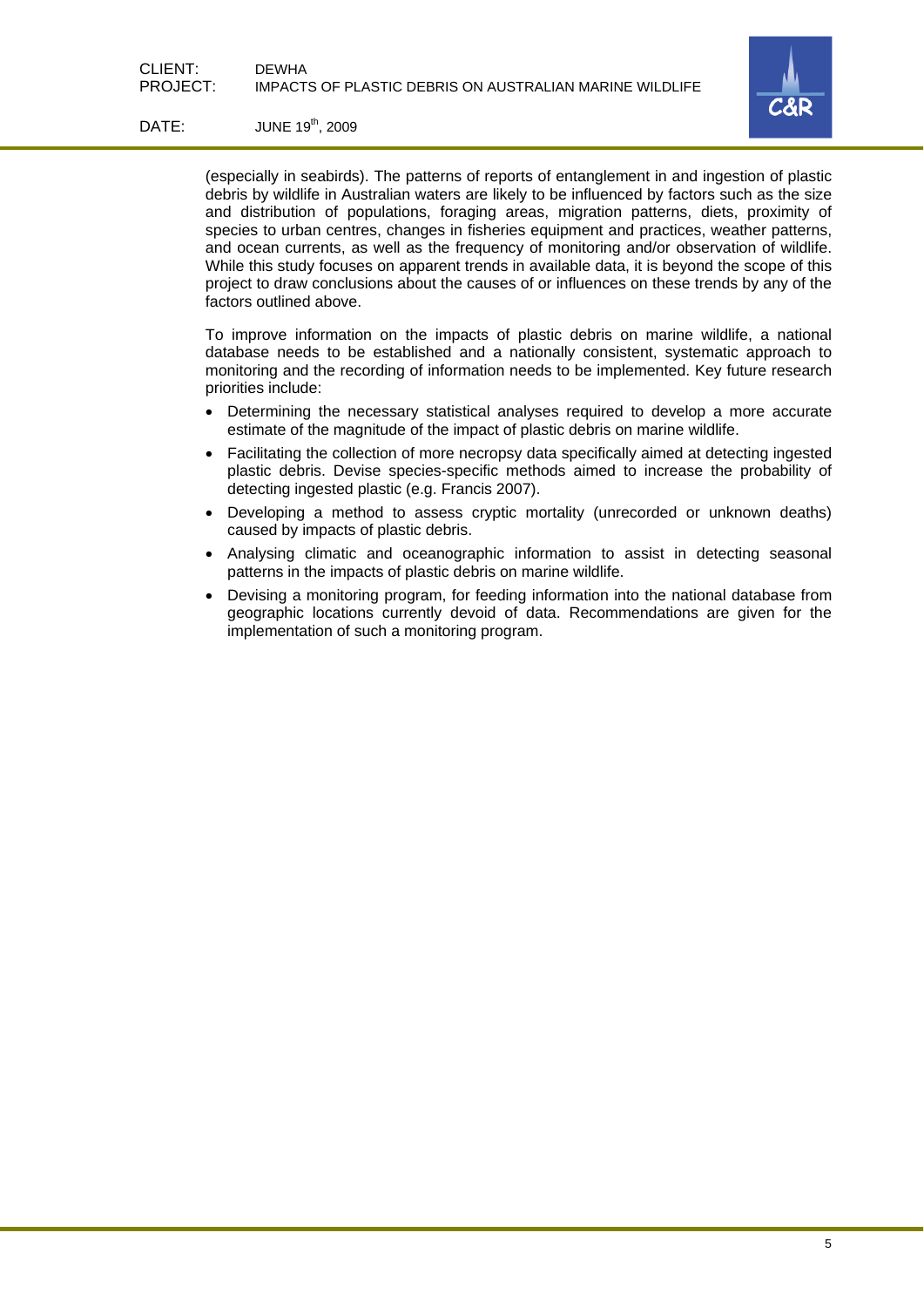CLIENT: **DEWHA** PROJECT: IMPACTS OF PLASTIC DEBRIS ON AUSTRALIAN MARINE WILDLIFE



JUNE 19<sup>th</sup>, 2009 DATE:

# **TABLE OF CONTENTS**

| 1.           |                                 |                                                                        |  |  |  |
|--------------|---------------------------------|------------------------------------------------------------------------|--|--|--|
| 2.           |                                 |                                                                        |  |  |  |
| 3.           | 3.1<br>3.2<br>3.3               |                                                                        |  |  |  |
| $\mathbf{4}$ |                                 |                                                                        |  |  |  |
|              | 4.1<br>4.2<br>4.3<br>4.4        | TYPES OF PLASTIC DEBRIS AFFECTING AUSTRALIAN MARINE WILDLIFE  26       |  |  |  |
|              | 4.5                             | 4.5.2 Temporal Patterns and Distribution of Affected Cetaceans 38      |  |  |  |
|              | 4.6                             | 4.6.2 Temporal Pattern and Distribution of Affected Seabird Species 46 |  |  |  |
|              | 4.7                             |                                                                        |  |  |  |
|              | 4.8                             | 4.8.2 Temporal Dynamics and Distribution of Affected Pinnipeds 57      |  |  |  |
|              | 4.9                             |                                                                        |  |  |  |
| 5.           |                                 |                                                                        |  |  |  |
|              | 5.1<br>5.3<br>5.4<br>5.5<br>5.6 |                                                                        |  |  |  |
| 6.           |                                 |                                                                        |  |  |  |
|              | 6.1                             |                                                                        |  |  |  |
| 7.           |                                 |                                                                        |  |  |  |
| 8.           |                                 |                                                                        |  |  |  |
| 9.           |                                 |                                                                        |  |  |  |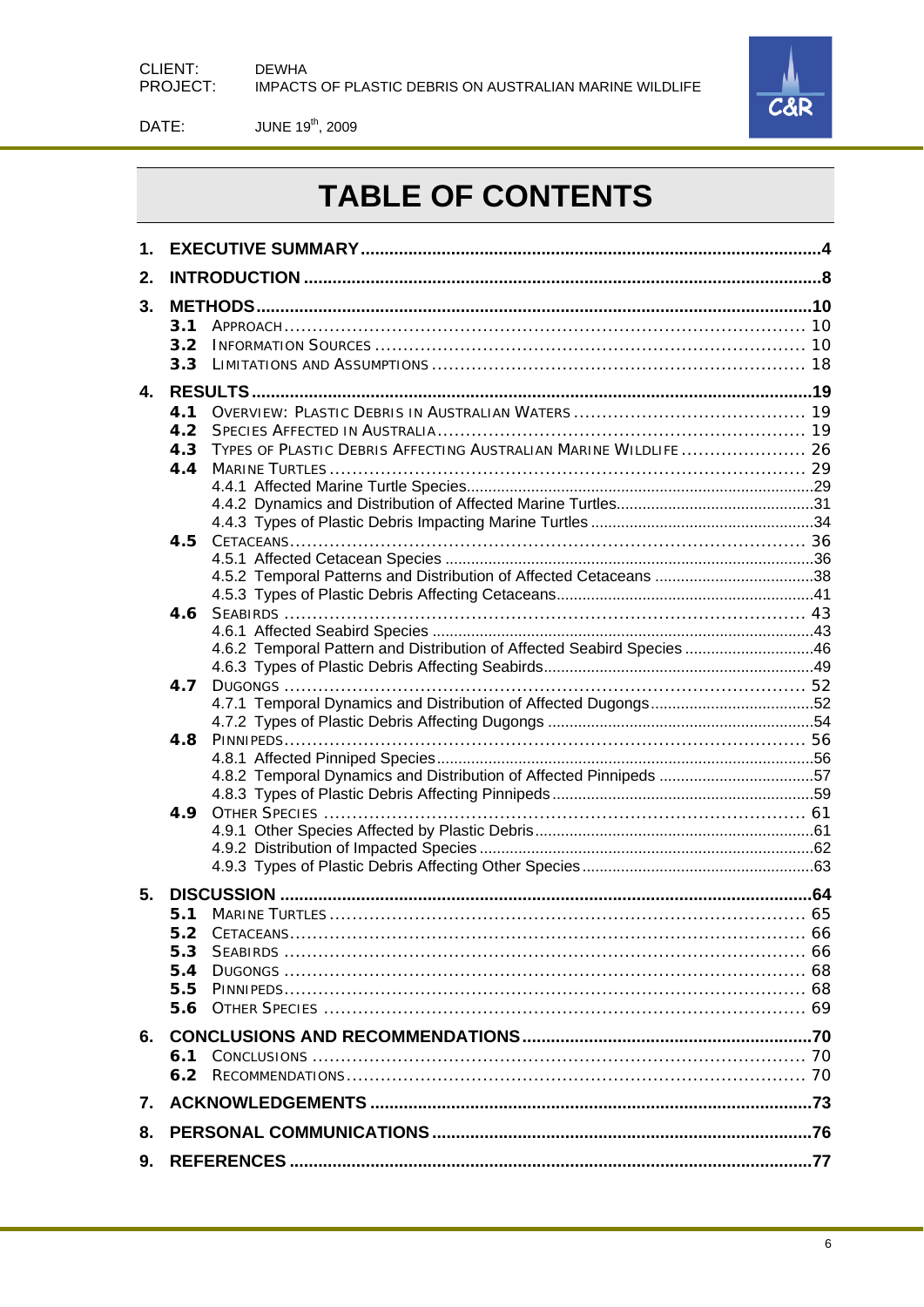CLIENT: DEWHA<br>PROJECT: IMPACT IMPACTS OF PLASTIC DEBRIS ON AUSTRALIAN MARINE WILDLIFE



DATE: **JUNE 19th**, 2009

# **LIST OF FIGURES**

| Figure 1. |                                                                                    |  |
|-----------|------------------------------------------------------------------------------------|--|
| Figure 2. |                                                                                    |  |
| Figure 3. |                                                                                    |  |
| Figure 4. |                                                                                    |  |
| Figure 5. | Monthly variation in available records of marine turtle strandings 31              |  |
| Figure 6. | Annual trends in available records of marine turtle entanglements 32               |  |
| Figure 7. |                                                                                    |  |
| Figure 8. | Known records of marine turtle entanglement, ingestion, and unspecified35          |  |
| Figure 9. |                                                                                    |  |
|           |                                                                                    |  |
|           |                                                                                    |  |
|           |                                                                                    |  |
|           |                                                                                    |  |
|           |                                                                                    |  |
|           |                                                                                    |  |
|           |                                                                                    |  |
|           |                                                                                    |  |
|           |                                                                                    |  |
|           |                                                                                    |  |
|           |                                                                                    |  |
|           |                                                                                    |  |
|           |                                                                                    |  |
|           |                                                                                    |  |
|           | Figure 24. Known fishing gear types (where active or derelict status is unknown)51 |  |
|           |                                                                                    |  |
|           |                                                                                    |  |
|           |                                                                                    |  |
|           |                                                                                    |  |
|           |                                                                                    |  |
|           |                                                                                    |  |
|           |                                                                                    |  |
|           |                                                                                    |  |
|           |                                                                                    |  |
|           |                                                                                    |  |
|           |                                                                                    |  |
|           |                                                                                    |  |

# **LIST OF TABLES**

| Table 2. Summary of species impacted by plastic debris in Australian waters21     |
|-----------------------------------------------------------------------------------|
|                                                                                   |
| Table 4. Known species of seabirds affected by plastic debris and fishing gear 45 |
|                                                                                   |
|                                                                                   |
|                                                                                   |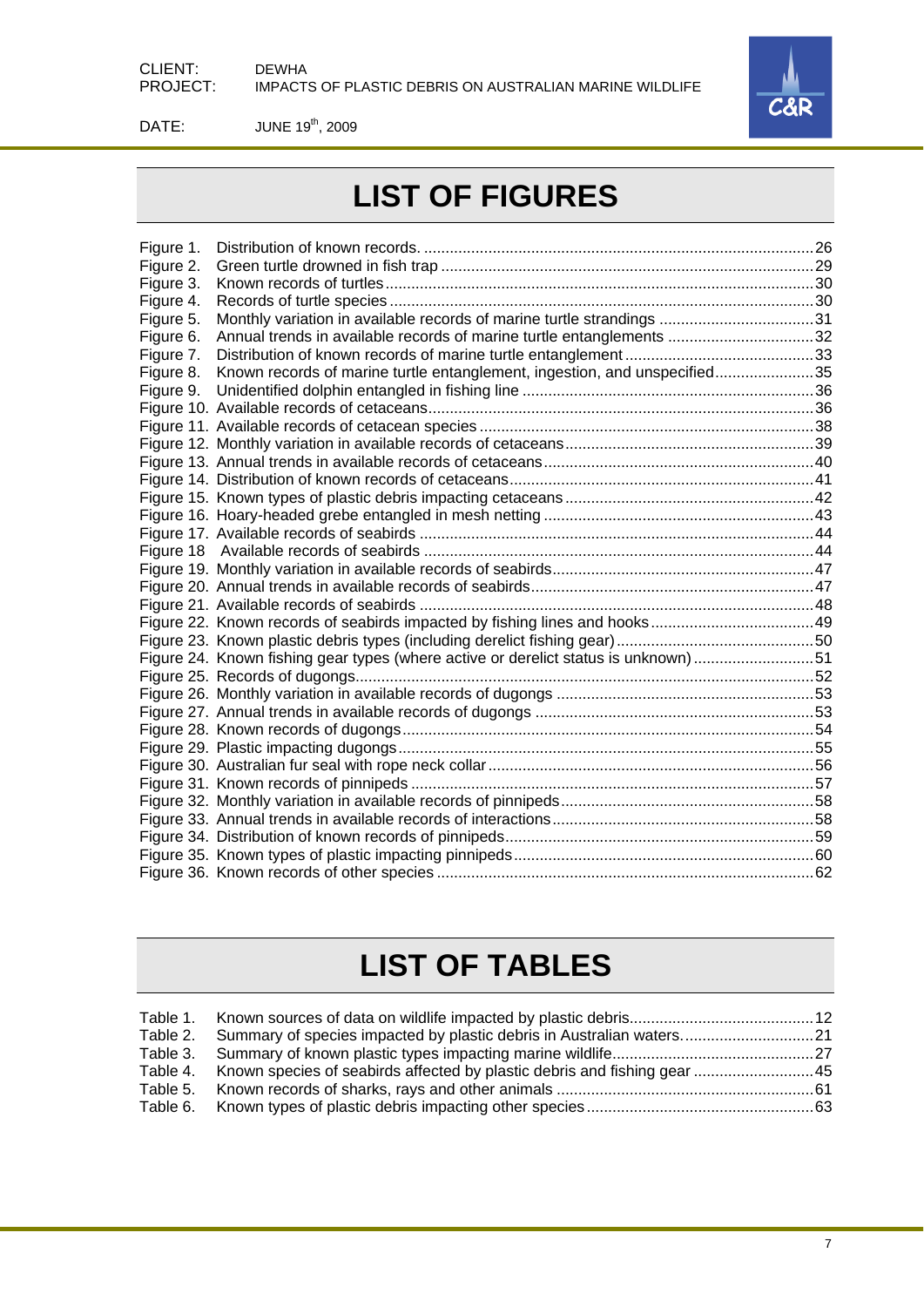CLIENT: DEWHA PROJECT: IMPACTS OF PLASTIC DEBRIS ON AUSTRALIAN MARINE WILDLIFE



l



# <span id="page-7-0"></span>**2. INTRODUCTION**

This study focuses on the interactions between plastic debris and marine wildlife, but does not consider invertebrates, issues such as the spreading of wildlife through 'rafting' on plastic debris (Barnes and Fraser 2003) or the smothering effects of plastic debris on benthic wildlife (Katsanevakis et al. 2007). This study represents a first attempt to determine what data are available on interactions between plastic debris and marine wildlife in Australian waters, and to provide an indication of the frequency, geographic extent, general magnitude and other details of the available records of these interactions.

The objectives of this study are to identify:

- Known interactions between marine wildlife and plastic debris (including numbers of animals, geographic location, temporal extent of records, types of plastic debris and time of interaction);
- Gaps in knowledge of interactions between marine wildlife and plastic debris; and
- Future research priorities to progress understanding and management of the impact of plastic debris on marine wildlife.

Plastic debris is recognised as a pervasive problem throughout the world's oceans. It is estimated that seven billion tonnes of plastic litter enter the ocean every year (Faris and Hart 1995). Plastic litter is often reported to make up the highest proportion of this litter, and this is of particular concern due to its durability and its potential to injure or kill marine wildlife (Andrady 2000). The disposal of plastic litter into the ocean is prohibited under Annex V of MARPOL<sup>[1](#page-7-1)</sup>, and includes 'ropes, nets, bags (and) other items'. However, plastic debris has many sources, and its origins are both land-based (e.g. sewers, littering, landfill) and marine (e.g. commercial and recreational fishing, merchant and military vessels, offshore exploration) (Commonwealth of Australia 2008a). For the purposes of this study, plastic debris refers to all types of litter made up primarily of plastic components, including lost, discarded and abandoned (derelict) fishing gear.

Various governments worldwide recognise the importance of defining, monitoring and combating the problem of plastic debris in the ocean (Commonwealth of Australia 2008a). For example, in 2003, the Australian Government listed the 'injury and fatality to vertebrate marine life caused by ingestion of, or entanglement in, harmful marine debris' as a Key Threatening Process under the *Environmental Protection and Biodiversity Conservation Act 1999* (*EPBC Act*), and is developing a 'Threat Abatement Plan for the impacts of Marine Debris on Vertebrate Marine Life' (Commonwealth of Australia 2008b).

More than 260 marine species have been recorded to have been impacted by plastic worldwide (Greenpeace 2006). The impacts of plastic debris have been described (reviewed by Derraik 2002), but are only just beginning to be quantified. For example, a recent desktop review of the Wider Caribbean Region summarised the results of studies on the effects of plastic debris on Caribbean wildlife (Ivar do Sul and Costa 2007).

Entanglement in plastic debris can cause drowning, suffocation, strangulation, starvation and injuries (reviewed in Commonwealth of Australia 2008a). Animals can get caught in derelict fishing gear and other types of plastic, such as packing tape and six-pack rings, either while feeding on prey nearby or adhering to the plastic itself, through curiosity (e.g.

<span id="page-7-1"></span><sup>1</sup> MARPOL is the *International Convention for the Prevention of Pollution from Ships 1973*; Annex V of this Convention provides for the 'Prevention of pollution by garbage from ships'. Under Annex V of the Convention, garbage includes all kinds of food, domestic and operational waste, excluding fresh fish, generated during the normal operation of the vessel and liable to be disposed of continuously or periodically. Annex V prohibits of the disposal of plastics anywhere into the sea, and severely restricts discharges of other garbage from ships into coastal waters and "Special Areas".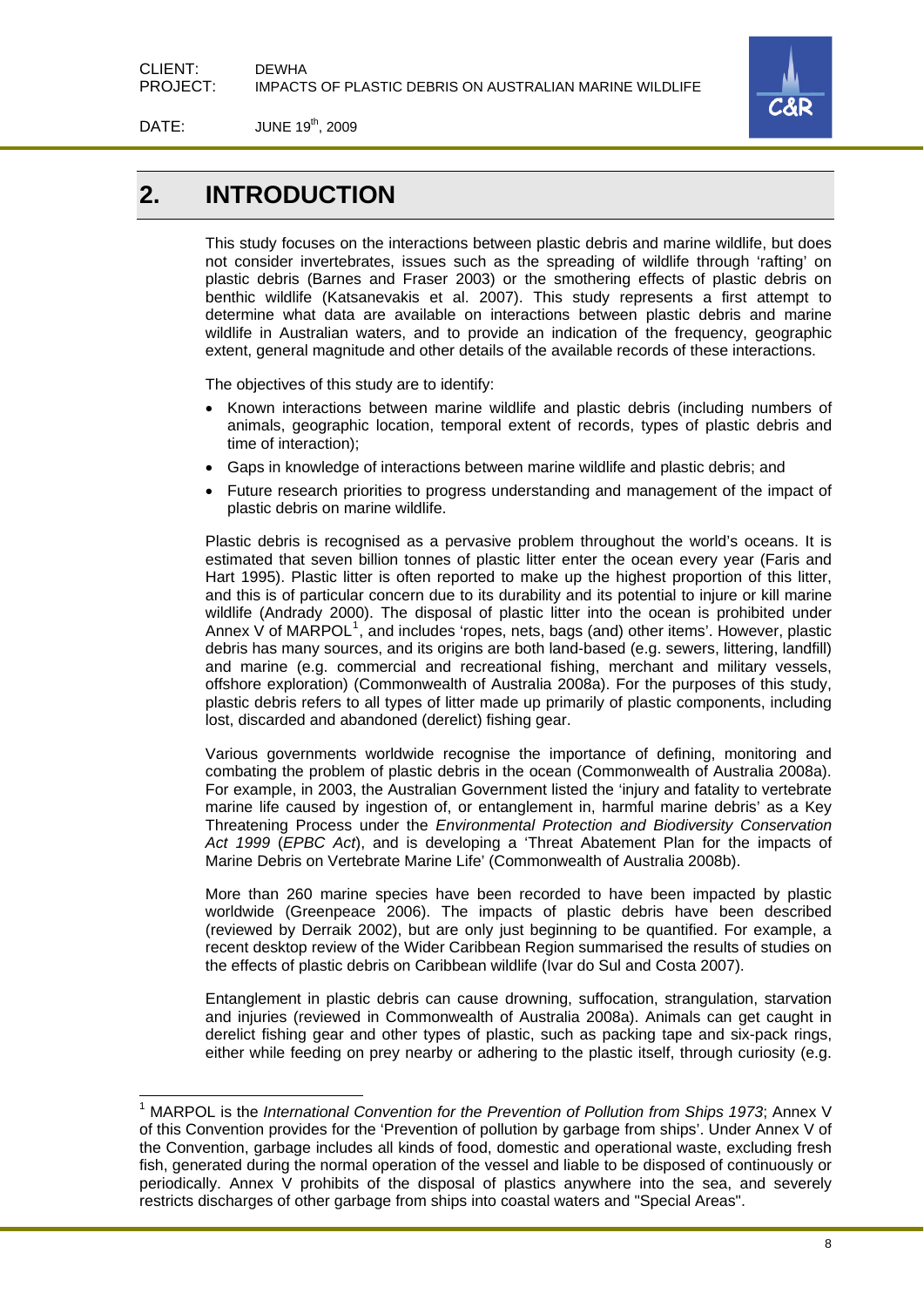

DATE: **JUNE 19<sup>th</sup>, 2009** 

pinnipeds<sup>[2](#page-8-0)</sup>), or by other means (Page et al. 2004, Sheavly 2005). If the animals are not drowned or strangled immediately, they can be killed slowly though starvation or the restriction of breathing passages or blood vessels (Derraik 2002). They can also suffer sub-lethal effects such as injuries, increased drag while foraging, or reduced feeding and assimilation efficiency (Greenpeace 2006). Derelict fishing nets – sometimes called ghost nets – have some of the most obvious impacts on wildlife and can cause significant damage as they continue to fish passively while being carried by ocean currents (Carpentaria Ghost Nets Programme 2008).

Plastic can also be ingested by marine wildlife, blocking or perforating the digestive tract and killing or harming animals either directly or indirectly. In marine turtles, food can accumulate around an ingested foreign object, and subsequently rot. This process produces gas, which causes the turtle to float, potentially leading to death by starvation or from other causes, such as boat strike (UQ News Online 2008). Hard pieces of plastic and discarded fishing hooks can cause internal injuries, especially when regurgitated by seabirds as they feed their chicks (Commonwealth of Australia 2008a). Plastic bags are especially effective at clogging the digestive tract, causing starvation. It has been estimated that 50 to 80% of any sea turtle population has ingested at least some plastic (Greenpeace 2006). It must be noted that even biodegradable plastics take time to break down, and during the breakdown period can still pose a threat to marine wildlife (Francis 2007).

Some plastic debris, such as the plastic resin pellets used as the industrial raw material for the plastics industry, are causing increasing concern as they accumulate in the marine environment (Thompson et al. 2004). These pellets, easily mistaken for food and ingested by seabirds and other marine organisms, can serve as a source of toxic chemicals such as polychlorinated biphenyls (PCBs), phthalates, endocrine-active substances and chemicals similar to Dichlorodiphenyltrichloroethane or DDT (Bjorndal et al. 1994, Mato et al. 2001, Rios et al. 2007). These chemicals can also accumulate in marine sediments and are ingested by small detritivores - deposit- and filter-feeding organisms such as worms and crustaceans (Thompson et al. 2004). The chemicals then become increasingly concentrated as they are passed up the food chain (Greenpeace 2006). Studies on the chemicals present in resin pellets warn that the physiological effects of these substances, active at even very low levels, can include diabetes, cancers, reduced immunity and infertility when ingested (Ananthaswamy 2001, Mato et al. 2001).

With increasing awareness of the issues associated with marine debris, greater efforts have been made to document, collect and review data on marine debris in Australia's marine environment (see reviews in Wace 2000, Commonwealth of Australia 2008a). Initial attempts to quantify and describe marine debris around Australia were made by the Australia and New Zealand Environment and Conservation Council (ANZECC) Working Party on Marine Debris in 1996 (ANZECC 1996), but few studies since have attempted to review the issue on a national scale. While there are a large number of individual programs and activities around Australia that are now involved in studying and preventing the impacts of marine debris, there are still large gaps in data, particularly for offshore areas.

<span id="page-8-0"></span><sup>&</sup>lt;u>2</u><br><sup>2</sup> Pinnipeds is a collective term referring to seals and sea lions.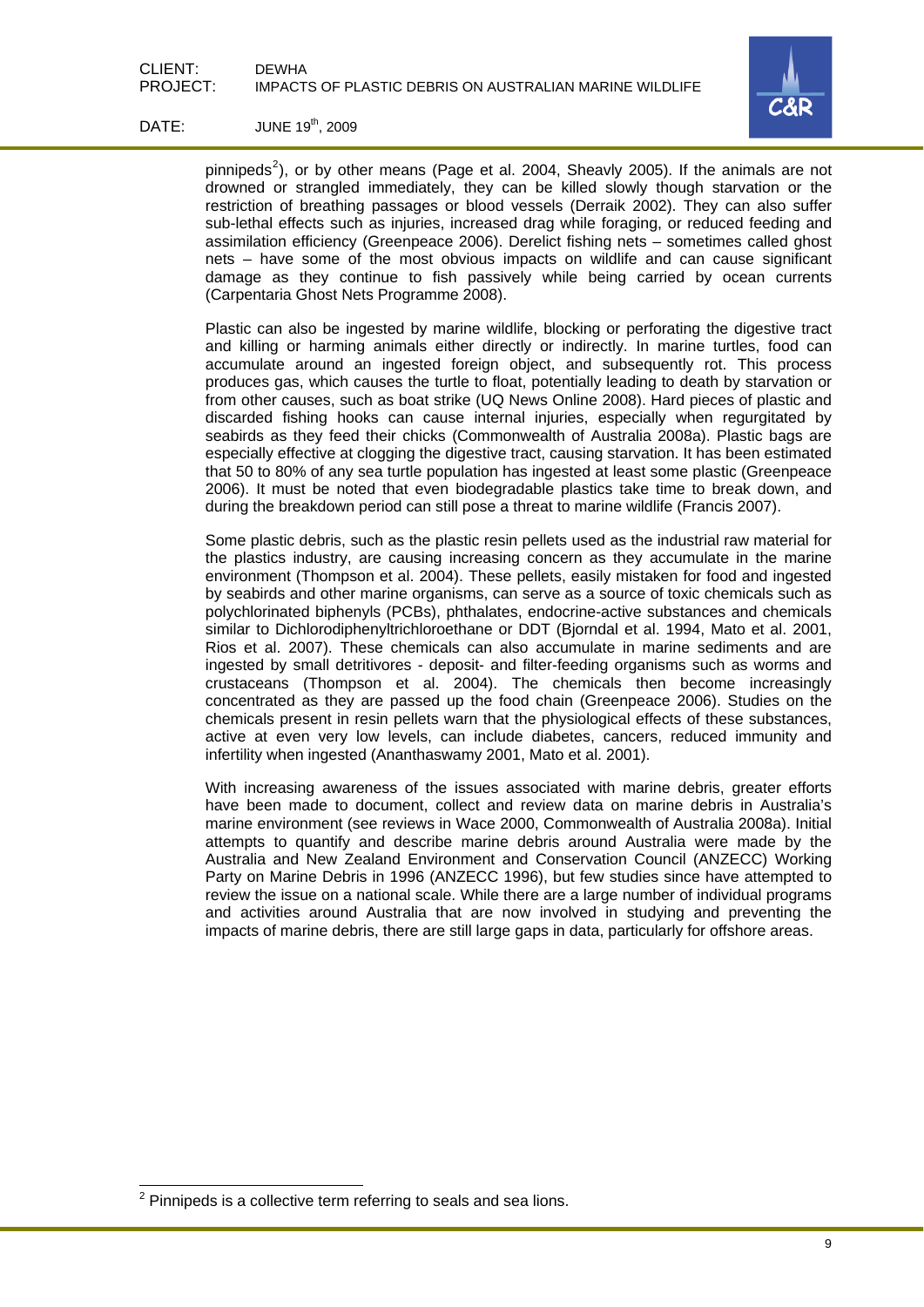CLIENT: DEWHA PROJECT: IMPACTS OF PLASTIC DEBRIS ON AUSTRALIAN MARINE WILDLIFE

DATE: **JUNE 19<sup>th</sup>, 2009** 



## <span id="page-9-0"></span>**3. METHODS**

#### <span id="page-9-1"></span>**3.1 APPROACH**

The information used to compile this study includes:

- Peer-reviewed publications
- Reports in the 'grey' literature
- Marine wildlife stranding and mortality reports
- Marine wildlife stranding and mortality databases and database extracts
- Records of injured, sick or dead marine animals kept in zoos, aquaria and wildlife parks
- Records of injured, sick or dead marine animals from wildlife rescue centres and organisations
- Records of necropsies conducted on marine animals

Data were compiled into a spreadsheet to enable the grouping of species, injury and mortality rates, locations, timeframes and types of plastic debris. These data were carefully checked to ensure, as far as possible, that incidents were not duplicated.

Much of the data relating to seabird interactions with plastic debris includes entanglement in, or ingestion of, fishing lines and hooks. It is usually not possible to determine whether this fishing gear was in the control of fishers (ie. 'active') at the time of interactions with the seabird or whether it had been lost or abandoned (ie. 'derelict'). The problem with separating interactions from active and passive fishing gear is relevant to all wildlife groups, but in seabirds the percentage of interactions with active fishing gear has been estimated to be over 90% by seabird rescue groups (Machado 2007). Additionally, ingestions of active fishing hooks are generally more obvious than plastic debris which may remain in the stomach unnoticed until the bird's death. Therefore records of interactions between seabirds and fishing gear of unknown (active or derelict) status are separated from interactions between seabirds and derelict fishing gear (unless otherwise specified) to avoid bias (overinflation) in overall analyses. The potential bias associated with active versus derelict fishing gear needs to be considered for species groups other than seabirds but the paucity of information available on the proportions of active (versus derelict gear) causing harm to other species groups prevents any analysis in this regard. It was also usually not possible to determine to what extent the plastic debris found with or inside a dead animal contributed to its death.

The geographic distribution of available data was mapped for each species and/or species group by locating the place where animals were initially found (where available), and then summarising records for each species in each area into a 1° grid. Where the exact location that an animal was found is unknown, the place where the animal was taken for rehabilitation was included in the grid. When there was no information about the location where the animal was found or taken for rehabilitation, or when only the state/Northern Territory in which the animal was found was recorded, the record was omitted altogether from the map.

#### <span id="page-9-2"></span>**3.2 INFORMATION SOURCES**

There is currently no consistent national approach to collecting information about interactions between plastic debris and marine wildlife in Australia. A number of government and non-government organisations collect data on marine wildlife interactions with plastic debris, either as part of marine debris surveys or other research activities, or through their role in the rescue and rehabilitation of affected animals (Commonwealth of Australia 2008a). Data are currently held by at least 38 organisations or individuals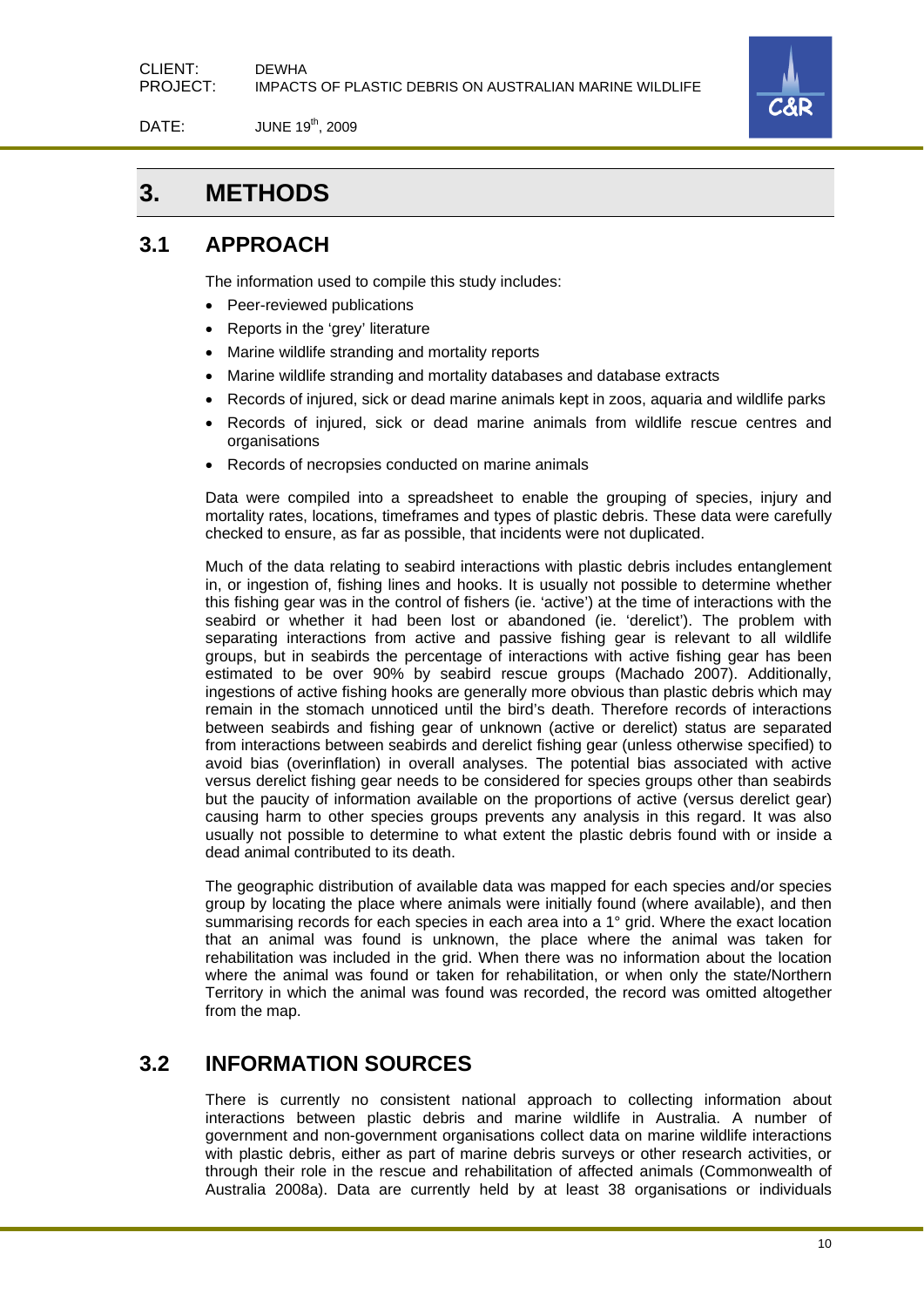

DATE: **JUNE 19<sup>th</sup>**, 2009

throughout Australia. There are also frequent reports of wildlife impacted by debris in the media and in newsletters, but these reports are not always included in larger databases ([Table 1\)](#page-11-0). Existing data are very different in terms of the detail in which observations of entanglements and ingestions of marine debris are recorded. There are also differences in the geographic coverage of surveys, consistency of data gathering and recording and effort involved in collecting the data. While every effort has been made to obtain and review all existing data for the purposes of this study, there are a number of databases and information sources that were not available (Table 1), and some that may yet be identified.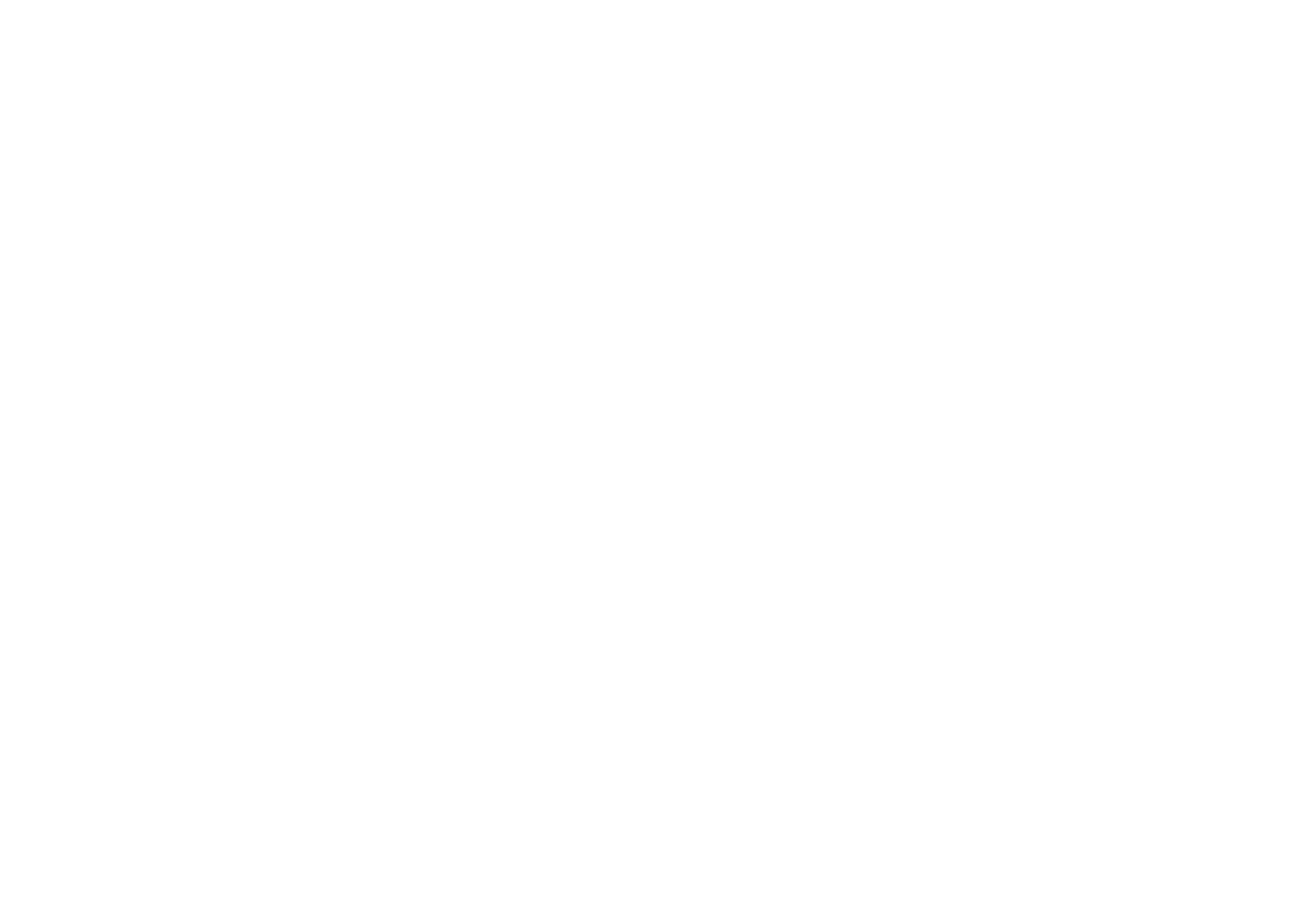CLIENT: DEWHA<br>PROJECT: IMPACT IMPACTS OF PLASTIC DEBRIS ON AUSTRALIAN MARINE WILDLIFE

DATE: June 19<sup>th</sup>, 2009



## <span id="page-17-0"></span>**3.3 LIMITATIONS AND ASSUMPTIONS**

Data for this study were collected from wide and varied sources. Given the significant discrepancies in data quality and type, it is currently impossible to apply formal statistical techniques to available records to test for significance of trends or patterns. Information presented in this study has therefore been summarised according to species, temporal dynamics, spatial patterns and plastic debris types affecting each species or species group.

Many records of interactions between marine wildlife and debris are derived from anecdotal reports and media stories where the accuracy and detail of information is limited, and marine wildlife stranding and mortality incident reporting collected principally through calls from the public over specialised hotlines, and wildlife rescue operations. Approximately 40 calls a month relating to marine wildlife are received through the Marine Stranding Hotline established by the Qld EPA (GBRMPA 2008). This makes a comparison of effort invested in record collection between the different information sources problematic.

It is likely that available data represent a significant under-estimate of the interactions of marine wildlife with plastic debris. This is because a large proportion of injured or dead wildlife may never be observed and/or recorded, especially wildlife that is impacted by plastics in remote and offshore areas. Even where records of wildlife are maintained, the quality and consistency of many records limits the ability to compile data in a representative and meaningful way.

In summary, the following points have limited the accuracy and comprehensiveness of analysis undertaken as part of this study:

- inconsistency, inaccuracy and absence of available data;
- inaccessibility of many existing databases;
- absence of detail in existing records. For example, many existing records list cause of wildlife stranding and/or death as 'unknown' and do not identify whether plastic in some way contributed to these impacts even when plastic has been found associated with the animal. Many records also omit any detail on geographic location or date;
- plastic ingestion is usually only possible to identify through necropsy<sup>[3](#page-17-1)</sup>. As few necropsies are performed on stranded wildlife, many incidents of plastic ingestion are likely to go undetected. Even where a necropsy is performed on a stranded animal, plastic debris is often not recorded even where it is found present when it is not believed to be the primary cause of death;
- data associated with necropsies can skew the information associated with plastic ingestion very strongly, almost exclusively, toward dead animals; and
- many records of fishing gear being involved in the harm or death of wildlife do not specify whether the fishing gear was debris (ie. derelict) at the time of the interaction with the animal. These data were treated in the following manner:
	- Records of wildlife interactions with fishing gear where it is certain that the fishing gear was active at the time of interaction have been omitted from this study.
	- Although the potential for interaction with active fishing gear was an issue for all species groups, the likelihood that the fishing gear was active in know only for seabirds (90% or above). To avoid inflating the estimates, especially in summarising impacts on all species, records of interactions between seabirds and fishing gear of unknown (active or derelict) status are omitted from the summary analyses of all species and presented only in the seabird section.

-

<span id="page-17-1"></span> $3$  Autopsy of a dead animal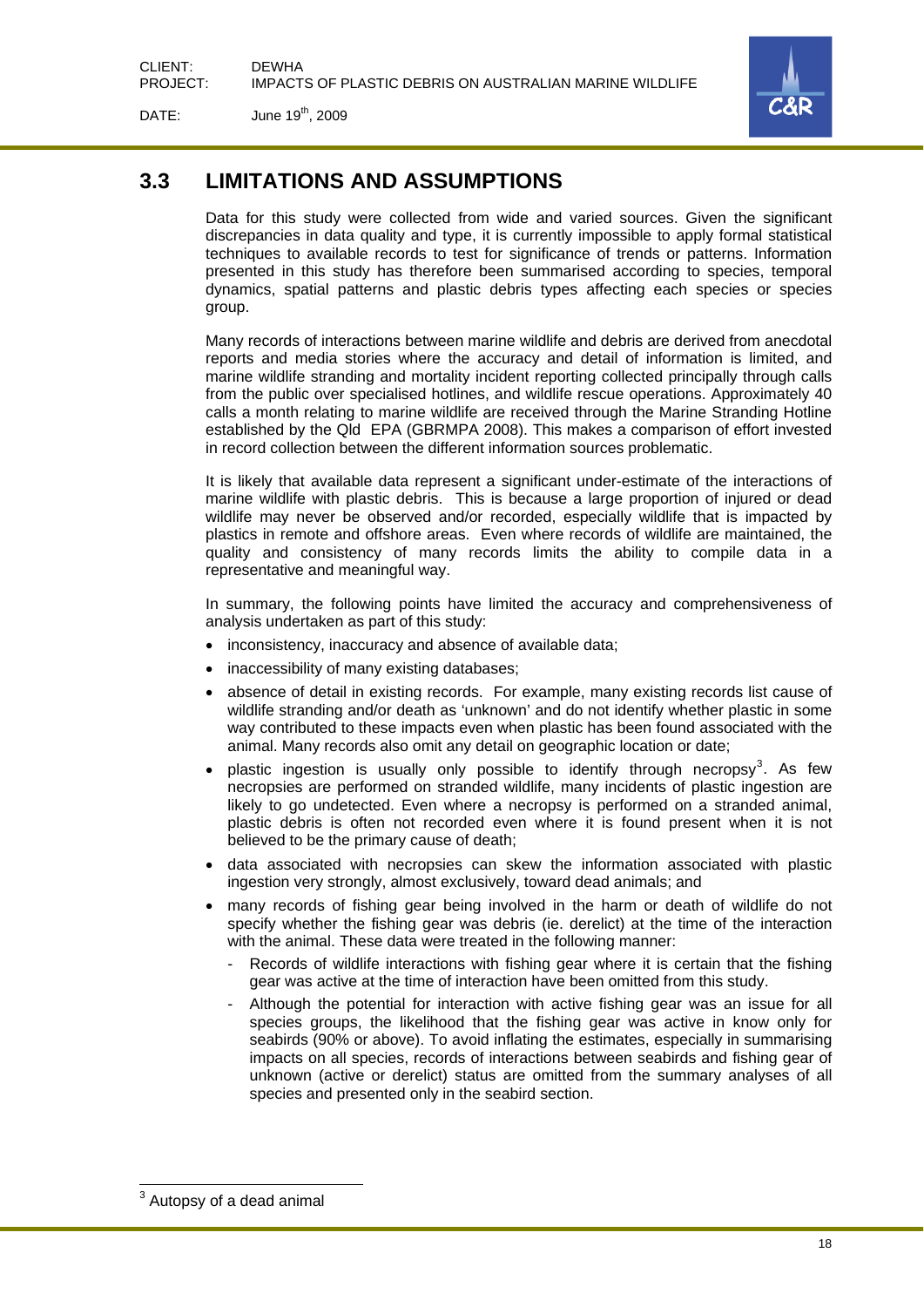CLIENT: DEWHA<br>PROJECT: IMPACT IMPACTS OF PLASTIC DEBRIS ON AUSTRALIAN MARINE WILDLIFE

DATE: June 19<sup>th</sup>, 2009

# C&R

# <span id="page-18-0"></span>**4. RESULTS**

## <span id="page-18-1"></span>**4.1 OVERVIEW: PLASTIC DEBRIS IN AUSTRALIAN WATERS**

Repeated marine debris surveys have occurred (and in some cases are still occurring) on and around the Australian coastline, including in the Northern Territory (Whiting 1998, Kiessling and Hamilton 2003, White 2003, Roeger et al. 2004, 2005, NRETA 2006, Roeger et al. 2006, White 2006b), nearshore reefs in northern New South Wales (Smith et al. 2008), Kangaroo Island, South Australia (Kinloch and Brock 2007), South Australian beaches (Edyvane et al. 2004, Eglinton et al. 2005), Port Phillip Bay (KABV 2005), the south-west region of Western Australia (Taylor et al. 2007) and sub-Antarctic Macquarie Island (Australian Antarctic Division 2008). Many other irregular or one-off local surveys and 'clean up' programs have also been undertaken, particularly by schools, community groups and through initiatives such as Clean up Australia (Commonwealth of Australia 2008a).

Results from most surveys show that the quantity and composition of marine debris on Australian beaches varies according to the proximity to large urban centres (Commonwealth of Australia 2008a), the gear and practices of nearby recreational and commercial fisheries (e.g. Page et al. 2004), and the seasonal or long-term flow of winddriven surface currents in the ocean (Greenpeace 2006). Apart from beaches close to large population centres, areas of relatively high records of plastic debris accumulation are remote areas of northwestern Cape York, Groote Eylandt, northeast Arnhem Land, the far north Great Barrier Reef, parts of South Australia including Anxious Bay, parts of Western Australia, southwest Tasmania, remote Coral Sea and Great Barrier Reef islands and cays, and Australia's sub-Antarctic Islands (Cary et al. 1987, Slip and Burton 1989, Slater 1991, Haynes 1997, Kiessling and Hamilton 2003, Raphael et al. 2003, Edyvane et al. 2004, White 2006a, Gemmell and Addison 2007, Commonwealth of Australia 2008a, DTAE Tasmania 2008). In many cases, these are locations where marine debris studies have been undertaken, rather than areas of particularly high debris accumulation. In the Northern Territory, seasonal increases in plastic debris accumulation are reported, probably driven by changes in wind strength and direction (Griffin 2008). Derelict fishing nets (especially from foreign fisheries) tend to accumulate on the Tasmanian, sub-Antarctic and northern coasts (Jones 1995). Some studies have shown temporal changes in accumulation rates, composition and source of plastic debris on an annual and longer-term scale (Edyvane et al., 2004; Page et al., 2004).

It is possible to use stranding databases (such as the Qld EPA database) to calculate the risk and probability of entanglement and ingestion for some species (e.g. Chaloupka et al. 2008), but given the limited availability of primary datasets for this study it was not possible to attempt this type of analysis. Given the absence of available data, difficulties in accessing available data, and limitations of available information, it is not possible to accurately quantify the impacts of plastic debris on wildlife (individual animals or populations) in Australian waters. Instead this study has focused on compiling and summarising available data and information to provide an indication of the frequency, geographic extent, and estimated magnitude of impacts of plastic debris on wildlife in Australian waters.

#### <span id="page-18-2"></span>**4.2 SPECIES AFFECTED IN AUSTRALIA**

At least 77 species of marine fauna have been recorded as being impacted by plastic debris in Australian waters over the last three decades [\(Table 2\)](#page-20-0). The highest concentration of recorded incidents involving plastic debris and marine wildlife has been reported from northeast Arnhem Land, southeast Queensland, northern New South Wales (NSW), the Sydney region, northern Bass Strait and Macquarie Island in the Southern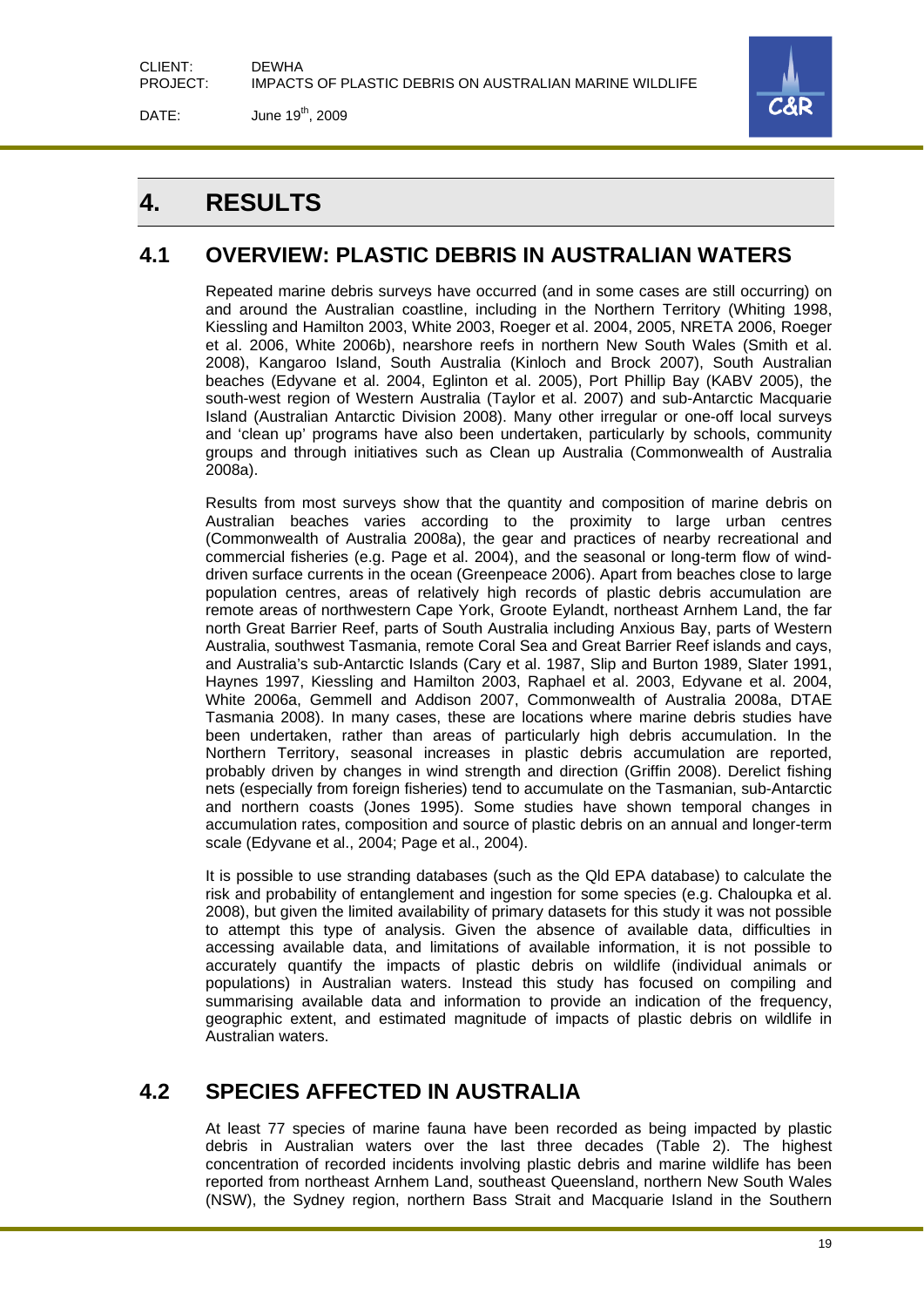

Ocean [\(Figure 1\)](#page-25-1). This pattern may reflect several factors: the frequency of surveys conducted by certain groups such as the Dhimurru Aboriginal Corporation (Northern Territory) and the Qld EPA (e.g. Greenland et al. 2005) amongst others, the geographic distribution of affected species, high levels of human use and concentrations of debris near urban centres, location of wildlife rescue centres and lack of monitoring and resourcing of surveys and wildlife rescue work in remote areas.

Records of impacts on marine wildlife at remote island locations differ. For example, there are no known surveys specifically targeting plastic debris on Lord Howe Island, which is considered to be somewhat protected by its remoteness, lack of nearby fisheries, and distance from the primary whale migration routes (Ian Kerr, Manager, Lord Howe Island Marine Park, pers. comm.). Seabirds found on Lord Howe Island with ingested plastic fragments indicates that despite the relatively unaffected nature of the island, seabirds that forage offshore may ingest plastic debris at sea (Hutton 2004). Macquarie and Heard Islands in the Southern Ocean have been the site of targeted marine debris surveys that have also reported impacts on marine wildlife (DTAE Tasmania 2008). The largest geographic gaps in recorded entanglements and ingestions occur in the north western region of Western Australia, the Great Australian Bight coastline, the western coast of Tasmania and much of Cape York Peninsula.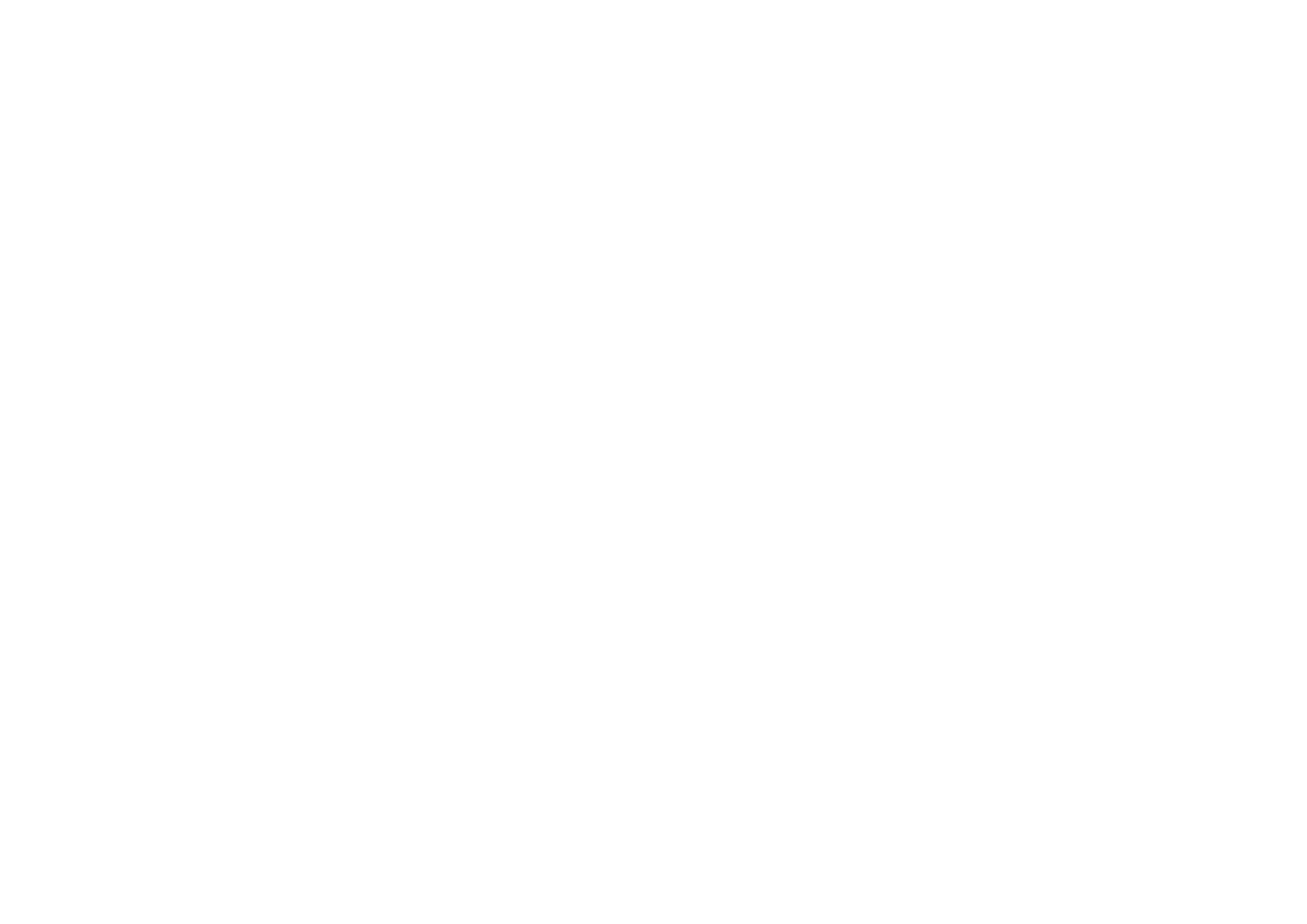|                                                                                                                                                                                                                                                                                                                                                                                                                                                                                                                                                                                                                                                                                                                                                          | <b>DATE:</b>   | <b>PROJECT:</b><br><b>CLIENT:</b>                                       |
|----------------------------------------------------------------------------------------------------------------------------------------------------------------------------------------------------------------------------------------------------------------------------------------------------------------------------------------------------------------------------------------------------------------------------------------------------------------------------------------------------------------------------------------------------------------------------------------------------------------------------------------------------------------------------------------------------------------------------------------------------------|----------------|-------------------------------------------------------------------------|
| existing data to the purposes of this study, there are a number of databases and<br>the geographic coverage of surveys, consistency of data gathering and recording and effort<br>entanguements and indestigns of Harine debris are recorded. There a re also differences in<br>therapical debris in the are also the dependent reports of willife impacted by debris in the<br>information sources that were not available (Table 1), and some that may yet be identified.<br>im solved in opliecting the data. While every effort has been made to obtain and review all<br>media and in hewsletters, but theed in larged in larged in larger databases<br>(Table 1). Existing data are very different in terms of the detail in which observations of | JUNE 19", 2009 | <b>DEWHA</b><br>IMPACTS OF PLASTIC DEBRIS ON AUSTRALIAN MARINE WILDLIFE |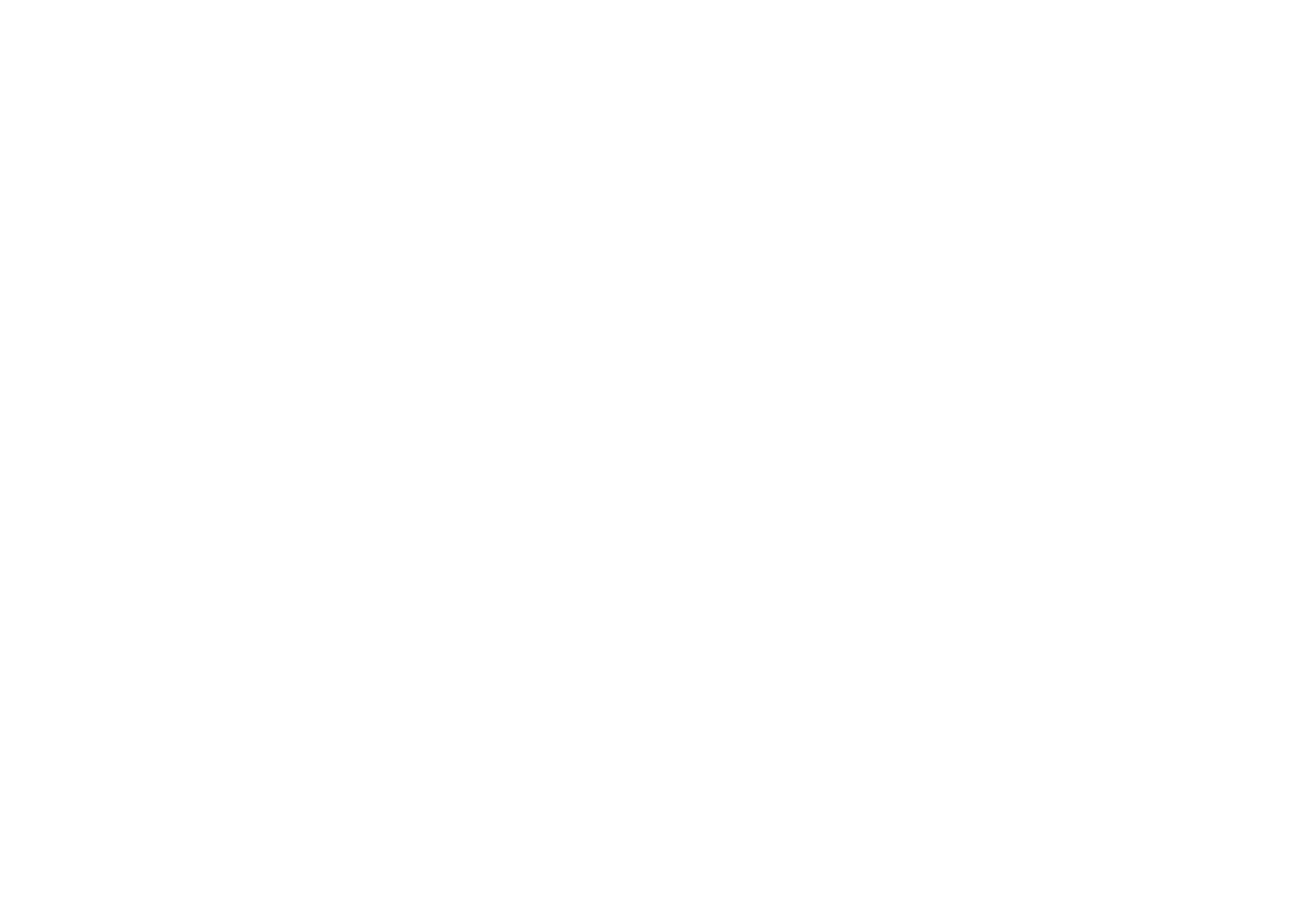



**Figure 1. Distribution of known records (between 1974 and 2008) of interactions between plastic debris and marine wildlife in Australian waters.** 

Note: The large numbers of records of seabirds impacted by fishing gear of unknown status (active or derelict) are not included in this map (see Section 3.6), to avoid skewing the distribution in geographic areas around wildlife rescue centres.

## <span id="page-25-1"></span><span id="page-25-0"></span>**4.3 TYPES OF PLASTIC DEBRIS AFFECTING AUSTRALIAN MARINE WILDLIFE**

Many types of plastic debris have been recorded in incidents with marine wildlife in Australian waters. Most records involve derelict fishing nets, with the number of records for this type of plastic debris almost an order of magnitude greater than the second most common type, crab pot gear (involving either the pots, ropes, floats or a combination thereof - [Table 3\)](#page-26-0). Details about the types of derelict fishing nets impacting wildlife is recorded by groups such as the Dhimurru Aboriginal Corporation and the Carpentaria Ghost Nets Programme, with surveys showing that most derelict nets found in northern Australian waters are from foreign (notably Asian) fisheries (Kiessling and Hamilton 2003). Of these, large mesh drift, gill and trawl nets are having some of the greatest impacts on wildlife, especially turtles (Leitch 2001, Roeger et al. 2006).

Many available records do not specify the type of plastic debris impacting (through entanglement or ingestion) on wildlife. This is especially the case for records relating to ingestion, with the highest number of items being reported as 'plastic', 'plastic fragments', 'plastic items', 'foreign material', etc. One type of debris that tends to be recorded specifically are latex balloons, which have been found in the stomachs of several turtles and seabirds (Lindsay Smith, SOSSA, pers. comm.; Nick Kirby, Melbourne Aquarium, pers. comm.).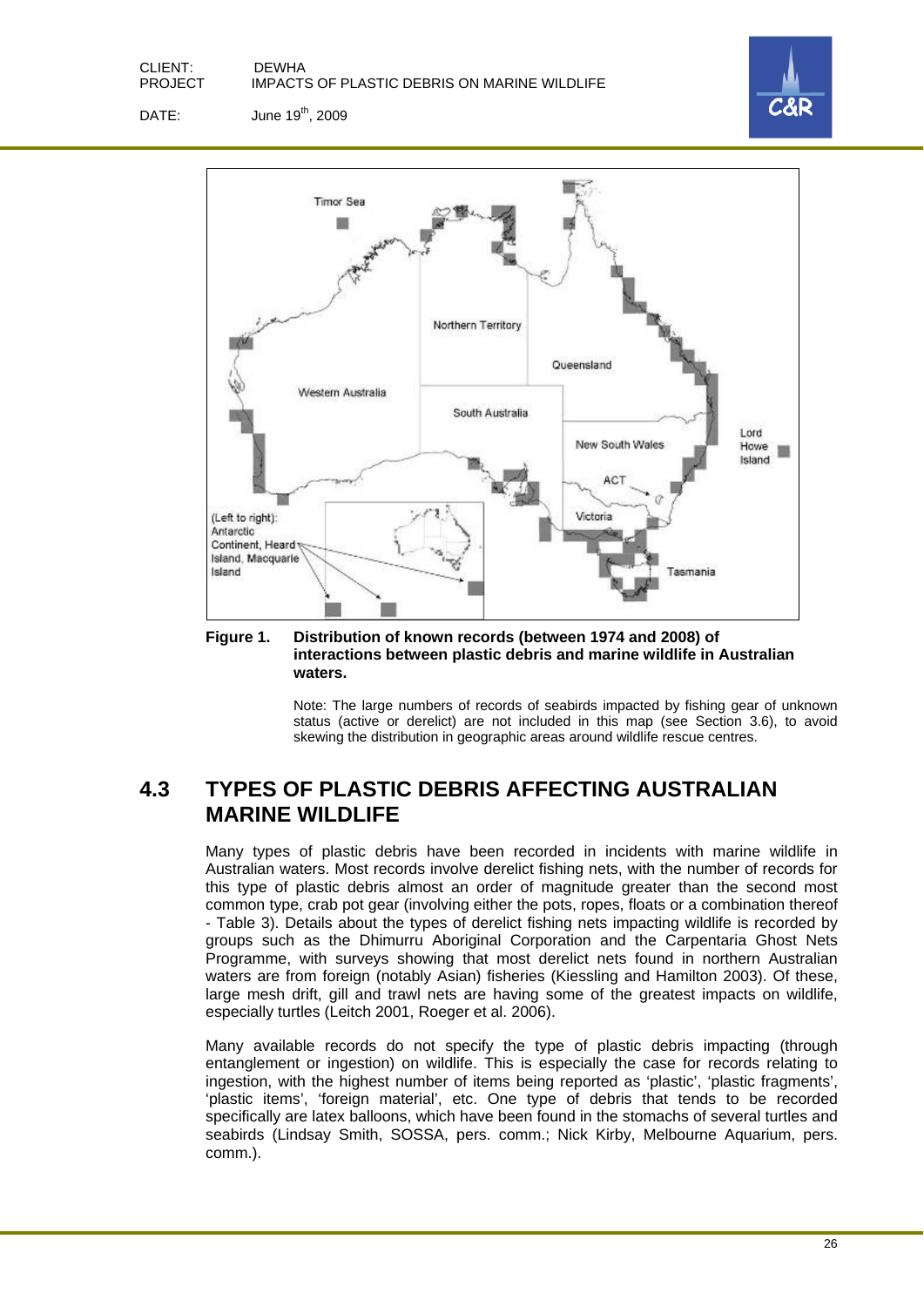![](_page_26_Picture_1.jpeg)

DATE: JUNE 19<sup>th</sup>, 2009

> pinnipeds<sup>2</sup>), or by other means (Page et al. 2004, Sheavly 2005). If the animals are not drowned or strangled immediately, they can be killed slowly though starvation or the restriction of breathing passages or blood vessels (Derraik 2002). They can also suffer sub-lethal effects such as injuries, increased drag while foraging, or reduced feeding and assimilation efficiency (Greenpeace 2006). Derelict fishing nets - sometimes called ghost nets – have some of the most obvious impacts on wildlife and can cause significant damage as they continue to fish passively while being carried by ocean currents (Carpentaria Ghost Nets Programme 2008).

> Plastic can also be ingested by marine wildlife, blocking or perforating the digestive tract and killing or harming animals either directly or indirectly. In marine turtles, food can accumulate around an ingested foreign object, and subsequently rot. This process produces gas, which causes the turtle to float, potentially leading to death by starvation or from other causes, such as boat strike (UQ News Online 2008). Hard pieces of plastic and discarded fishing hooks can cause internal injuries, especially when regurgitated by seabirds as they feed their chicks (Commonwealth of Australia 2008a). Plastic bags are especially effective at clogging the digestive tract, causing starvation. It has been estimated that 50 to 80% of any sea turtle population has ingested at least some plastic (Greenpeace 2006). It must be noted that even biodegradable plastics take time to break down, and during the breakdown period can still pose a threat to marine wildlife (Francis 2007).

> Some plastic debris, such as the plastic resin pellets used as the industrial raw material for the plastics industry, are causing increasing concern as they accumulate in the marine environment (Thompson et al. 2004). These pellets, easily mistaken for food and ingested by seabirds and other marine organisms, can serve as a source of toxic chemicals such as polychlorinated biphenyls (PCBs), phthalates, endocrine-active substances and chemicals similar to Dichlorodiphenyltrichloroethane or DDT (Bjorndal et al. 1994, Mato et al. 2001, Rios et al. 2007). These chemicals can also accumulate in marine sediments and are ingested by small detritivores - deposit- and filter-feeding organisms such as worms and crustaceans (Thompson et al. 2004). The chemicals then become increasingly concentrated as they are passed up the food chain (Greenpeace 2006). Studies on the chemicals present in resin pellets warn that the physiological effects of these substances, active at even very low levels, can include diabetes, cancers, reduced immunity and infertility when ingested (Ananthaswamy 2001, Mato et al. 2001).

> With increasing awareness of the issues associated with marine debris, greater efforts have been made to document, collect and review data on marine debris in Australia's marine environment (see reviews in Wace 2000, Commonwealth of Australia 2008a). Initial attempts to quantify and describe marine debris around Australia were made by the Australia and New Zealand Environment and Conservation Council (ANZECC) Working Party on Marine Debris in 1996 (ANZECC 1996), but few studies since have attempted to review the issue on a national scale. While there are a large number of individual programs and activities around Australia that are now involved in studying and preventing the impacts of marine debris, there are still large gaps in data, particularly for offshore areas.

 $2$  Pinnipeds is a collective term referring to seals and sea lions.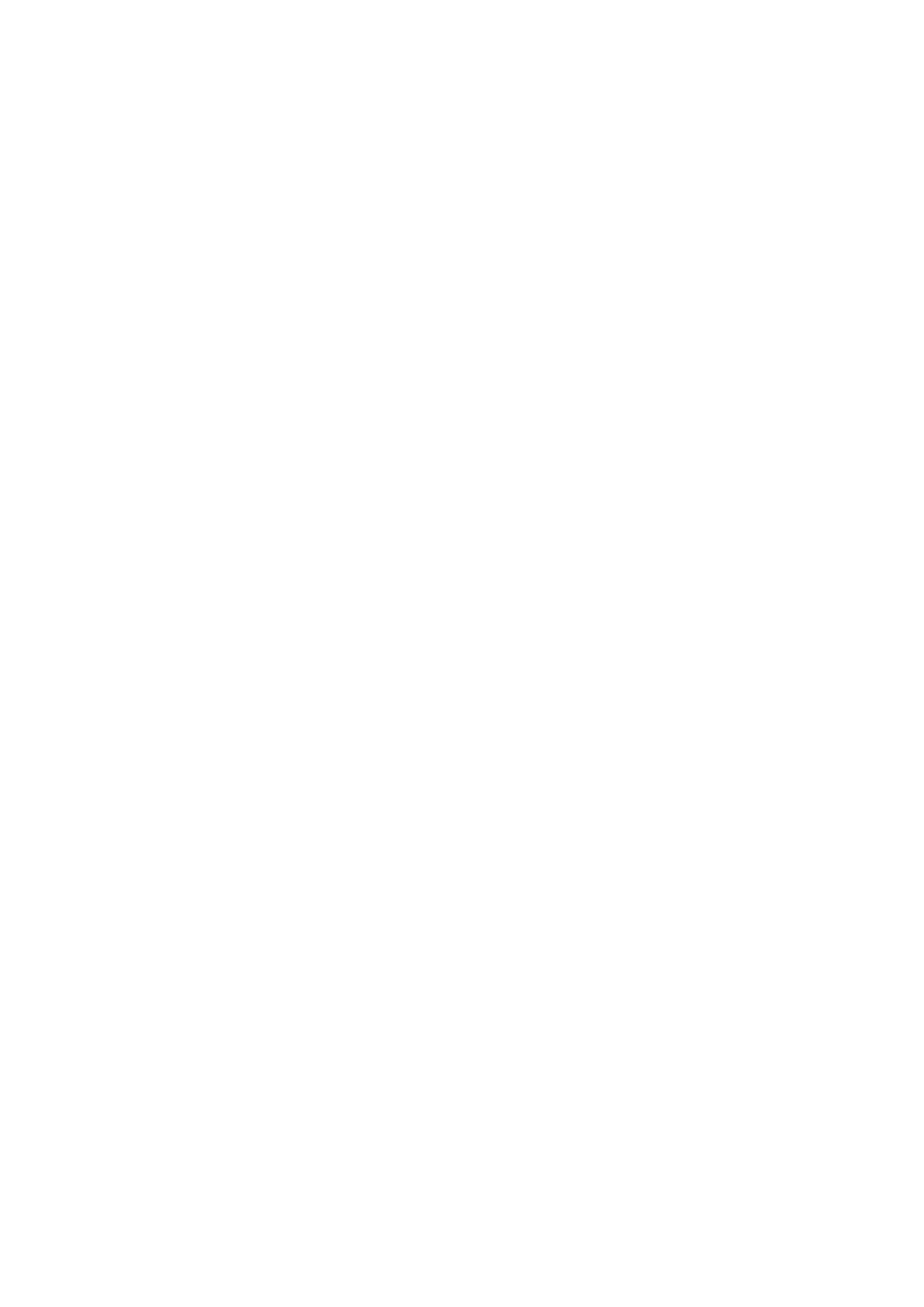CLIENT: DEWHA<br>PROJECT IMPACTS IMPACTS OF PLASTIC DEBRIS ON MARINE WILDLIFE

DATE: June 19<sup>th</sup>, 2009

![](_page_28_Picture_2.jpeg)

#### <span id="page-28-0"></span>**4.4 MARINE TURTLES**

#### <span id="page-28-1"></span>**4.4.1 AFFECTED MARINE TURTLE SPECIES**

![](_page_28_Picture_5.jpeg)

#### <span id="page-28-2"></span>**Figure 2. Green turtle drowned in fish trap. Photo courtesy of Mark Read, GBRMPA.**

Available records indicate that at least 1,122 marine turtles have been impacted by plastic debris either through entanglement or ingestion since 1989 (e.g. [Figure 2](#page-28-2)). Of these animals, 88.7% (996) were entangled and 11.2% (126) had ingested plastic debris ([Figure](#page-29-0)  [3](#page-29-0)). While the incidence of ingestion is relatively low, it is likely to be a significant underestimate of the true numbers of marine turtles ingesting plastic debris as very few animals were assessed through necropsy. An additional 447 turtles were injured or killed by unknown causes, where it was not possible to ascertain whether impacts were attributable to plastic debris or not.

The fate of turtles impacted by plastic debris is often unknown; the fate of 40% (402) of animals impacted through entanglement was not noted in the available records [\(Figure 3](#page-29-0)a). Impacts associated with ingestion of plastic debris are usually only detected during necropsies of dead turtles (99 individuals), skewing the ingestion data toward dead individuals. It is unknown whether the ingestion of plastic caused the deaths of these individuals. The fate of some turtles (16) that ingested plastic was unknown. Ingested plastic was detected in the faeces of a small number (11) of live turtles during rehabilitation (Figure [3](#page-29-0)b).

Many records of turtles entangled in plastic debris do not note the species of turtle impacted or the fate of the turtle once found. Of the turtle species identified, green (214), hawksbill (187) and olive ridley turtles (127) are most frequently represented in the available entanglement records. More individuals died through entanglement than were released alive for all species except flatback turtles, where the proportions of live and dead turtles were almost equal, and olive ridleys, where the numbers released alive outweighed those that died. Dead green turtles dominated the ingestion records (68 individuals, [Figure 4](#page-29-1)b). Very few records of both entanglement and ingestion exist for leatherback and loggerhead turtles. The fate of turtles after release from entanglement and/or rehabilitation is generally unknown. With currently available data, it is not possible to draw conclusions about the survival rates of turtles following rescue from entanglement or ingestion.

In addition to the figures above, 79 turtle strandings were recorded by the Dhimurru Aboriginal Corporation in northeastern Arnhem Land in 2005 (Roeger et al. 2005), and an unspecified number of hawksbill and unidentified turtles were reported through WWF surveys (White 2005), but the presentation of results did not allow inclusion into the dataset for this study. Of the 79 strandings reported by Roeger et al. (2005), 44% (35) were released alive.

In Queensland, an average of 7.2% (527) of all turtle strandings recorded each year between 1999 and 2002 were reportedly caused by interactions with plastic debris (Greenland et al. 2004). However, this is a proportion of all recorded stranded turtles; it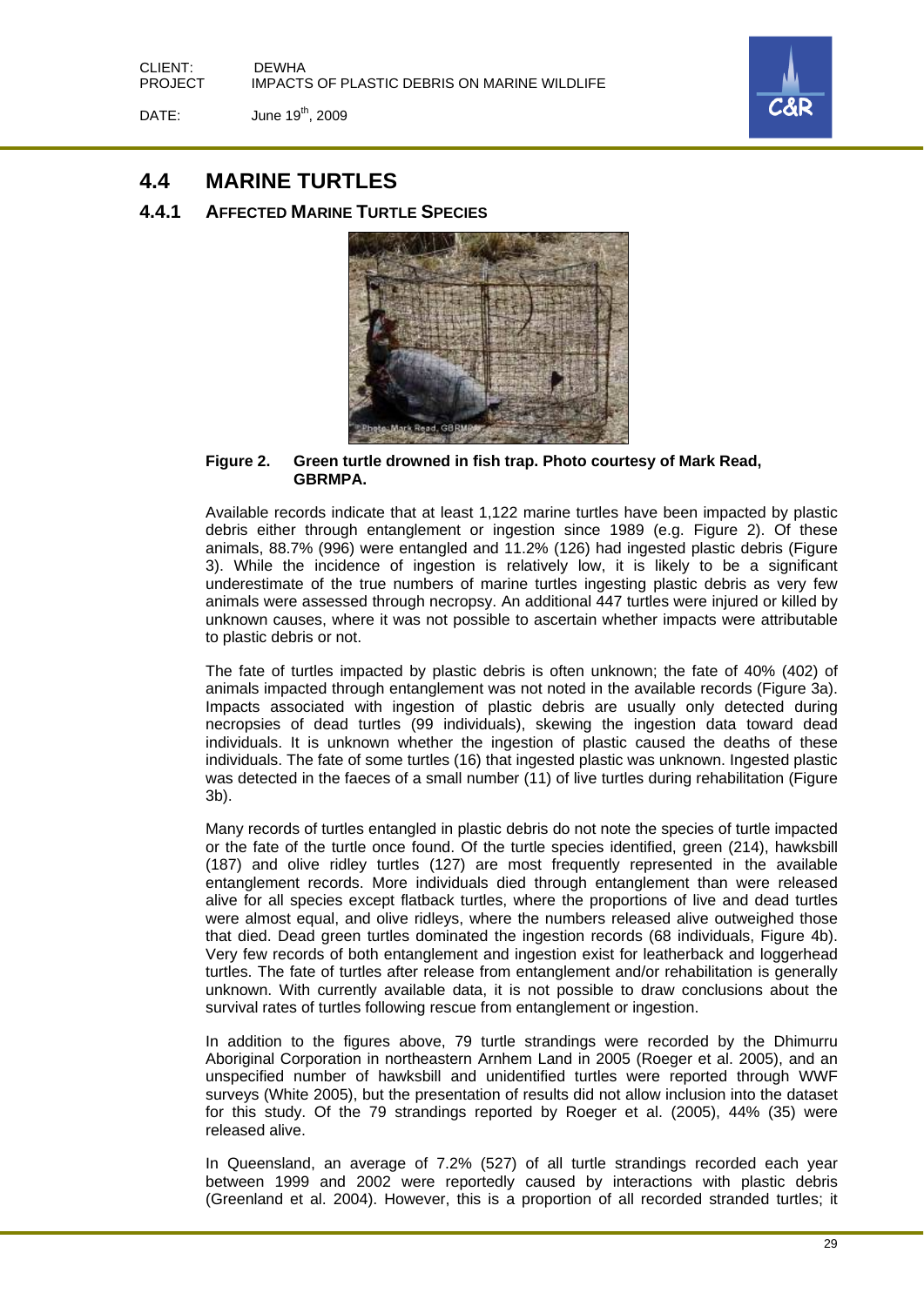![](_page_29_Picture_1.jpeg)

must be noted that 65.9% of all turtle strandings recorded during those years were ascribed to 'unknown reasons'. The annual average proportion of recorded strandings attributed to plastic debris from records where reasons were known was approximately 20%.

![](_page_29_Figure_4.jpeg)

![](_page_29_Figure_5.jpeg)

<span id="page-29-0"></span>![](_page_29_Figure_6.jpeg)

<span id="page-29-1"></span>**Figure 4. Records of turtle species impacted by entanglement in and ingestion of plastic debris since 1989 in Australian waters (Sources: see Table 2: Marine Turtles)**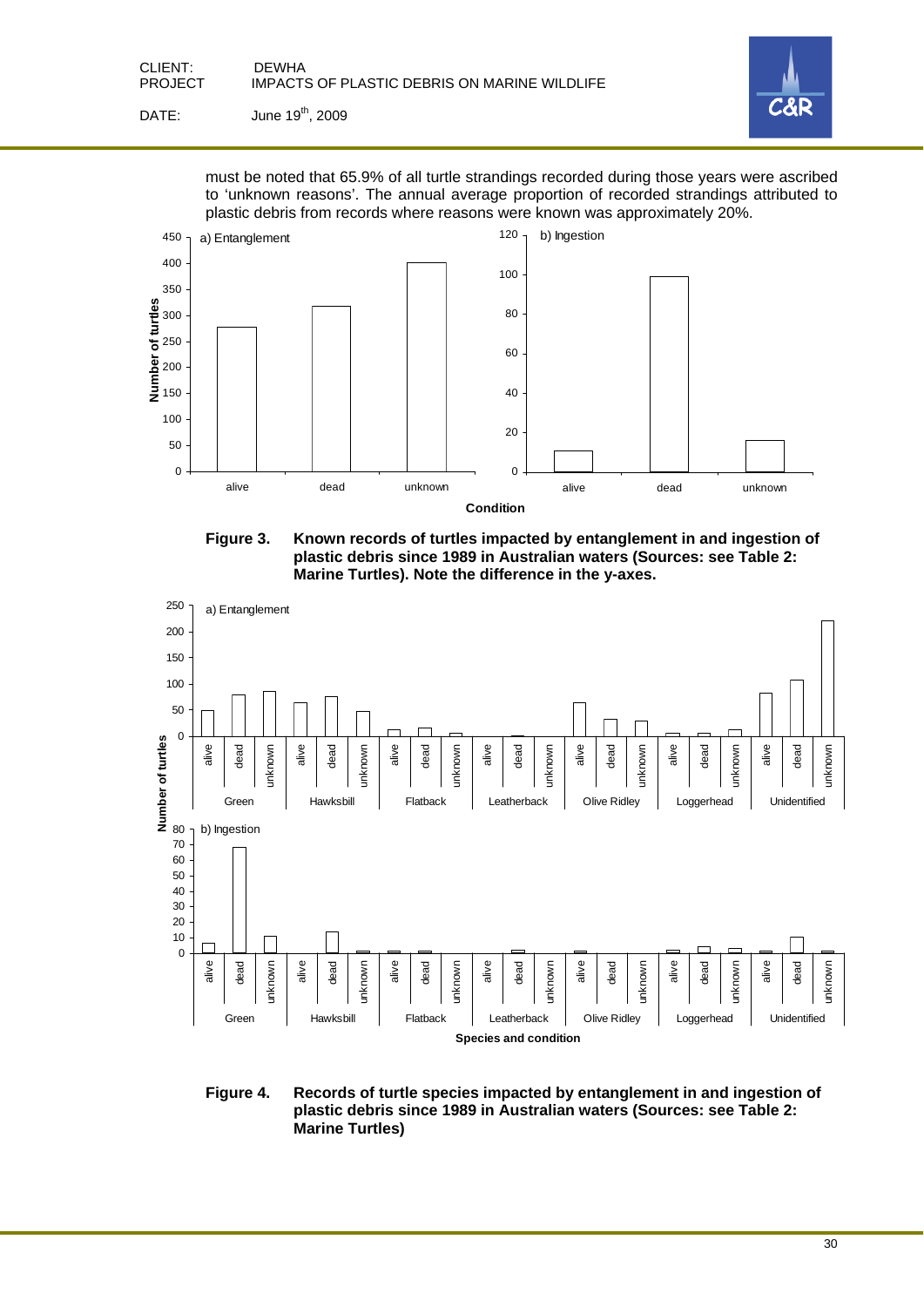![](_page_30_Picture_1.jpeg)

#### <span id="page-30-0"></span>**4.4.2 DYNAMICS AND DISTRIBUTION OF AFFECTED MARINE TURTLES**

Of the total number of records of impacted turtles, less than 40% of records (436) may be analysed in relation to the month in which the animal was impacted, because most records only note the year or period of years which they were collected. Available data suggest that there is an increase in records of interactions between marine turtles and plastic debris during the middle of the year, especially around May. August and November show the fewest numbers of records and most months show records of between 15 and 40 interactions ([Figure 5](#page-30-1)).

Evidence indicates that the number of turtles found stranded along the northern Australian coastline, which make up almost one third of these data, is correlated with seasonal wind and tide patterns, and that there is a strong seasonality of stranding patterns (Griffin 2008): during the dry season debris tends to accumulate with prevailing south-easterly winds along south-east facing coastlines, and during the wet season debris tends to accumulate with prevailing north-westerly winds along north-west facing coastlines.

![](_page_30_Figure_5.jpeg)

<span id="page-30-1"></span>**Figure 5. Monthly variation in available records of marine turtle strandings in Australian waters. This figure does not include records summarised over a period of months or years (Sources: see Table 2: Marine Turtles)** 

Records of marine turtle interactions with plastic debris were most common in the years between 2000 and 2005 ([Figure 6](#page-31-0)). The earliest records were collected in 1989, and reporting appears to have remained sporadic until approximately 1996. Records declined to between 10 and 39 per year after 2005. Years of high incident records range from 2000, when 91 turtles were recorded, to 2005 when 99 turtles were recorded. Several studies, which could not be represented in this figure, report entanglements and ingestions for a range of years. In total, there are 291 such records, 200 of which were collected from eastern Cape York between 1999 and 2003 (Kiessling 2003).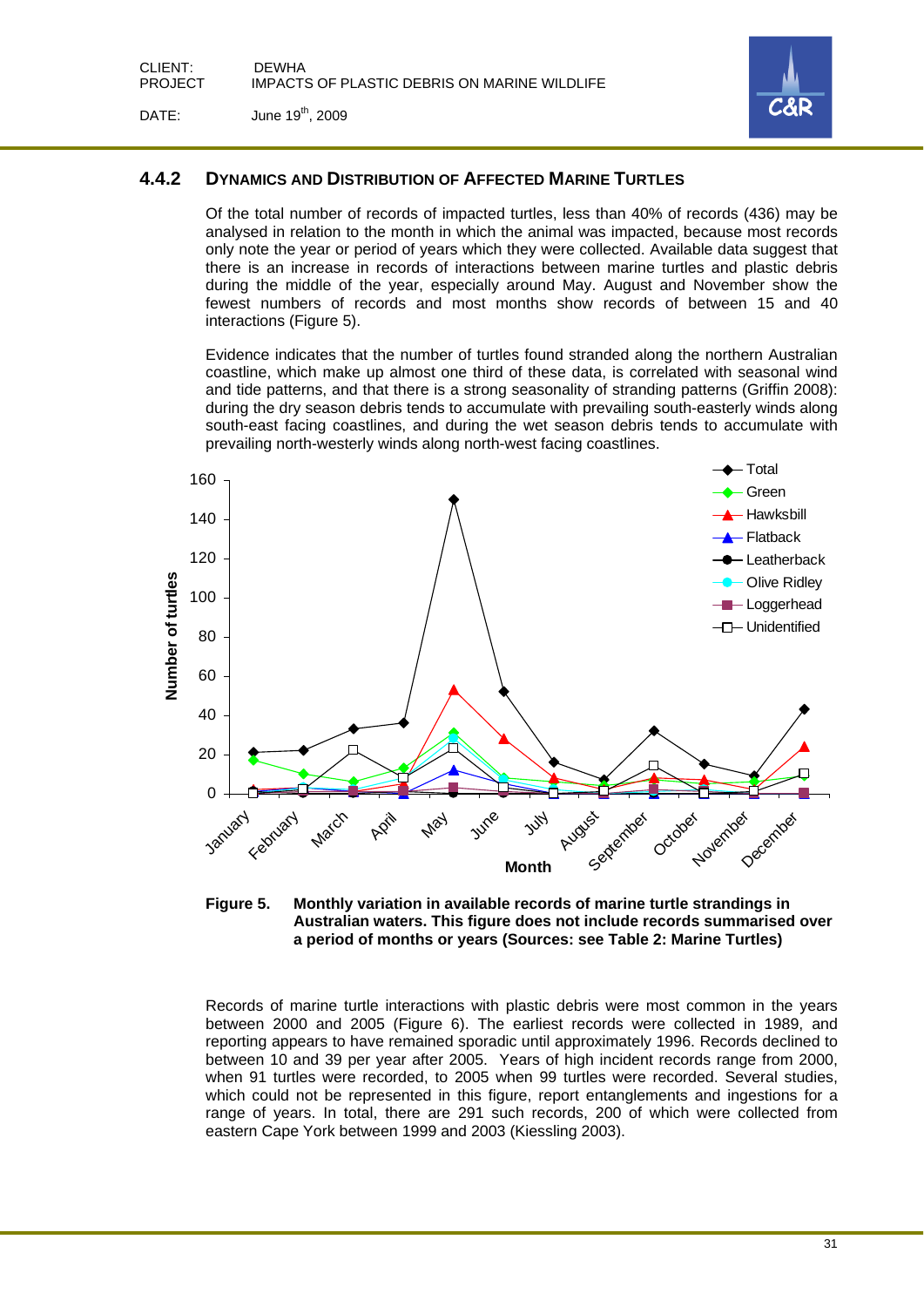![](_page_31_Figure_0.jpeg)

![](_page_31_Figure_1.jpeg)

<span id="page-31-0"></span>**Figure 6. Annual trends in available records of marine turtle entanglements in and ingestion of plastic debris in Australian waters between 1989 and 2008. This figure does not include records summarised over a period of more than one year (Sources: see Table 2: Marine Turtles)** 

Approximately 28% of available data are the results of surveys by the Dhimurru Aboriginal Corporation in northeast Arnhem Land (Roeger et al. 2004) and an additional 31% are from the Qld EPA strandings database. The proportion of the sampling effort captured by these two groups is reflected in the concentration of records in northeast Arnhem Land and the Queensland coast ([Figure 7](#page-32-0)). Individual records come from as far south as Venus Bay in Victoria and Coorong in South Australia, and there are seven records from the Timor Sea (including Ashmore Reef and the MOU Box<sup>[4](#page-31-1)</sup>). Additional information suggests that turtles are found to be impacted in some areas where there are derelict nets, but not in others. No regular surveys are conducted on Christmas Island, but it is reported that each year, four or five turtles and a number of frigatebirds (species were not recorded) are found entangled in ropes, nets or fishing line, primarily on the eastern (exposed) side of the island (Max Orchard, Christmas Island National Park, pers. comm.). Anecdotal evidence from Pulu Keeling indicates that derelict fishing nets are often found washed up on the shore, but no impacted turtles were recorded (Chris Boland, Pulu Keeling National Park, pers. comm.). No turtle or derelict net records appear to be available along most of western half of the Australian coast between Darwin and Adelaide.

-

<span id="page-31-1"></span><sup>4</sup> The MOU Box covers an area in the Timor Sea where Indonesian fishing activities in Australian waters are regulated by a Memorandum of Understanding between the Australian and Indonesian governments.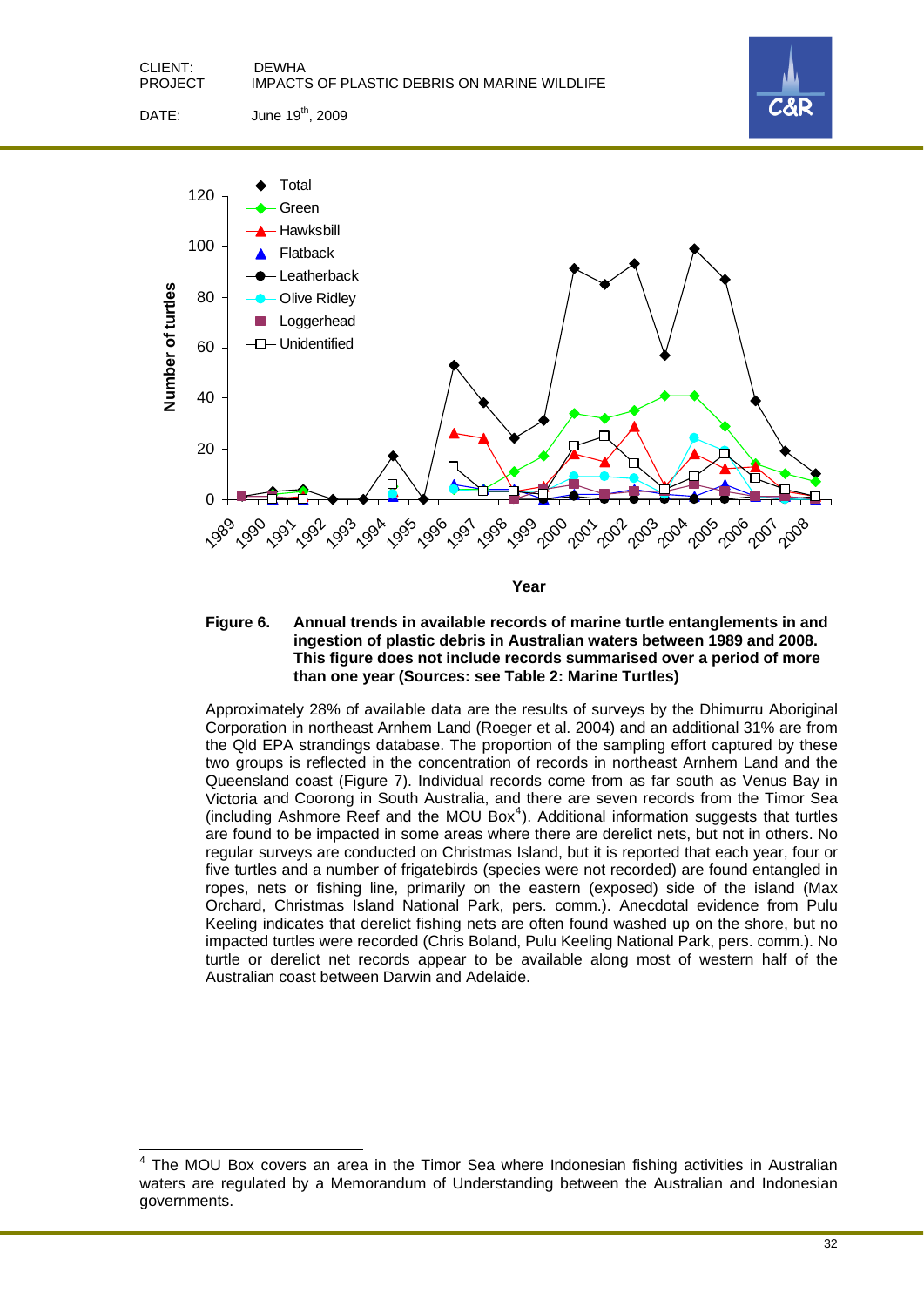![](_page_32_Picture_1.jpeg)

![](_page_32_Figure_4.jpeg)

#### <span id="page-32-0"></span>**Figure 7. Distribution of known records of marine turtle entanglement in and ingestion of plastic debris since 1989 in Australian waters, separated by species (Sources: see Table 2: Marine Turtles)**

In the Gold Coast region, abandoned, or derelict, crab pots may play a bigger role in killing and injuring turtles than other types of derelict fishing gear, with one report stating that at least one such death occurs daily (Dillaway 2007). Plastic debris other than derelict fishing gear may also play a greater role in the observed entanglements and ingestions in areas of higher human use, such as southeast Queensland. Staff at the University of Queensland's Moreton Bay Research Station attended to 30 marine turtle strandings in 2007, 23% of which were reportedly caused by the ingestion of 'marine rubbish', doubling the estimate from 2006, where 12% of strandings were attributed to 'marine rubbish' (UQ News Online 2008).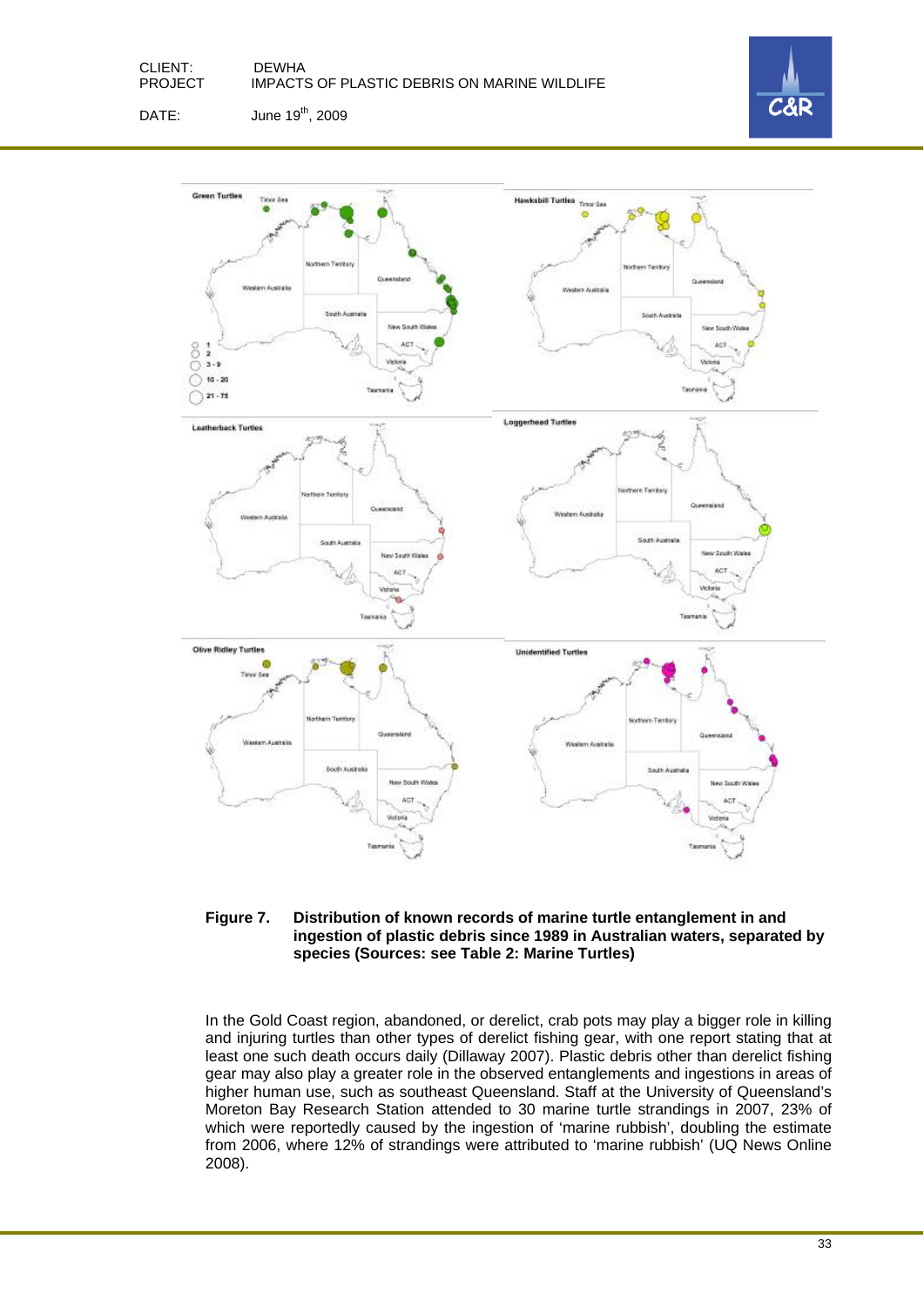![](_page_33_Picture_2.jpeg)

Weather patterns and wind direction are very important in determining the numbers of turtles washing on land where they are most often recorded. Monthly and more long-term temporal stranding patterns can be strongly influenced by climatic events such as storms, when large numbers of derelict fishing nets with entangled turtles can wash ashore (Anon 2006, 2008, Reghenzani 2008).

Records show that turtle species most affected by plastic debris include: loggerhead turtles from the eastern Australian population; green turtles from the southern Great Barrier Reef population; hawksbill turtles from the northeastern (Queensland) Australian population; leatherback turtles; olive ridley turtles from the Northern Territory; and flatback turtles from Arnhem Land (Commonwealth of Australia 2003). The current extent of the problem for Western Australian turtle populations remains unknown.

#### <span id="page-33-0"></span>**4.4.3 TYPES OF PLASTIC DEBRIS IMPACTING MARINE TURTLES**

Available data suggest that entanglement in derelict fishing nets is the predominant type of interaction with plastic debris impacting marine turtles in Australian waters. This probably reflects the high proportion of data from the Northern Territory, where derelict nets wash ashore and are documented in high numbers. The Carpentaria Ghost Nets Programme, in particular, has analysed the derelict net types found during their surveys. They suggest that, according to a guide on derelict nets in Australian waters (White et al. 2004), almost all net types recorded as impacting on marine turtles in northern Australian waters are foreign nets, largely of Asian origin. In particular, a type of drift net originating from fisheries operating in Indonesian waters is causing impacts to marine turtles in the greatest numbers (Riki Gunn, Carpentaria Ghost Nets Programme, pers. comm.).

Available records show a large number (343) of 'unidentified turtle / unknown net' combinations in relation to types of debris entangling marine turtles, amounting to 34% of entanglement records. Entanglements in crab pots and associated ropes and floats are recorded most frequently for green turtles, followed by loggerhead and unidentified turtle species. Very few marine turtle entanglements arising from fishing line, plastic bags or rope have been recorded. 'Other' types of debris recorded as impacting marine turtles includes 'unknown' types, 'various plastic types', and a bag of woven plastic strips [\(Figure 8](#page-34-0)a).

Green turtles dominate records of identified types of ingested plastics, most of which were combinations of fishing hooks and lines of unknown (active or derelict) status [\(Figure 8](#page-34-0)b). Plastic bags were also abundant in available green turtle ingestion records, although none of the available records specify the type of plastic bag ingested (e.g. supermarket bag, garbage bag, etc.). Green turtles also had the widest variety of recorded plastic types in their stomachs, including latex balloons and various types of plastic wrappers. Latex balloons were also found in the stomachs of hawksbill and flatback turtles. One loggerhead turtle was found to have ingested 'crab pot gear'. 'Other' items include records of 'soft plastic', 'hard plastic' and 'plastic items'.

With many records, it was impossible to determine whether the incident involved entanglement or ingestion, or the type of plastic involved in the incident. Green and loggerhead turtles appear most frequently in these records, with over 250 green turtles and more than 80 loggerhead turtles undergoing some form of detrimental interaction with unidentified plastic debris [\(Figure 8](#page-34-0)c). Some of these records indicate that the turtle was floating at the time of observation, suggesting that digestive problems, such as compacted faeces obstructing the intestines and releasing excess gas, were responsible for the distress or death of these individuals. In most cases it was not possible to determine whether plastic debris was contributing to the compaction of the faeces, but at least one rescue worker cautions that if faeces or the digestive tract are not examined carefully, significant amounts of plastic could be missed (Francis 2007).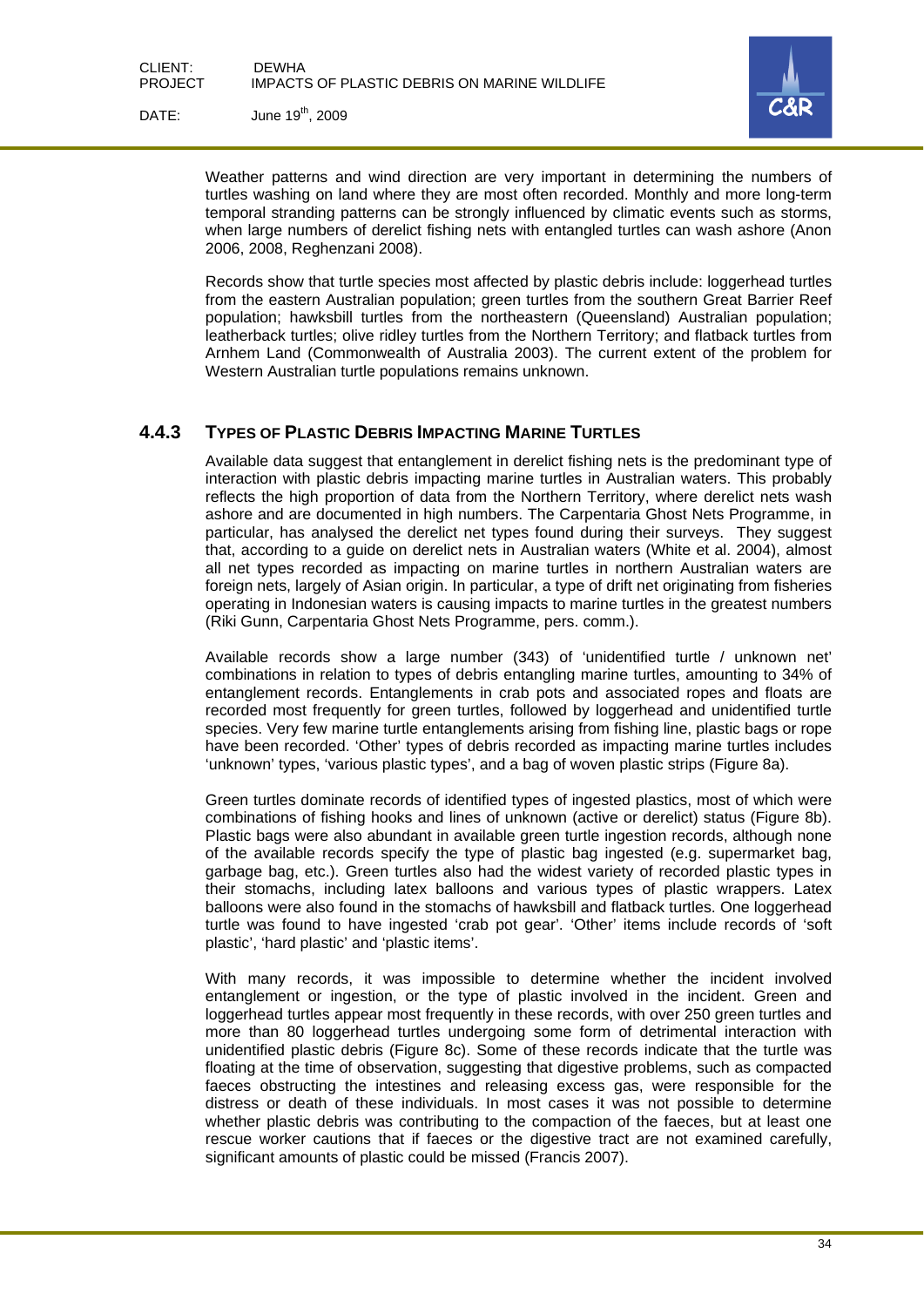![](_page_34_Figure_1.jpeg)

![](_page_34_Figure_3.jpeg)

![](_page_34_Figure_4.jpeg)

<span id="page-34-0"></span>**Figure 8. Known records of marine turtle a) entanglement, b) ingestion, and c) unspecified interactions (either entanglement or ingestion) by type of plastic debris in Australian waters. Note that in all records where it is unclear whether the type of interaction was entanglement or ingestion (c), the type of debris was also not specified (Sources: see Table 2: Marine Turtles)**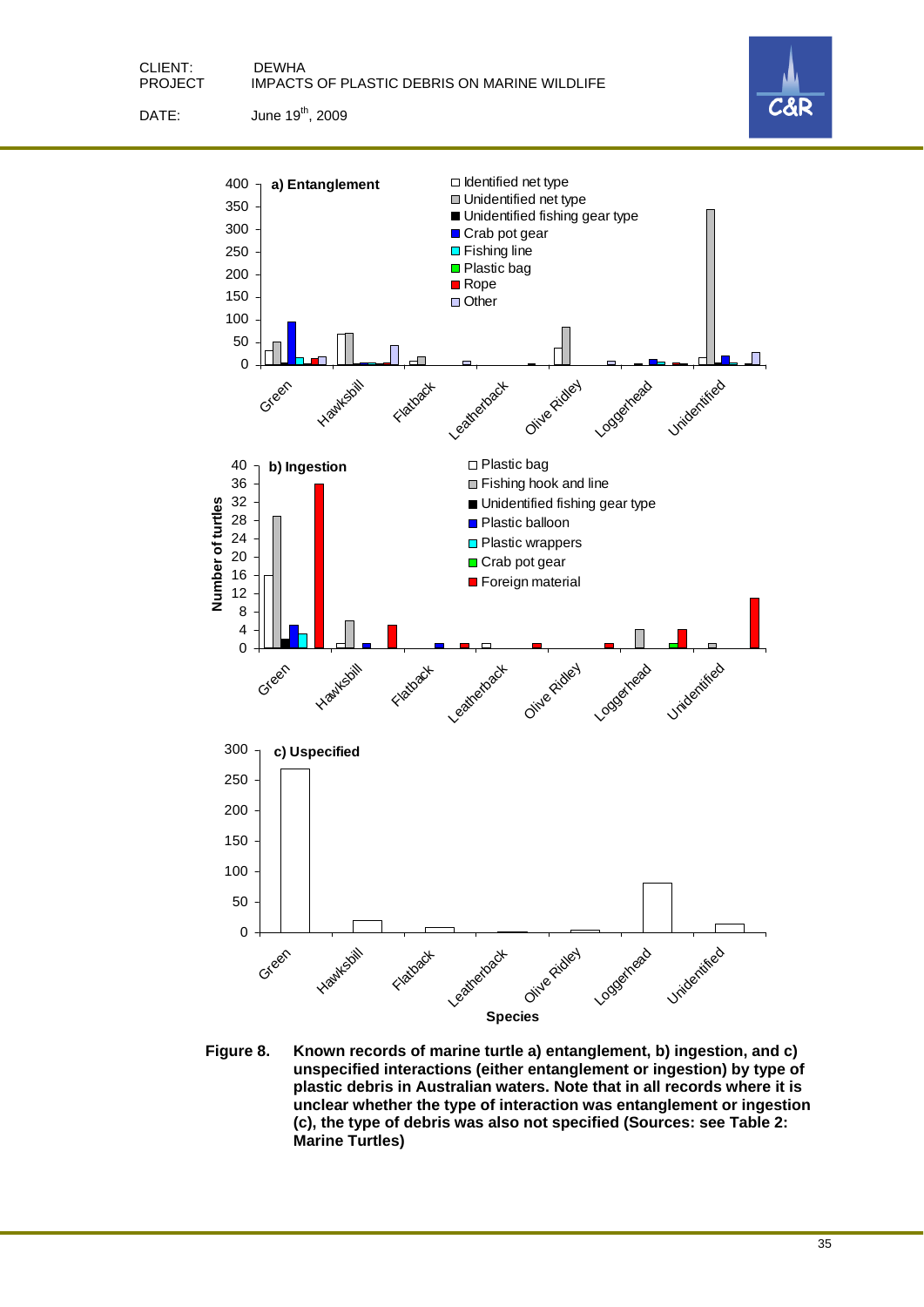CLIENT: DEWHA<br>PROJECT IMPACTS IMPACTS OF PLASTIC DEBRIS ON MARINE WILDLIFE

DATE: June 19<sup>th</sup>, 2009

![](_page_35_Picture_2.jpeg)

#### <span id="page-35-0"></span>**4.5 CETACEANS**

#### <span id="page-35-1"></span>**4.5.1 AFFECTED CETACEAN SPECIES**

Whales and dolphins are prone to entanglement, especially in derelict fishing gear, however very little information is available about plastic ingestions in cetaceans (e.g. [Figure 9](#page-35-2)).

![](_page_35_Picture_6.jpeg)

#### <span id="page-35-2"></span>**Figure 9. Unidentified dolphin entangled in fishing line. Photo courtesy of Dolphin Discovery Centre, Bunbury.**

 $\mathbf{I}$ 

A total of 104 records of cetaceans impacted by plastic debris through entanglement or ingestion are available since 1998. Of these, the vast majority (92.2%) of or records relate to entanglements. An additional 110 cetaceans were killed by unknown causes, where it was not possible to ascertain whether the deaths were human-related or not. Approximately 61% of entangled cetaceans reported during this period were freed, released or successfully rehabilitated [\(Figure 10](#page-35-3)a). However, the final fate of released or rehabilitated cetaceans remains largely unknown or unreported.

Necropsy results showing ingested plastic exist for just nine individuals for the period that records are available (1998-2008) ([Figure 10b](#page-35-3)). This does not necessarily reflect the rarity of plastic ingestions, but the fact that necropsy results may not report on ingested plastic if this was not considered the primary cause of death. It may also reflect the decreasing frequency with which necropsies have been carried out over recent years. For example, an average of 47.4% (+/- 2.9 S.E.) of stranded cetaceans were necropsied each year in Queensland between 1999 and 2003, but in 2004 and 2005 necropsies were carried out on 9.2% and 9.8% of stranded cetaceans respectively.

![](_page_35_Figure_10.jpeg)

<span id="page-35-3"></span>**Figure 10. Available records of cetaceans impacted by entanglement in and ingestion of plastic debris since 1998 in Australian waters (Sources: see Table 2: Cetaceans)**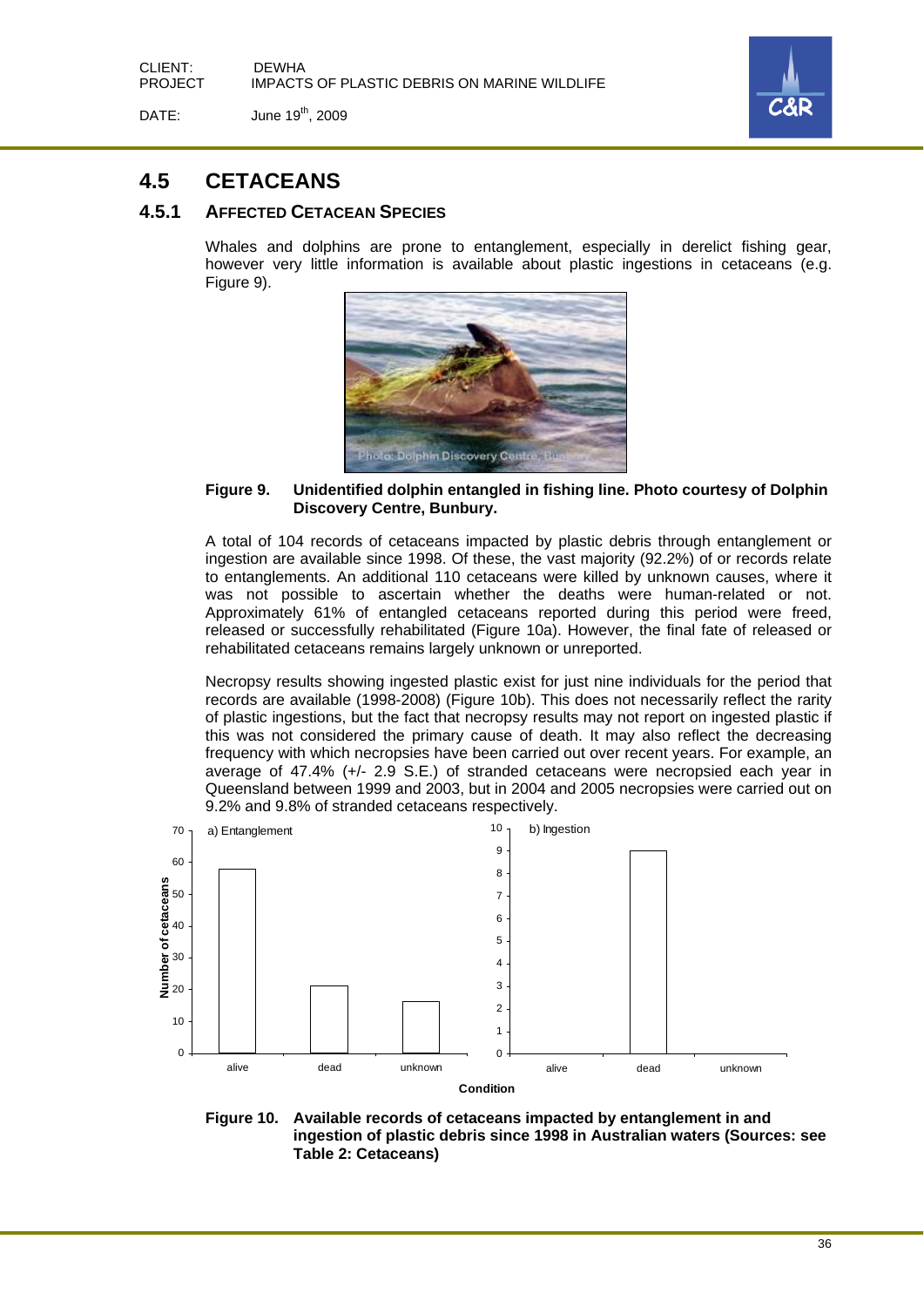

Worldwide, over 26 species of odontocetes (toothed whales and dolphins) have been reported to ingest plastic debris (Baird and Hooker 2000). In Australia, deaths and injuries of 14 species of cetaceans could be attributed directly to interactions with plastic debris between 1998 and 2008. A further 11 species were found dead for unknown reasons. Humpback whales dominated the available records, probably due to their relatively large population and their tendency to undertake annual migrations close to the east and west coasts of Australia [\(Figure 11a](#page-37-0)). Other identified species affected by entanglement were southern right whales, common dolphins, Indo-Pacific humpbacked and bottlenose dolphins, Australian snubfin dolphins, and a rare beaked whale (family Ziiphidae, species not given).

The most notable record of plastic ingestion in a cetacean was in a Bryde's whale, found in Cairns in August 2000 with a stomach full of plastic litter, photographs of which were used for educational purposes (Haines and Limpus 2000b). Three bottlenose dolphins were recorded in Victoria with fishing hooks in their digestive tract (K. Charlton, Monash University) and dietary studies on sperm whales found plastic fragments in the stomachs of four individuals (Evans and Hindell 2004) [\(Figure 11b](#page-37-0)). The four sperm whales, recorded in Tasmania, were part of a study investigating the stomach contents of two groups of sperm whales that had stranded *en masse* in Strahan and Marrawah, northwestern Tasmania. Overall, these four whales represent 11.1% of all animals necropsied during this study. However, it was stated that complete stomach contents were only examined for 47% of the stranded animals (Evans and Hindell 2004). A necropsy of a pygmy southern right whale found on Maria Island (Tasmania) revealed that the animal had ingested a chainsaw file cover and a cap from a 20-litre drum (Glenn Atkinson, DPIW Tasmania, pers. comm.).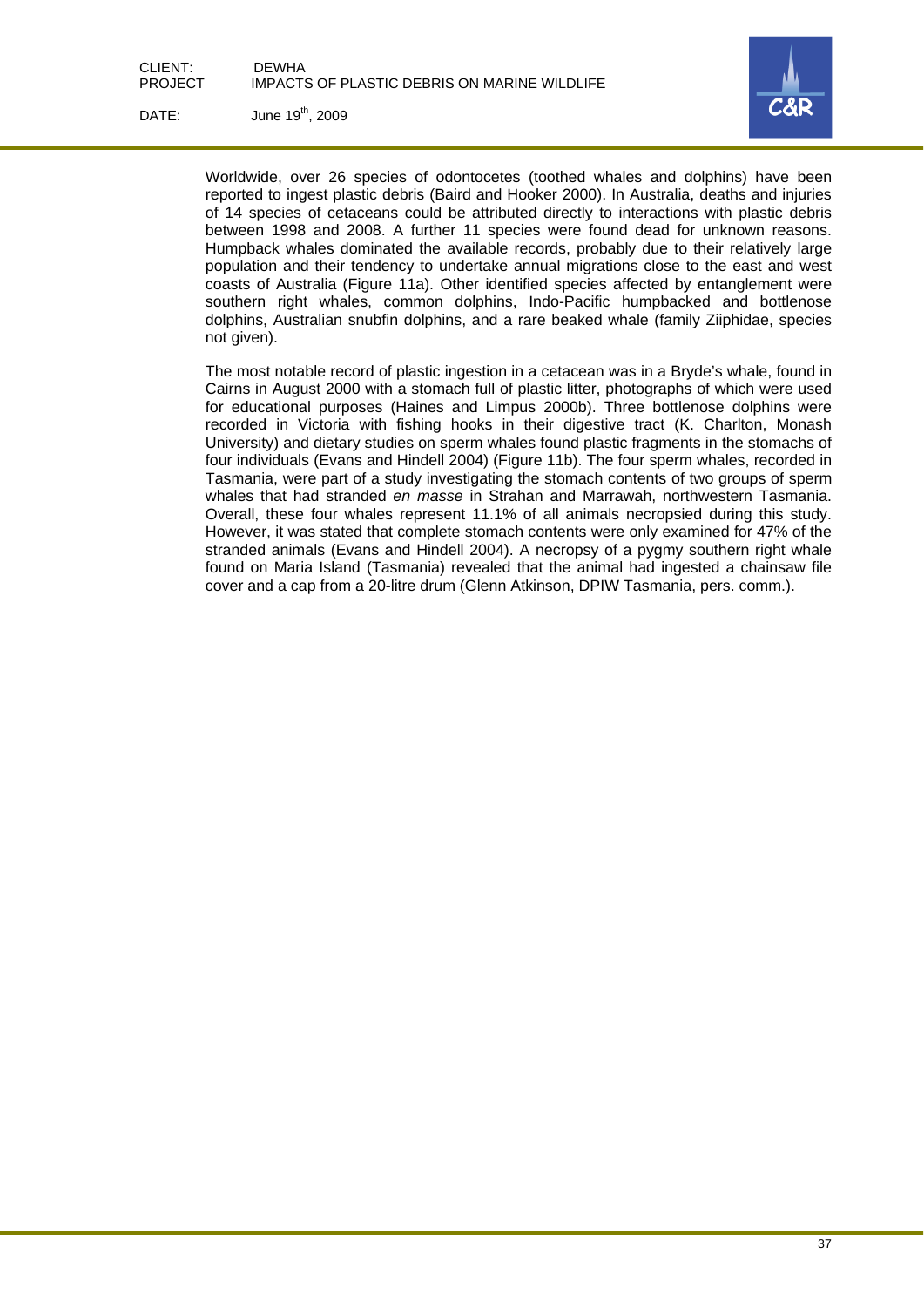



**Figure 11. Available records of cetacean species impacted by a) entanglement in or b) ingestion of plastic debris in Australian waters since 1998 (Sources: see Table 2: Cetaceans)** 

### <span id="page-37-0"></span>**4.5.2 TEMPORAL PATTERNS AND DISTRIBUTION OF AFFECTED CETACEANS**

Available records suggest that most cetaceans being impacted by plastic debris are found during the second half of a calendar year, especially between June and September ([Figure](#page-38-0)  [12\)](#page-38-0). Between 50 and 60% of interactions between plastic debris and cetaceans recorded between June and August involve humpback whales. It is likely that there is a seasonal peak in interactions between humpback whales and plastic debris during their annual migration north and south along Australia's eastern and western coastlines, which occur during the Austral winter (between May and October) (Bannister et al. 1996); indicating that this apparent monthly variation is directly related to seasonal humpback whale presence. Southern right whales are also considered at high risk of entanglement due to their tendency to aggregate inshore during travel and calving (Jones 1995, Allen and Bejder 2003), but records available for this study were too few to discern seasonal patterns for any species.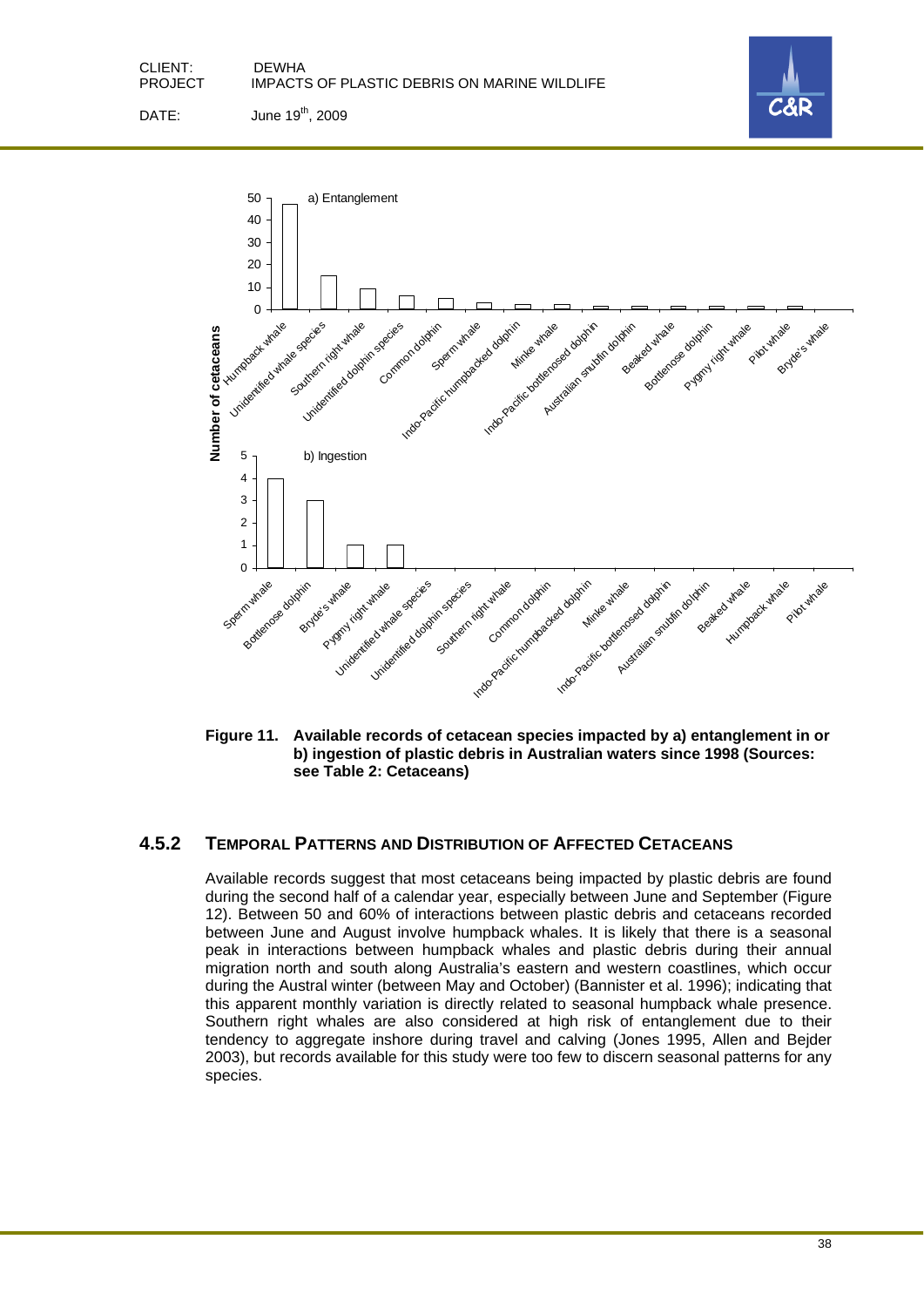



#### <span id="page-38-0"></span>**Figure 12. Monthly variation in available records of cetaceans impacted by plastic debris (entanglement and ingestion) since 1998 in Australian waters (Source: see Table 2: Cetaceans).**

Note: This figure does not include records summarised over a period of months or years

Available records suggest that there have been two peaks in numbers of cetaceans impacted by plastic debris over the last decade; a smaller peak in 2000 and a maximum yearly total of 29 incidents reported in 2006 ([Figure 13\)](#page-39-0). These peaks may correspond to peaks in data collection and reporting efforts by the Australian Government Department of the Environment, Water, Heritage and the Arts and the Qld EPA, which have contributed approximately 34% and 40% of available cetacean data respectively.

A lack of consistency in reporting makes it impossible to estimate an annual average entanglement or ingestion rate on a national scale, although such estimates have been made for specific parts of the Australian coastline. For example, Project Dolphin Safe attends to between one and four dolphin entanglements per year in the Adelaide region (Aaron Machado, SA Seabird Rescue, pers. comm.), and another study suggests that dolphin entanglements in the Spencer Gulf (SA) have increased dramatically since 2001 (Gedamke 2007). It is not possible to ascertain the status of any fishing gear (active or derelict) causing these entanglements.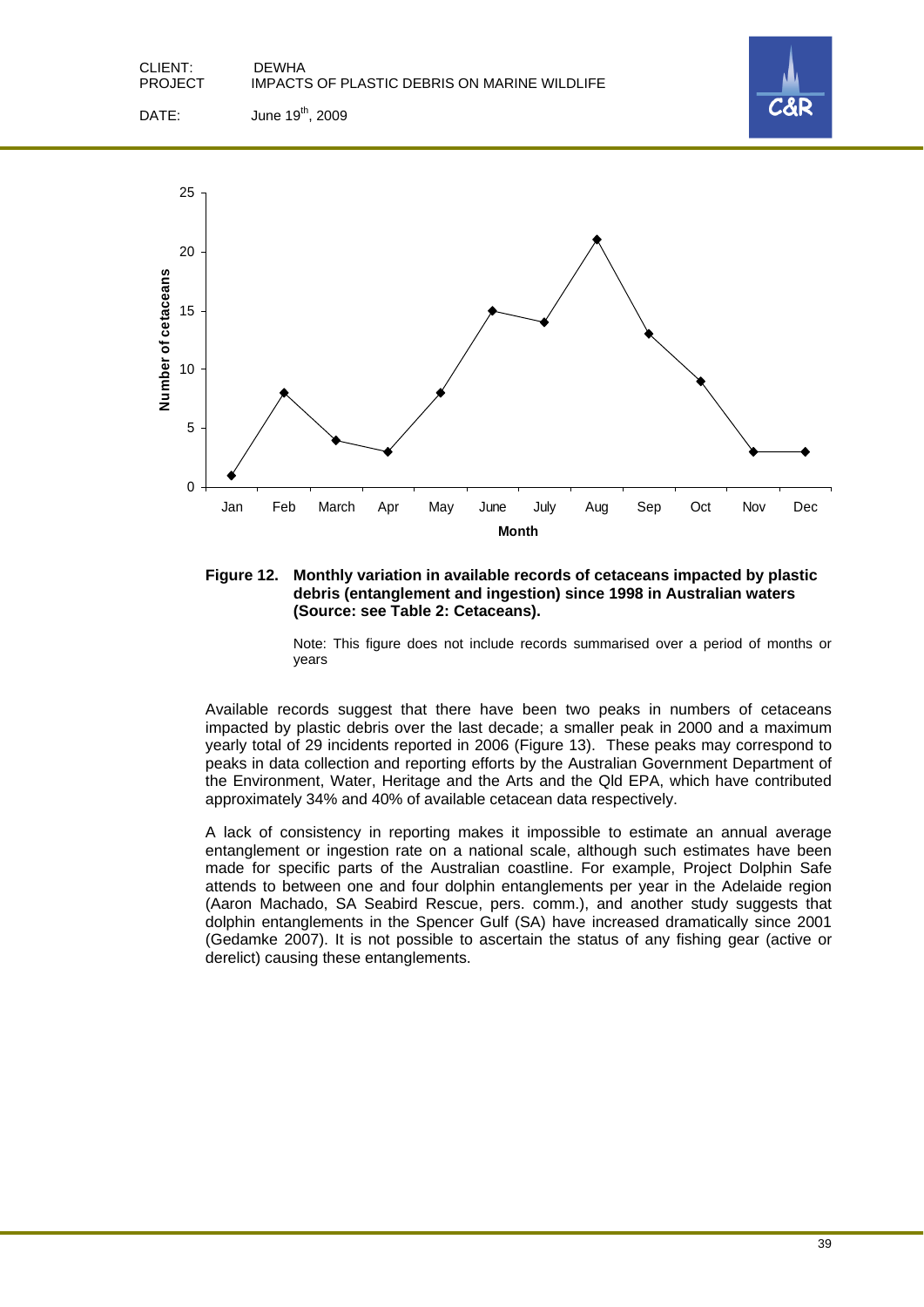



#### <span id="page-39-0"></span>**Figure 13. Annual trends in available records of cetaceans impacted by plastic debris (entanglement and ingestion) in Australian waters (Source: see Table 2: Cetaceans).**

Note: This figure does not include records summarised over a period of more than one year

The highest density of reports comes from areas where human population centres coincide with habitats and migration routes of the most common cetacean species, most notably around the New South Wales-Queensland border [\(Figure 14\)](#page-40-0). Areas devoid of records were the Cape York coastline, the Gulf of Carpentaria, the northern Western Australian coast and the Great Australian Bight. It is important to note that the geographic range of species, including the seasonal presence of some migratory species in Australian waters, is likely to have a strong influence on data availability.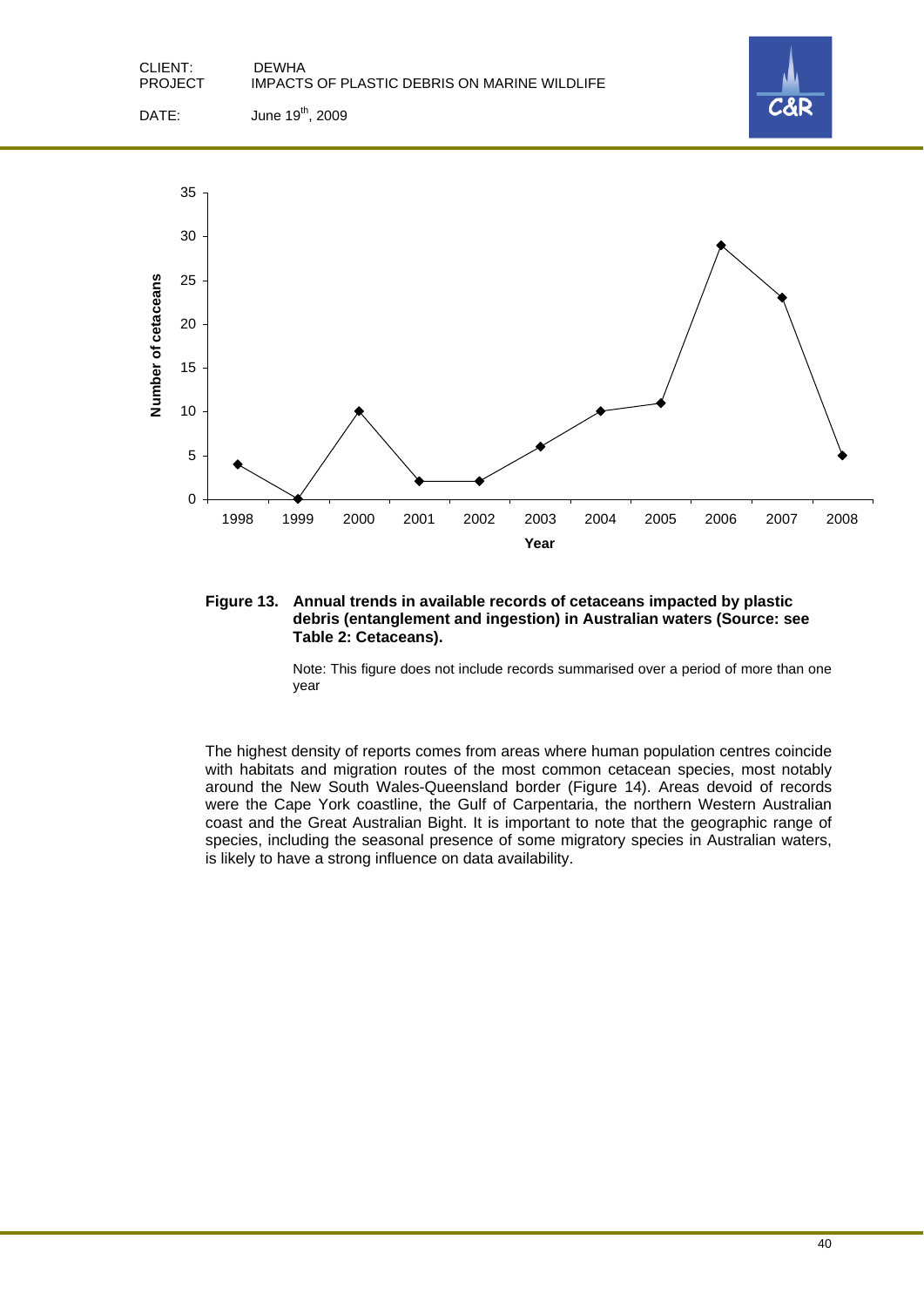

DATE: June 19<sup>th</sup>, 2009



**Figure 14. Distribution of known records of cetaceans impacted by plastic debris (entanglement and ingestion) in Australian waters since 1998 (Source: see Table 2: Cetaceans)** 

### <span id="page-40-0"></span>**4.5.3 TYPES OF PLASTIC DEBRIS AFFECTING CETACEANS**

Most entanglements of cetaceans between 1998 and 2008 were caused by unidentified fishing nets of unknown (active or derelict) status. Unlike the turtle records, none of the cetacean records included identification or descriptions of the nets, except to label them as 'fishing nets'. Likewise, closer descriptions were not available for cases where cetaceans were entangled in rope, with or without floats or buoys attached, except for the fact that the rope was synthetic. Crab and lobster pots and associated ropes and floats (collectively labelled 'crab/lobster pot gear') also caused a number of entanglements, but it is not possible to determine whether the crab or lobster pot gear was active at the time of entanglement. Abandonment of crab pots is reported as being an issue along the Gold Coast (Dillaway 2007), suggesting that entanglement in derelict pots is possible. Five cetaceans were reportedly entangled in fishing line, six were recorded as entangled in plastic debris of unknown type, and four were affected by unidentified fishing gear ([Figure](#page-41-0)  [15\)](#page-41-0).

The plastic items ingested by cetaceans (not included in [Figure 15](#page-41-0)) were not described in any detail; the Bryde's whale stomach yielded primarily plastic bags of unspecified origin, common dolphins in Victoria had ingested fishing hooks and sperm whales in Tasmania were found with 'plastic debris' – including the 'top section of a plastic container' (Evans and Hindell 2004) – in their stomachs. A necropsy of a pygmy southern right whale found on Maria Island (Tasmania) revealed that the animal had ingested a chainsaw file cover and a cap from a 20-litre drum (Glenn Atkinson, DPIW Tasmania, pers. comm.).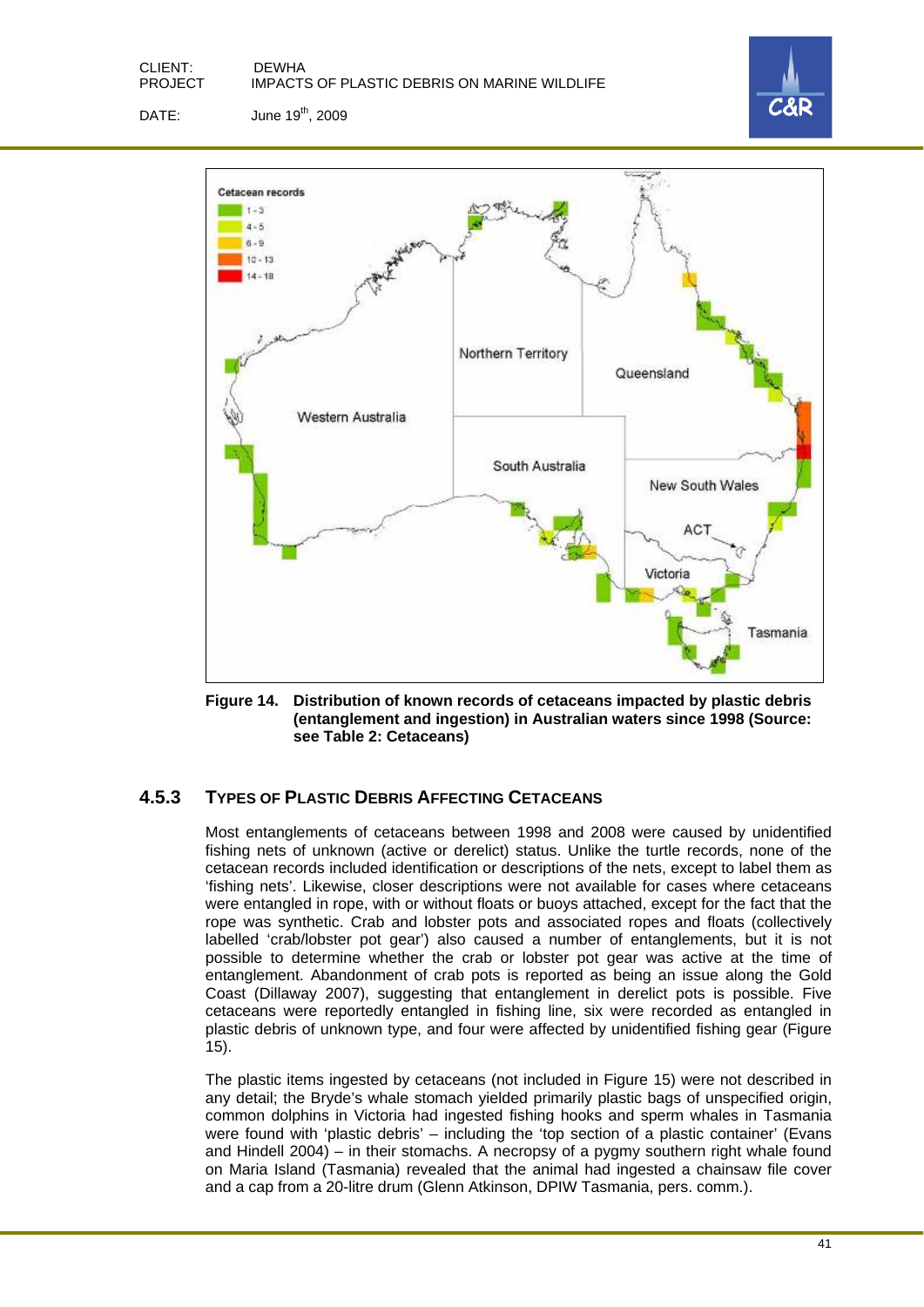





<span id="page-41-0"></span>**Figure 15. Known types of plastic debris impacting cetaceans through entanglement since 2000 in Australian waters. The available records do not specify whether the fishing gear was active or derelict at the time of interaction (Source: see Table 2: Cetaceans)**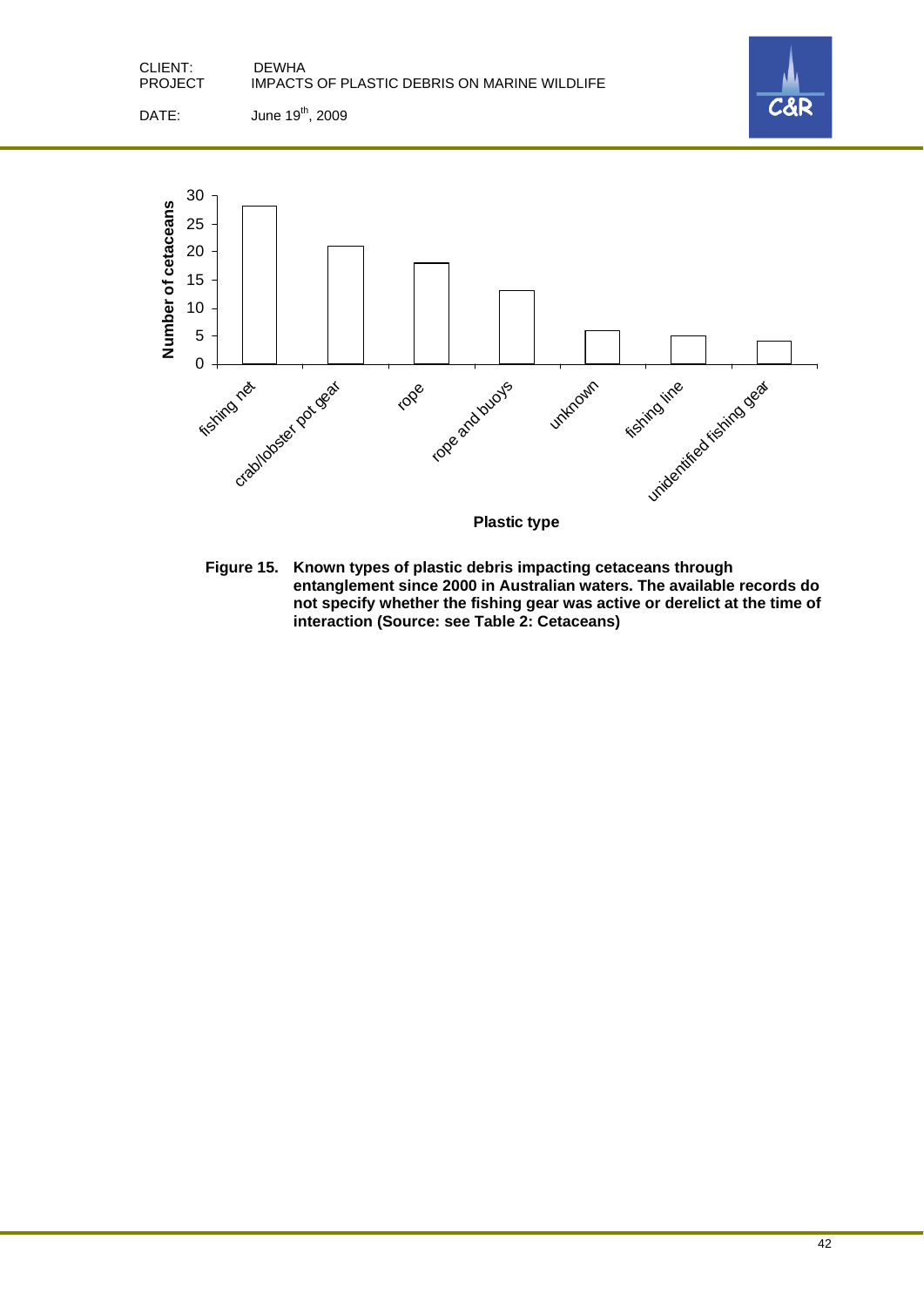DATE: June 19<sup>th</sup>, 2009



### **4.6 SEABIRDS**

Seabird rescue organisations report that active recreational fishing gear appears to pose a much greater threat to seabirds around the Australian mainland coast than derelict fishing gear or other types of plastic debris. However, there is only one instance where the proportions of impacts from active or derelict gear were estimated: approximately 94% (120) of seabirds attended to by South Australian Seabird Rescue in the 2005-2006 period had been entangled in active recreational gear, including fishing hooks, lines and nets (Machado 2007). The nature of all other existing records makes it difficult to tease apart injuries or deaths caused by active and derelict fishing gear. For instance, Pelican and Seabird Rescue in Brisbane recorded 15 cases of entanglement and ingestion in seabirds between January and the beginning of June 2008, but it was impossible to tell whether any of the birds had been affected by active or derelict fishing gear. Records of interactions with both commercial and recreational fishing gear (hooks and lines), unless specifically identified in the records as derelict fishing gear, are therefore considered separately in this section.



**Figure 16. Hoary-headed grebe entangled in mesh netting. Photo courtesy of Mandy Hall, Hobson's Bay Wildlife Shelter.** 

#### <span id="page-42-0"></span>**4.6.1 AFFECTED SEABIRD SPECIES**

For the purposes of this study, available seabird records have been separated into two categories: interactions with plastic debris (including fishing gear clearly identified as derelict), and interactions with fishing gear of unknown (active or derelict) status (e.g. [Figure 16](#page-42-0)). Many seabird rescue organisations state that most seabirds are affected by active fishing equipment (e.g. Linda Emery, WA Seabird Rescue, pers. comm.; Aaron Machado, SA Seabird Rescue, pers. comm.; Kathrina Southwell, Australian Seabird Rescue, pers. comm.).

This study found 205 known interactions between seabirds and plastic debris since 1974, involving 29 species [\(Figure 17,](#page-43-0) [Table 4](#page-44-0)). Of the seabirds impacted, just over 17% were freed and released alive, while around 70% perished. The latter were either found dead or died in the care of rescuers. The fate of live and rehabilitated seabirds after release is largely unknown. While most animals must be necropsied in order to find out whether plastic has been ingested, many seabirds regurgitate food in order to feed their chicks, and regurgitation can be induced to test for plastic ingestion in live birds (Copello and Quintana 2003). However, this method was not encountered often in the literature, and plastic ingestion was therefore predominantly recorded in dead birds ([Figure 17](#page-43-0)b). Only a small number of records of interactions between seabirds and plastic debris do not specify the nature of the interaction ([Figure 17c](#page-43-0)).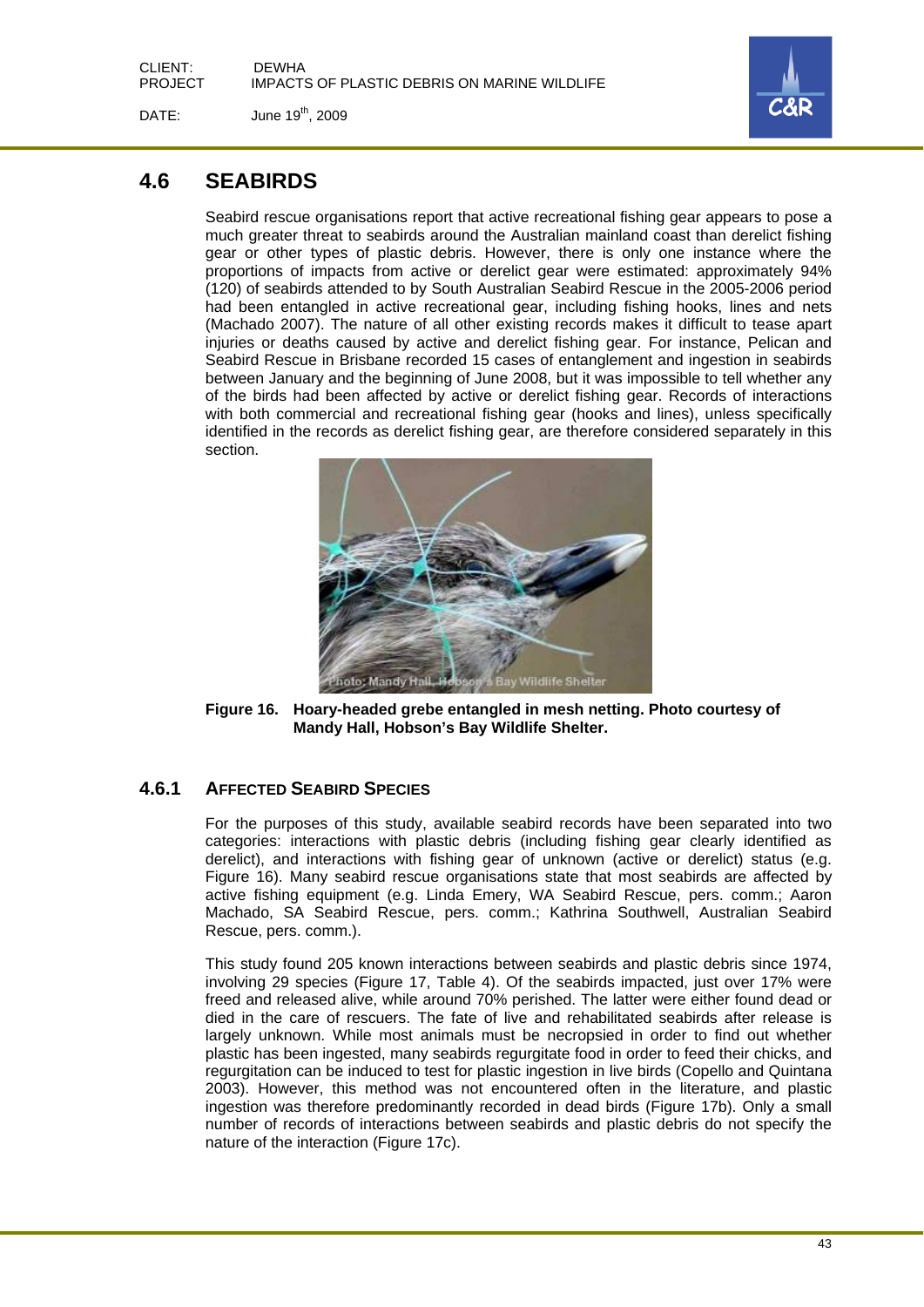

<span id="page-43-0"></span>**Figure 17. Available records of seabirds affected by entanglement in ingestion of, and unspecified interactions with plastic debris (including derelict fishing gear) since 1974 in Australian waters (Source: see Table 2: Seabirds)** 

Seabird rescue organisations state that more than 50% of birds attended to have been affected by entanglement in or ingestion of fishing lines and hooks of unknown (active or derelict) status ([Figure 18](#page-43-1)). This study found 293 records of interactions between seabirds and fishing gear of unknown status from 1987 to 2008. Of the affected seabirds, comprising 43 species [\(Table 4](#page-44-0)), 58.3% survived the interaction, while 27.3% were either dead at the time of recording, or are known to have died of their injuries from plastic debris subsequently.



#### <span id="page-43-1"></span>**Figure 18 Available records of seabirds affected by entanglement in ingestion of, and unspecified interactions with fishing gear of unknown (active or derelict) status since 1987 in Australian waters (Source: see Table 2: Seabirds)**

The highest numbers of records of entangled seabirds are from incidents involving mass entanglements involving large numbers of individual birds in a single event [\(Table 4\)](#page-44-0). Data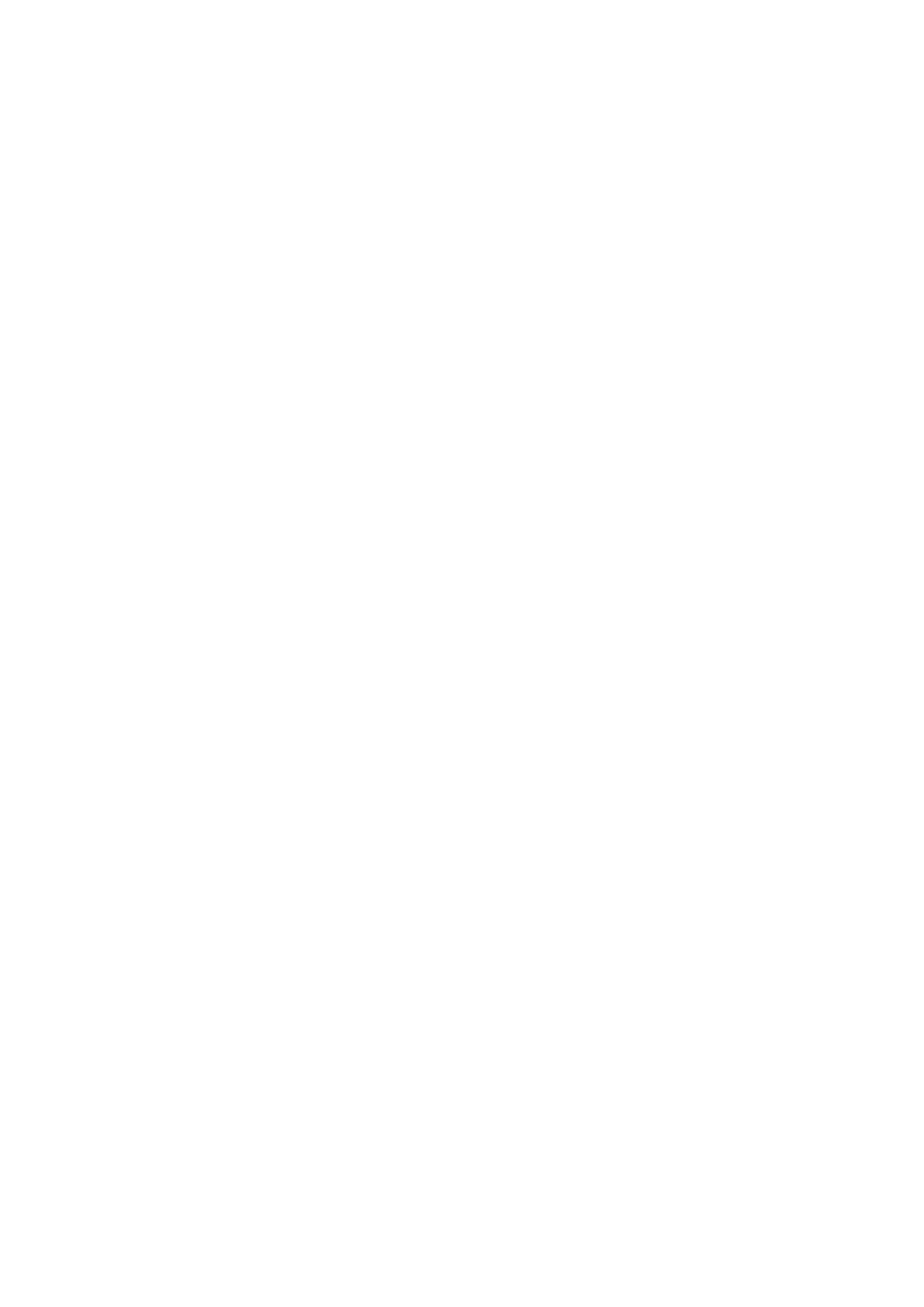June 19<sup>th</sup>, 2009

DATE:





#### Figure 12. Monthly variation in available records of cetaceans impacted by plastic debris (entanglement and ingestion) since 1998 in Australian waters (Source: see Table 2: Cetaceans).

Note: This figure does not include records summarised over a period of months or years

Available records suggest that there have been two peaks in numbers of cetaceans impacted by plastic debris over the last decade; a smaller peak in 2000 and a maximum yearly total of 29 incidents reported in 2006 (Figure 13). These peaks may correspond to peaks in data collection and reporting efforts by the Australian Government Department of the Environment, Water, Heritage and the Arts and the Qld EPA, which have contributed approximately 34% and 40% of available cetacean data respectively.

A lack of consistency in reporting makes it impossible to estimate an annual average entanglement or ingestion rate on a national scale, although such estimates have been made for specific parts of the Australian coastline. For example, Project Dolphin Safe attends to between one and four dolphin entanglements per year in the Adelaide region (Aaron Machado, SA Seabird Rescue, pers. comm.), and another study suggests that dolphin entanglements in the Spencer Gulf (SA) have increased dramatically since 2001 (Gedamke 2007). It is not possible to ascertain the status of any fishing gear (active or derelict) causing these entanglements.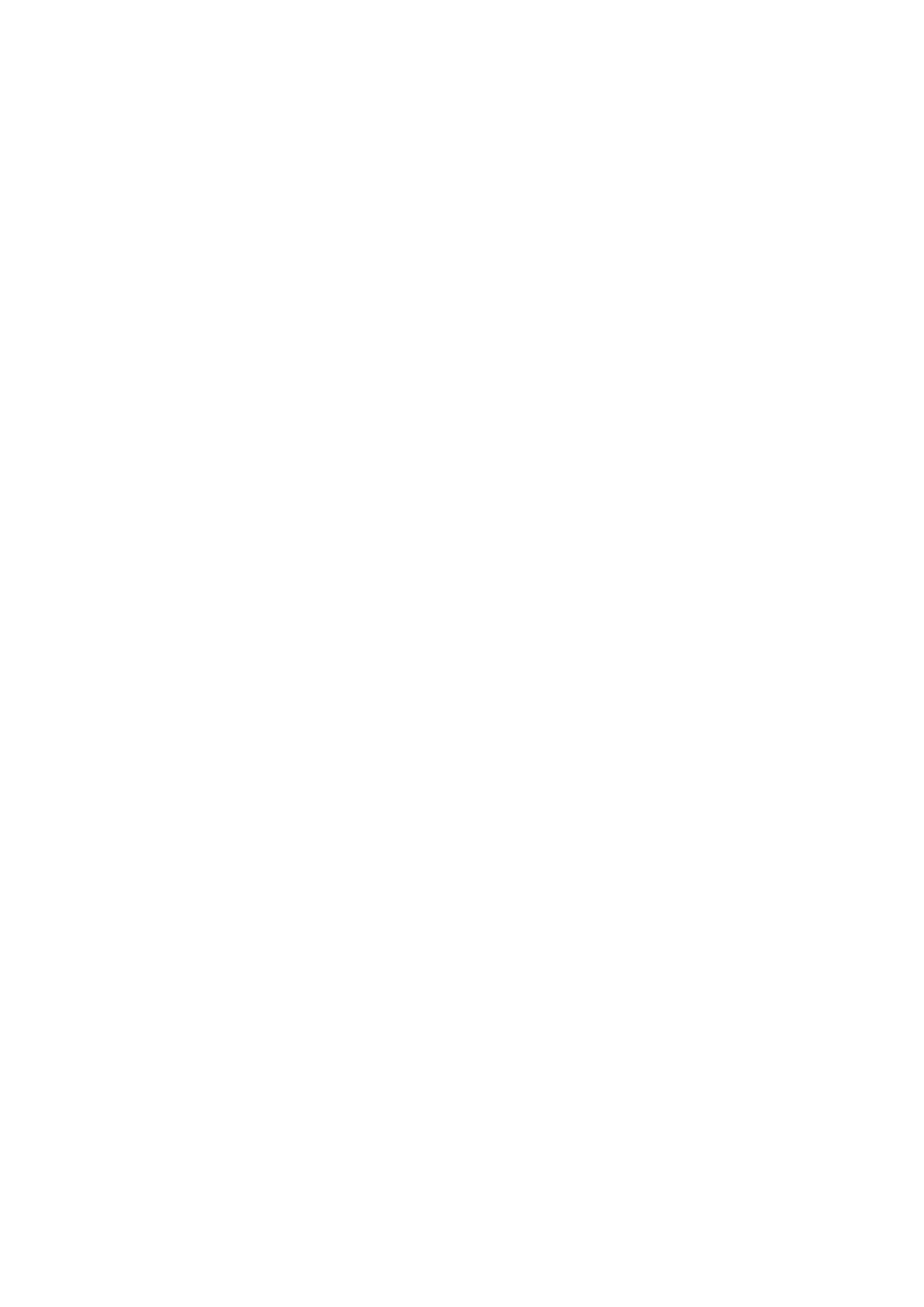



<span id="page-46-0"></span>

Long-term trends of interactions between seabirds and plastic debris are also strongly skewed by isolated incidents of mass strandings of seabirds in derelict nets [\(Figure 20a](#page-46-1)). Such events are recorded in 1986, 2002 and 2006. Records of interactions between seabirds and fishing gear of unknown status undergo a dramatic increase in the years since 2004 [\(Figure 20](#page-46-1)b). Despite the fact that records are still incomplete for 2008, the numbers of interaction recorded so far (ending with two records for the month of June) exceed the total number recorded in 2005.



<span id="page-46-1"></span>**Figure 20. Annual trends in available records of seabirds impacted by a) plastic debris (including derelict fishing gear) and b) fishing gear of unknown (active or derelict) status in Australian waters. This figure does not include records summarised over a period of more than one year (Source: see Table 2: Seabirds)**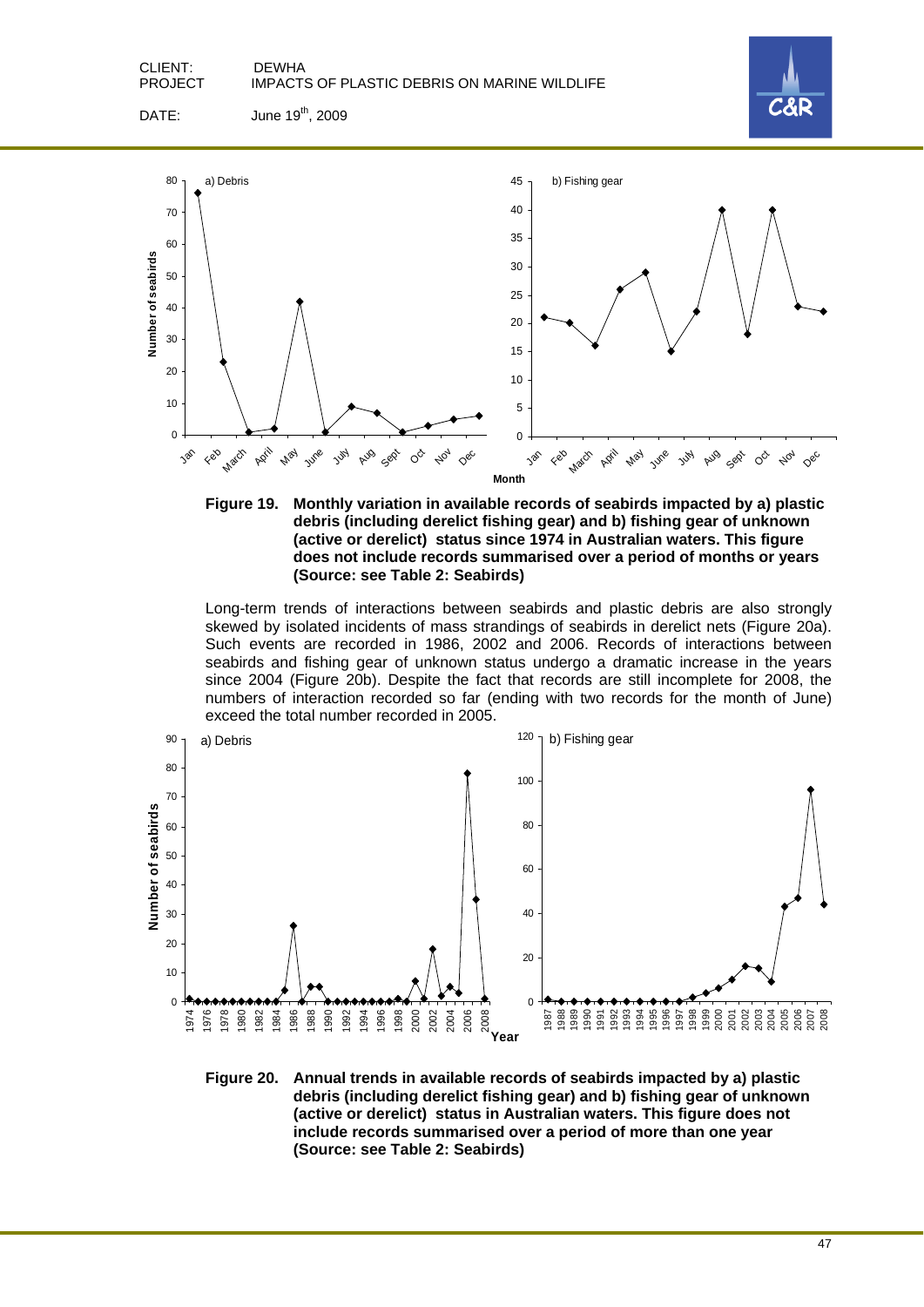

Available records of seabird entanglements in and ingestion of plastic debris are generally restricted to southern Australia, Lord Howe Island, sub-Antarctic islands (Macquarie and Heard) and the Antarctic continent [\(Figure 21\)](#page-47-0). Southern Queensland also yielded relatively high numbers of records. This pattern is likely to correlate more with the geographic location of specific studies and the location of wildlife rescue organisations that maintain records than with the distribution of actual impacts.

The largest number of available records for seabird entanglements or ingestions through fishing gear of unknown (active or derelict) status comes from organisations dedicated to the rescue of seabirds and other wildlife [\(Figure 22\)](#page-48-0). The bulk of these data were provided by Taronga Zoo, Australia Zoo, Currumbin Wildlife Sanctuary, and Pelican and Seabird Rescue. These organisations primarily receive injured and distressed wildlife from nearby coastal locations, which means that records tend to be concentrated around the Sydney region and the southern Queensland coastline. Australian Seabird Rescue (based in Ballina), South Australian Seabird Rescue (Adelaide), Western Australian Seabird Rescue (Perth) and Chelonia (Broome) are other organisations that provided information (e.g. Machado 2007) for use in this study but no primary data. It is estimated that in the Adelaide region alone, over 450 seabirds were impacted by interactions with (mostly active, recreational) fishing gear between late 2003 and late 2006 (Machado 2007).



<span id="page-47-0"></span>**Figure 21. Available records of seabirds impacted by entanglement in and ingestion of plastic debris and fishing gear recorded as 'derelict' since 1974 (Source: see Table 2: Seabirds)**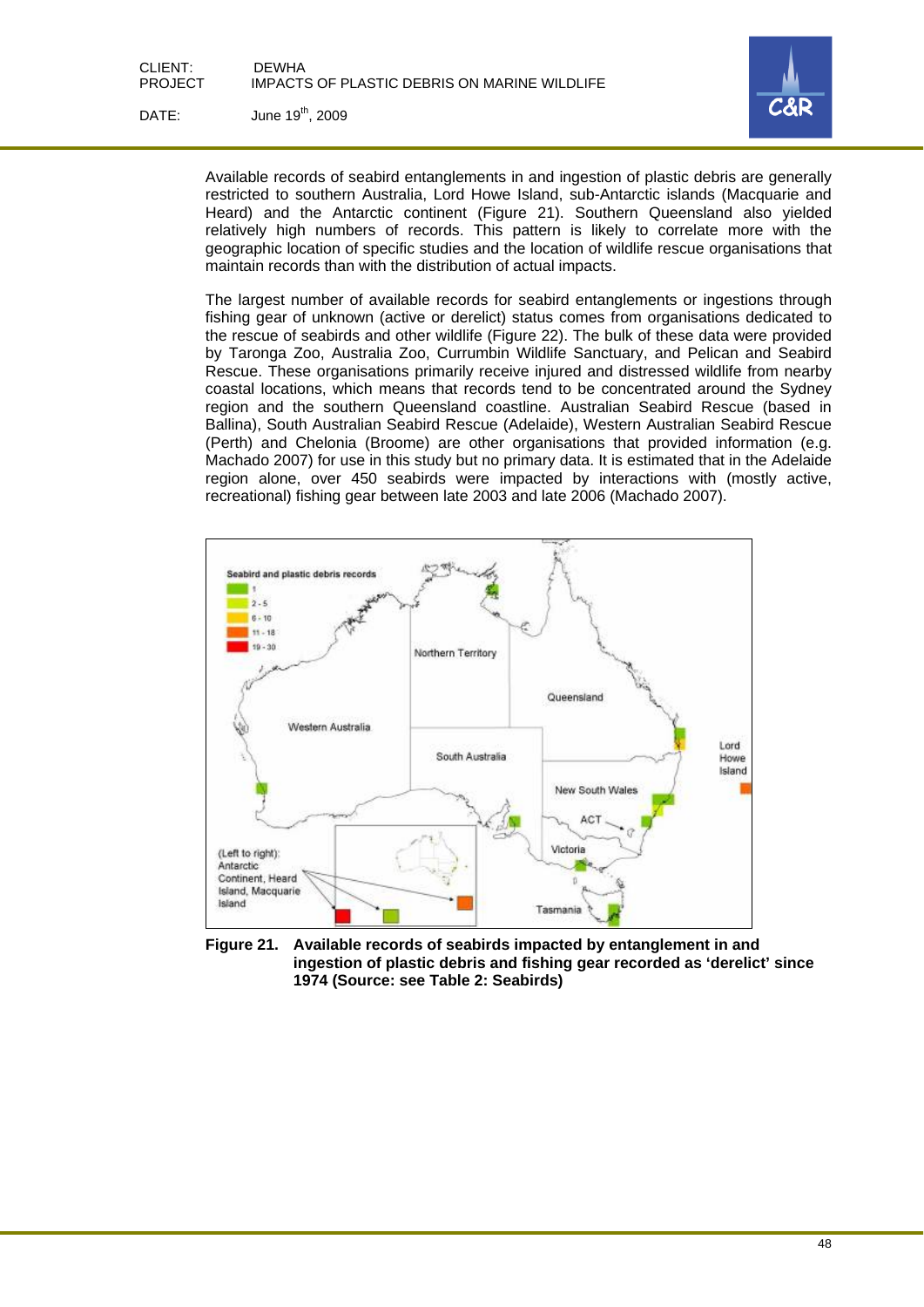DATE: June 19<sup>th</sup>, 2009





**Figure 22. Known records of seabirds impacted by fishing lines and hooks of unknown (active or derelict) status since 1998 and 2008; the timeframe reflects the years for which records were available (Source: see Table 2: Seabirds)** 

#### <span id="page-48-0"></span>**4.6.3 TYPES OF PLASTIC DEBRIS AFFECTING SEABIRDS**

A number of different plastic types are recorded as impacting seabirds, with derelict fishing nets dominating entanglement records [\(Figure 23a](#page-49-0)). Only one record clearly attributes entanglement of a seabird to a derelict fishing line. Seabirds have also been recorded entangled in plastic bags of unspecified type, rubber rings and bands of unspecified origin, black mesh netting, an onion bag, a chips packet, crab pot ropes (of unknown status) and gift wrapping. Smaller plastic items tend to be found wrapped around seabirds' bills or legs.

Ingestion of plastic fragments by seabirds has been examined primarily on sub-Antarctic islands, in Bass Strait (e.g. Hedd and Gales 2001) and on Lord Howe Island (Hutton 2004). The majority of records from sub-Antarctic islands and Lord Howe island note that ingested items are 'plastic items' or plastic fragments but provide little other detail [\(Figure 23b](#page-49-0)). This is primarily because it is difficult to determine the origins of plastic in seabirds' stomachs, as they are usually modified and/or decayed before being ingested (van Franeker and Bell 1988). Latex balloons and polystyrene spheres have also been found in seabird stomachs (Taronga Zoo, Slip et al. 1990).

A number of available records provide no detail on whether the interaction between seabirds and plastic debris involved entanglement or ingestion ([Figure 23c](#page-49-0)), or the type of plastic debris involved.

When recording interactions between seabirds and fishing gear of unknown (active or derelict) status, seabird rescue organisations primarily report entanglements and ingestions caused by fishing hooks, fishing lines or both. Many records from these groups simply list impacts as being caused by as 'fishing tackle'. Interactions with fishing hooks tend to be recorded as an 'entanglement' when they are found externally on a seabird's body ([Figure](#page-50-0)  [24a](#page-50-0)). Fishing hooks are the items most often appearing in ingestion records [\(Figure 24b](#page-50-0)), and are also listed most often when the type of interaction is not specified [\(Figure 24c](#page-50-0)). However, seabird rescue personnel suggest that most fish hook injuries are likely to be internal and are therefore causing damage through ingestion (Natasha Graham, Currumbin Wildlife Sanctuary, pers. comm.).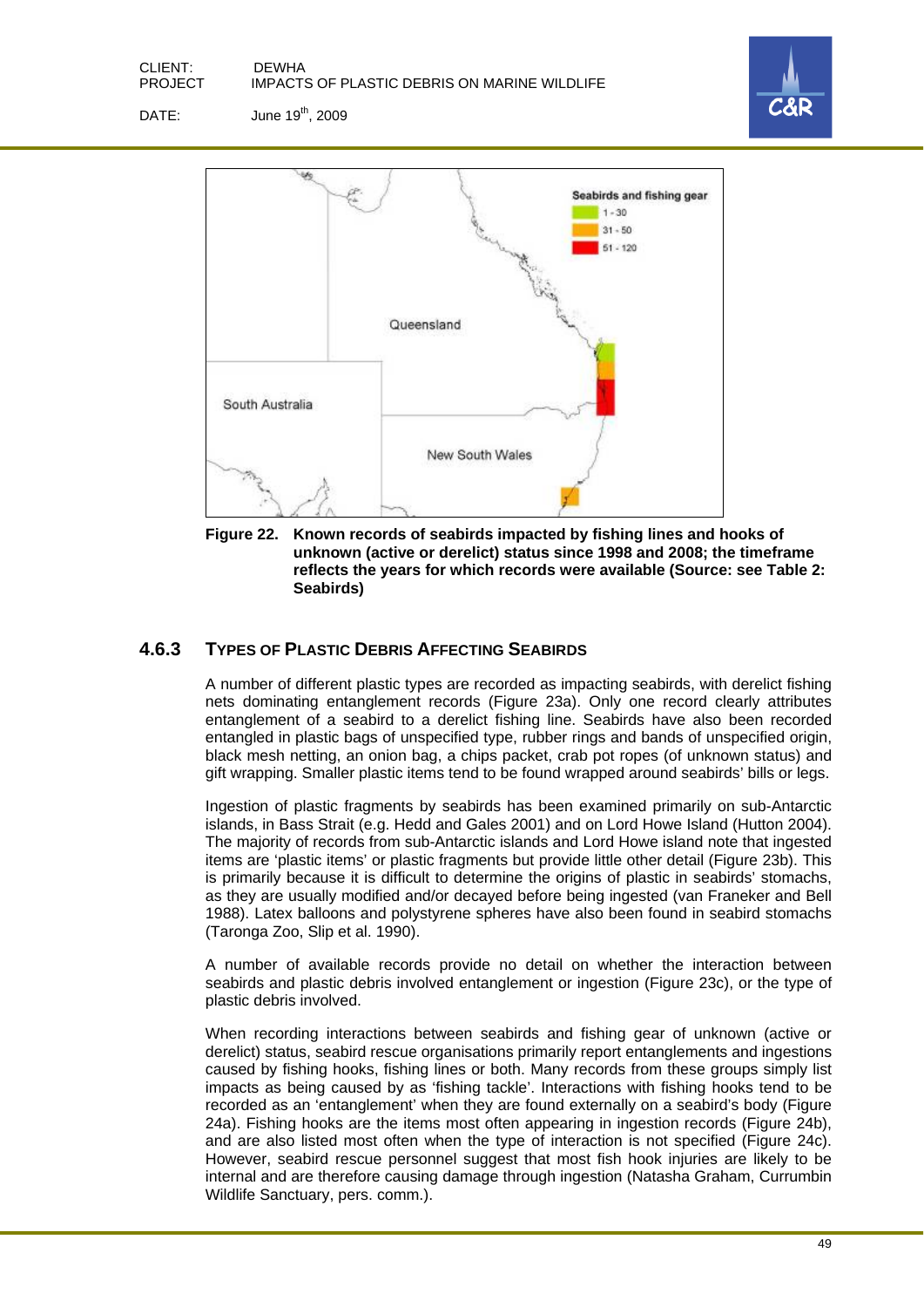



<span id="page-49-0"></span>**Figure 23. Known plastic debris types (including derelict fishing gear) impacting seabirds through entanglement, ingestion and unspecified causes since 1974 in Australian waters (Source: see Table 2: Seabirds)**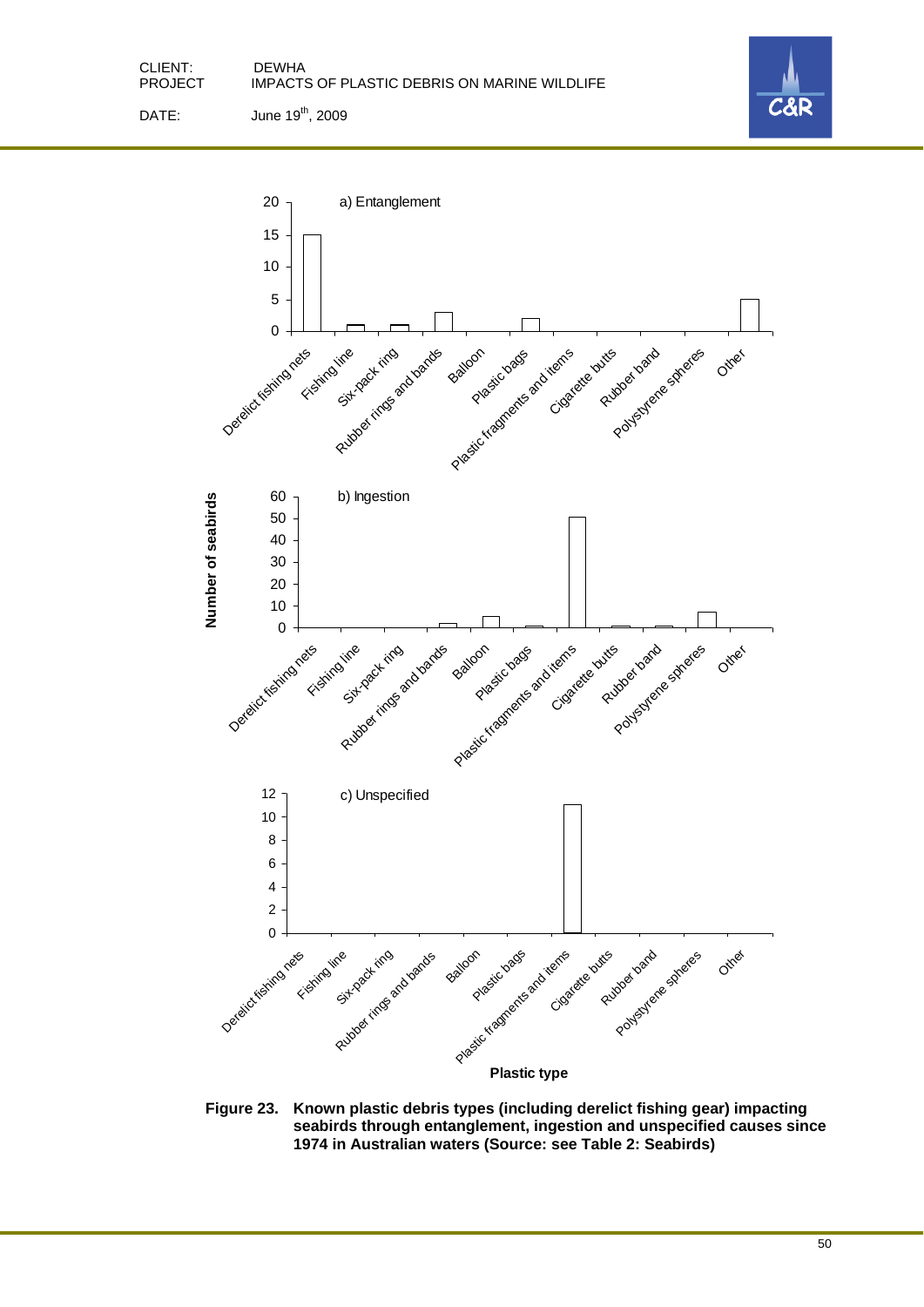DATE:

June 19<sup>th</sup>, 2009



70 a) Entanglement 60 50 40 30 20 10 0 Fishing net Fishing line Fishing hook Fishing hook and **Other** line 30 b) Ingestion 25 Number of seabirds **Number of seabirds** 20 15 10 5 0 Fishing net Fishing line Fishing hook Fishing hook and **Other** line 120 c) Unspecified 100 80 60 40 20 0 Fishing net Fishing line Fishing hook Fishing hook and **Other** line **Plastic type**

<span id="page-50-0"></span>**Figure 24. Known fishing gear types (where active or derelict status is unknown) impacting seabirds through entanglement, ingestion and unspecified causes since 1989 in Australian waters (Source: see Table 2: Seabirds)**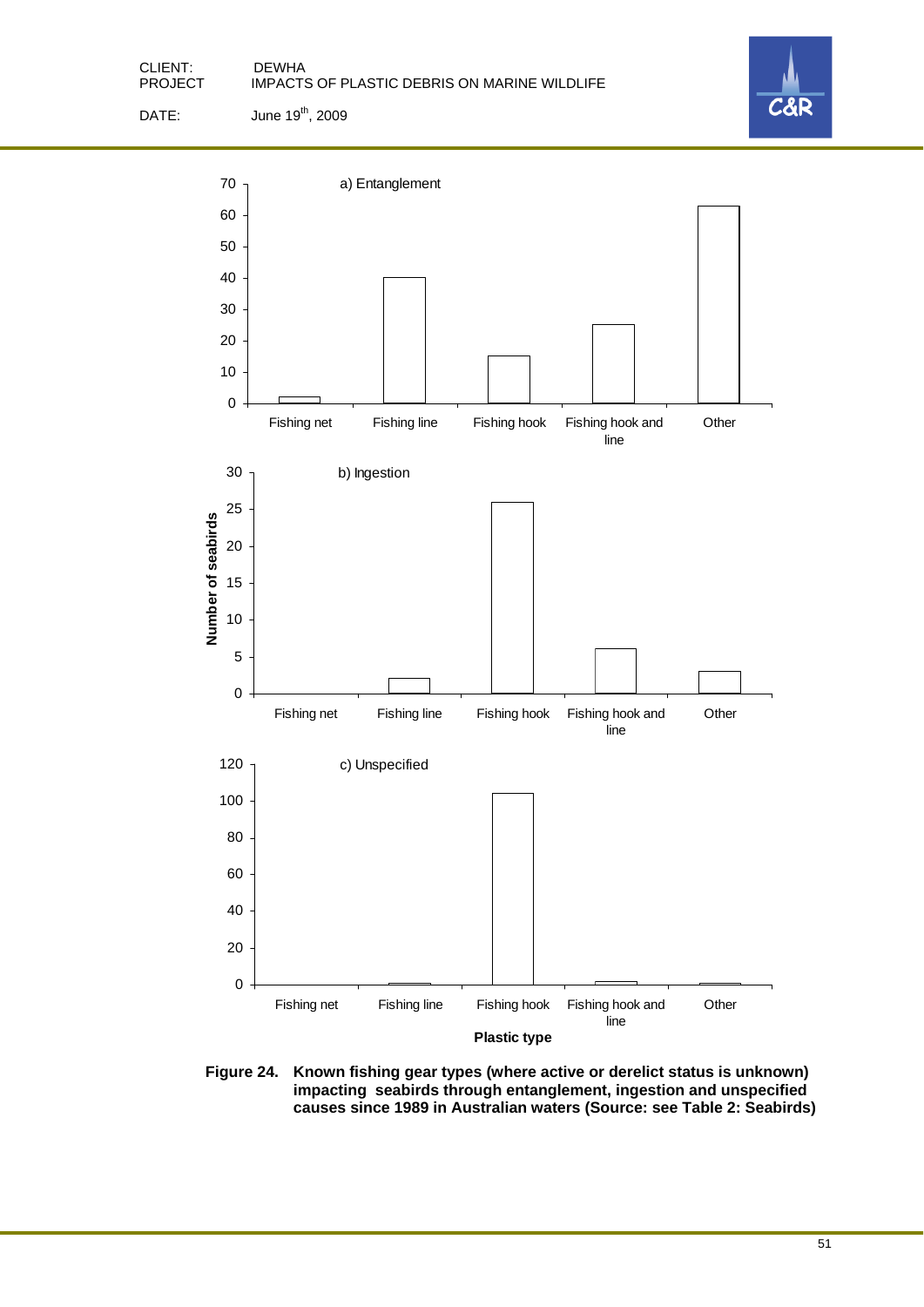

# **4.7 DUGONGS**

DATE: June 19<sup>th</sup>, 2009

Incidents involving entanglement in or ingestion of plastic debris were recorded for a total of 56 dugongs between 1996 and 2007. Of these, only one dugong was recorded as having been freed and released alive, while 14 died and the fate of 41 individuals was not reported ([Figure 25](#page-51-0)a). The majority (96.4%) of dugongs were entangled, and only two necropsies recorded ingestion of fishing line ([Figure 25](#page-51-0)b). Almost all dugong records come from the reports of the Qld EPA database, and it is unclear from these reports how many dugongs were necropsied each year. It is therefore not possible to estimate the proportion of necropsied dugongs with plastic in their digestive tracts.





#### <span id="page-51-0"></span>**4.7.1 TEMPORAL DYNAMICS AND DISTRIBUTION OF AFFECTED DUGONGS**

Data available for this study were not sufficient to determine national patterns in temporal dynamics of dugong interactions with plastic debris, although available records suggest that interactions between dugongs and plastic debris are recorded throughout most of the year [\(Figure 26](#page-52-0)). Gaps in data also preclude the examination of trends over time ([Figure](#page-52-1)  [27\)](#page-52-1). The highest number of known plastic-related incidents for dugongs in any one year was recorded in 1999, but a record exists of approximately 30 dugongs entangled in nets found in Numbulwar, Northern Territory, between 1996 and 1998 (Table 6 in Kiessling 2003).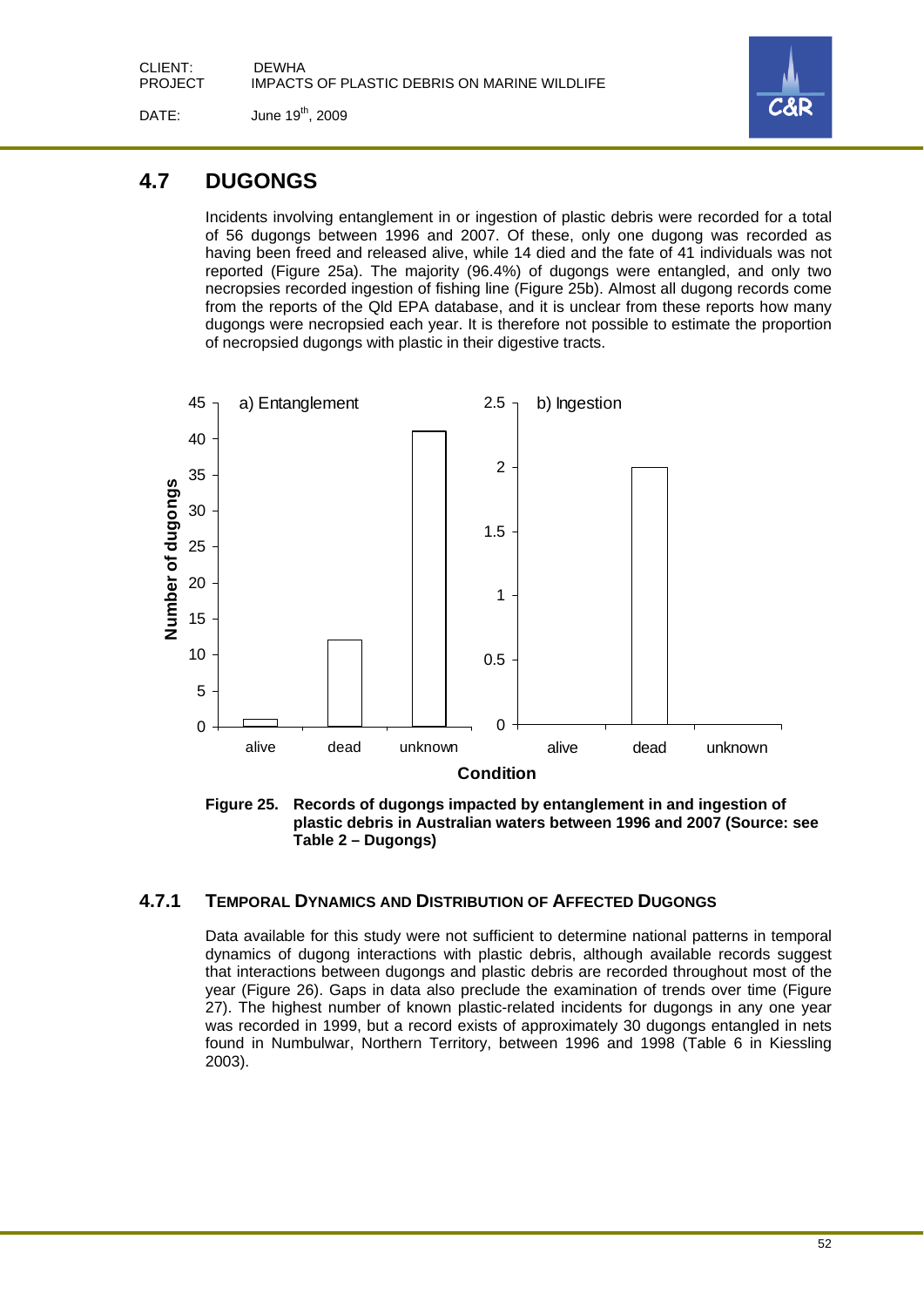



<span id="page-52-0"></span>**Figure 26. Monthly variation in available records of dugongs impacted by plastic debris between 1999 and 2008 in Australian waters. This figure does not include records summarised over a number of months or years (Source: see Table 2 – Dugongs)** 



<span id="page-52-1"></span>**Figure 27. Annual trends in available records of dugongs impacted by plastic debris in Australian waters. Records summarised over multiple years are not included in this figure (Source: see Table 2 – Dugongs)** 

Records of dugongs are mainly restricted to the east coast of Queensland, with two records from the Northern Territory and one from the Queensland / New South Wales border [\(Figure 28](#page-53-0)). At each location, only one or two observations were recorded. Interactions between dugongs and plastic debris occur relatively evenly along most of the Queensland coastline.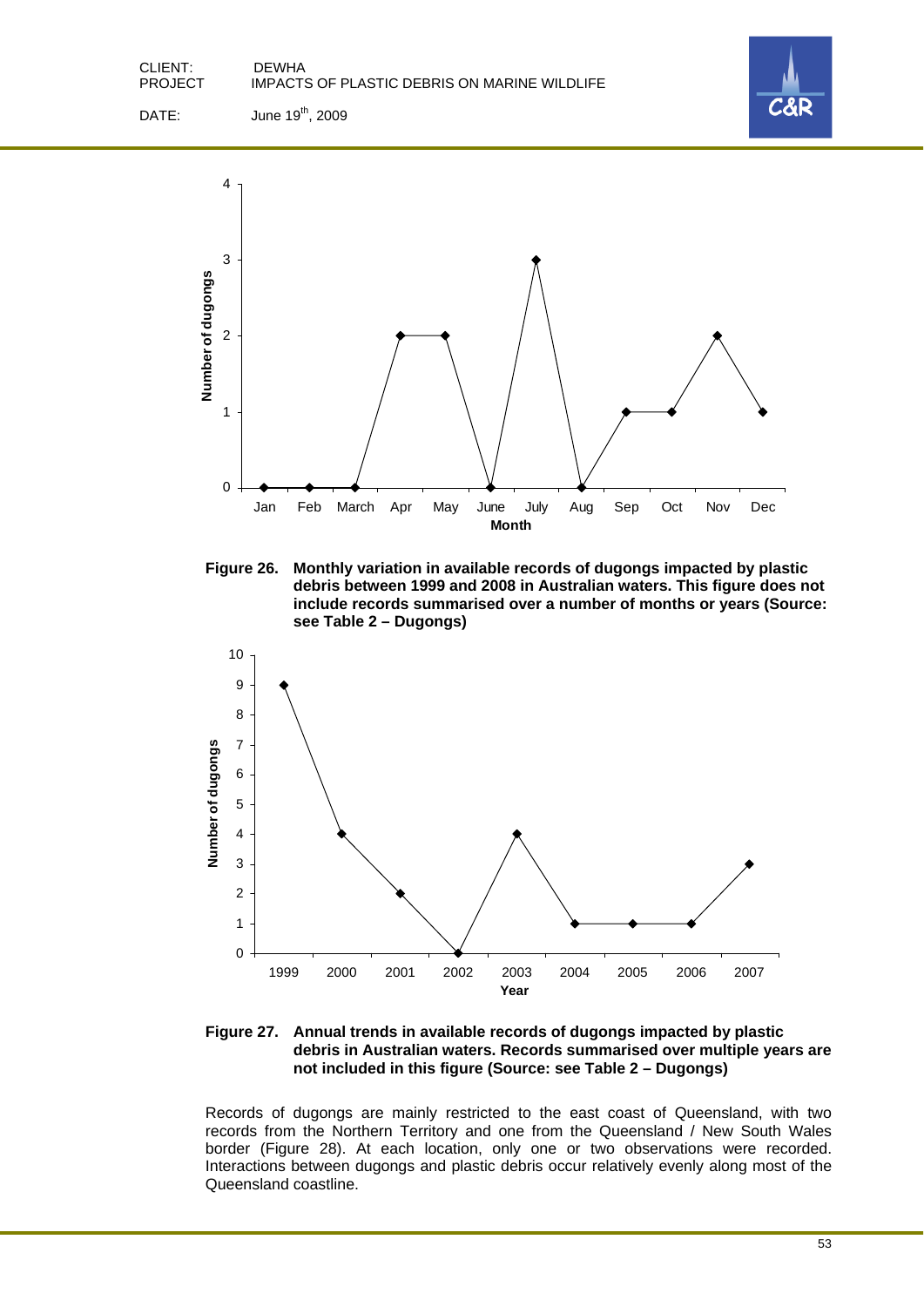



**Figure 28. Known records of dugongs impacted by entanglement in or ingestion of plastic debris since 1996 (Source: see Table 2 – Dugongs)** 

### <span id="page-53-0"></span>**4.7.2 TYPES OF PLASTIC DEBRIS AFFECTING DUGONGS**

Reports of plastic entanglements and ingestions for dugongs suggest that they are most often entangled in nets or net fragments ([Figure 29](#page-54-0)). The nets recorded in dugong entanglements include mostly unidentified net types and one gillnet, where it was not specified whether the net was active or derelict at the time of entanglement. It is unknown whether the other fishing gear (ropes, lines, hooks and pots) was active or derelict at the time of interaction.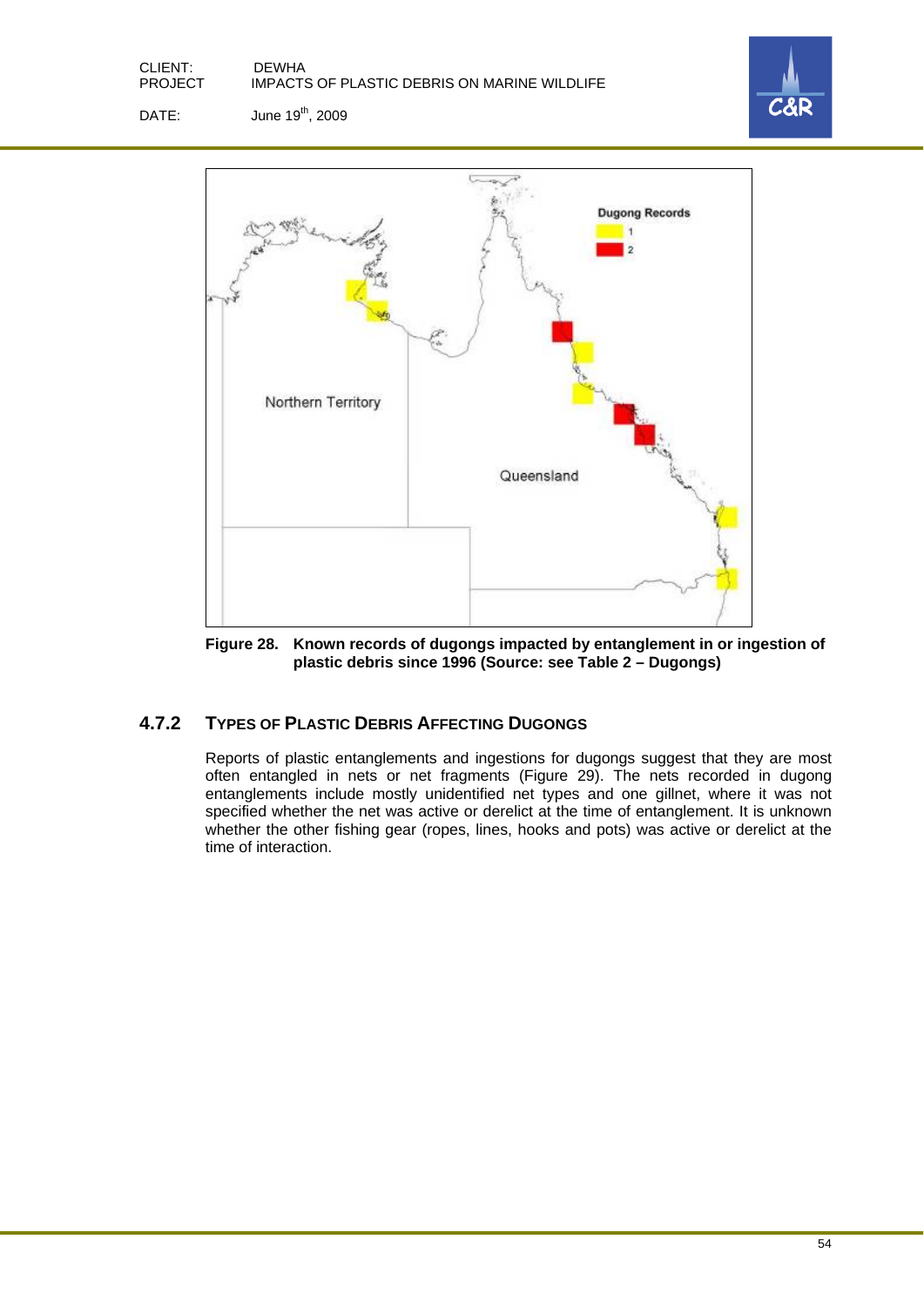



15

<span id="page-54-0"></span>**Figure 29. Plastic impacting dugongs since 1996 in Australian waters ( Source: see Table 2 – Dugongs)**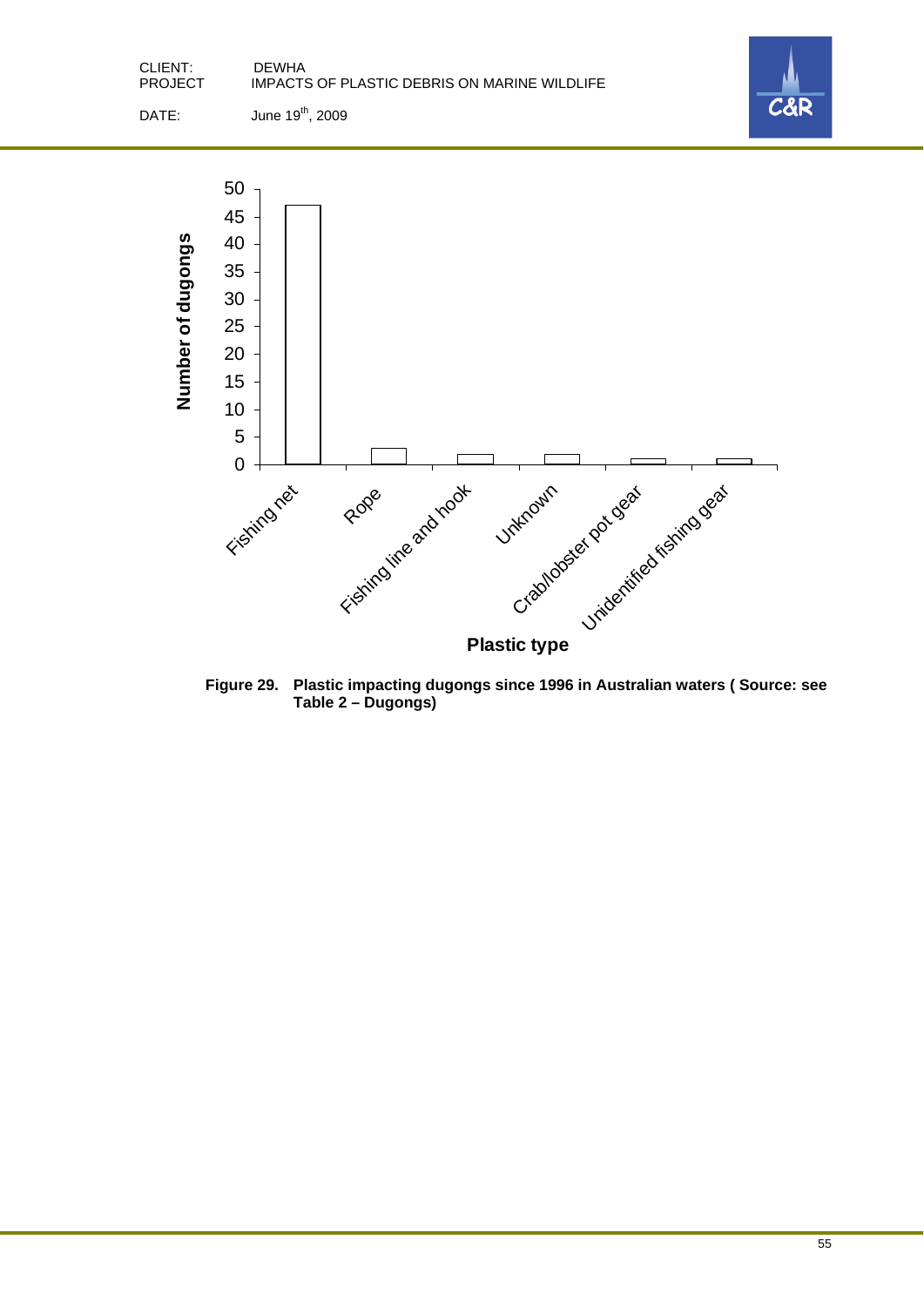

### **4.8 PINNIPEDS**



**Figure 30. Australian fur seal with rope neck collar. Photo courtesy of DPIW Tasmania** 

#### **4.8.1 AFFECTED PINNIPED SPECIES**

In Australia, available studies recording incidents of entangled pinnipeds range between the years of 1980 and 2007, and report a total of 275 entanglements ([Figure 31\)](#page-56-0). Of these individuals, 85 survived, 19 died as a result of, or despite the removal of, the entangling material, and the fate of 42 was recorded as 'unknown'. It must be noted that the pinniped numbers reported here include the results of studies conducted specifically on seal entanglements (Pemberton et al. 1992, Page et al. 2004, Phillip Island Nature Parks 2007). Reports from the Phillip Island Nature Parks report an average long-term rate of seal entanglement of 3.3 per day, with 27 entangled seals encountered at Seal Rocks over 12 days of the 2006 – 2007 reporting period (Phillip Island Nature Parks 2007). Records of ingestion of plastic debris by pinnipeds are rare and involve only two individuals that ingested fishing hooks and lines (sources: Taronga Zoo Pathology Database, DTAE Tasmania 2006). Whether the fishing gear was active or derelict at the time of ingestion is unknown.

Five of the eight pinniped species that live and / or breed in Australian waters were affected by some form of interaction with plastic debris. Most entanglement records are of Australian fur seals (Pemberton et al. 1992), followed by New Zealand fur seals (Page et al. 2004) and Australian sea lions (Page et al. 2004), and sub-Antarctic fur seals (Warwick and Coughran 1999, DTAE Tasmania, AAD) and unidentified seal species (Wildlife Victoria). A study of Antarctic and sub-Antarctic fur seal scats on Macquarie Island found that between 85% and 100% of examined fur seal scats contained pieces of plastic, which were most probably ingested first by fish that formed a large part of the seals' diets (Eriksson and Burton 2003).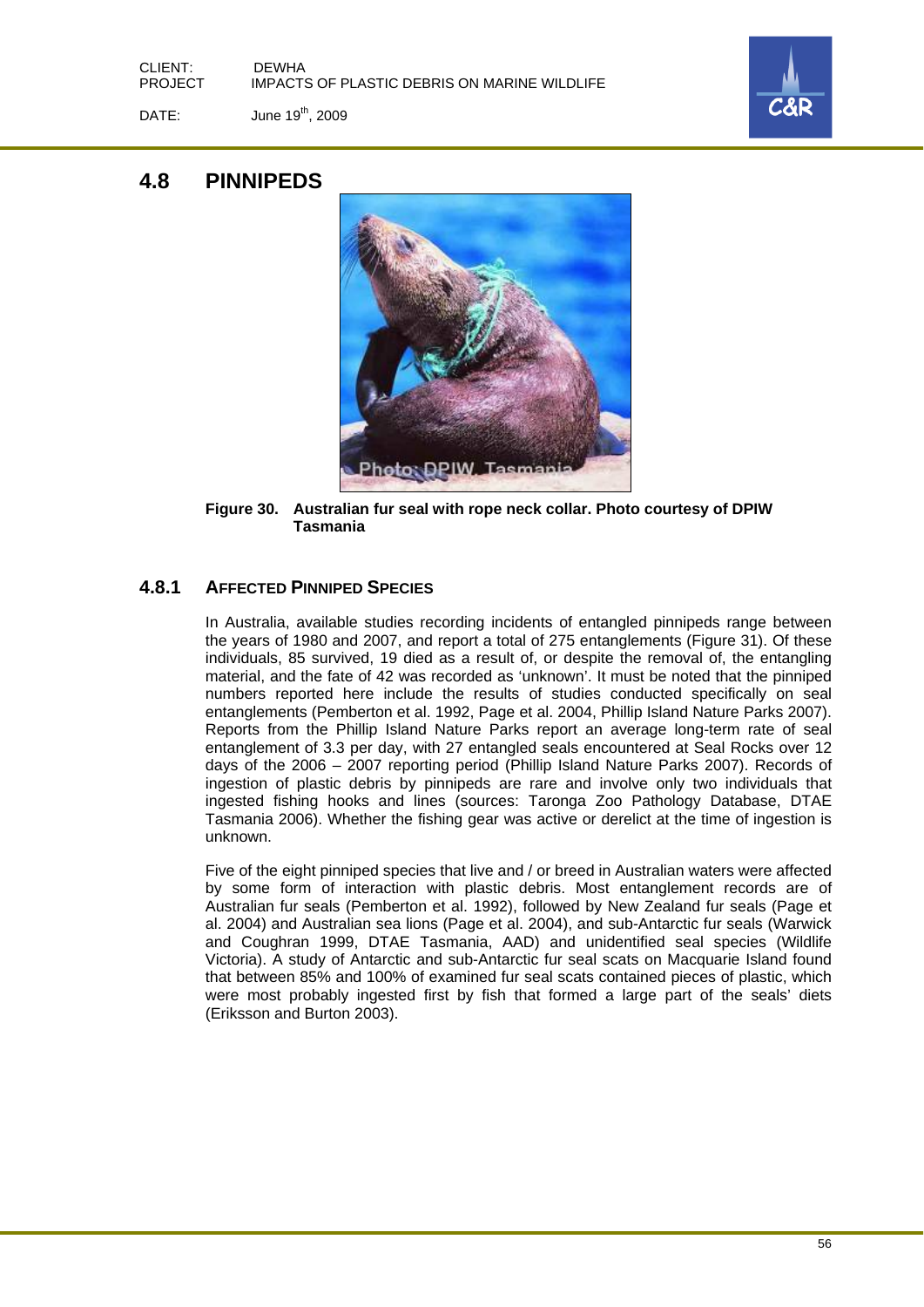



<span id="page-56-0"></span>**Figure 31. Known records of pinnipeds impacted by entanglement in plastic debris in Australian waters since 1980 (Source: see Table 2 – Pinnipeds)** 

A comprehensive study conducted on Kangaroo Island to quantify the extent of entanglement of Australian sea lions and New Zealand fur seals estimated that 1,478 seals die annually from entanglement in Australia (Page et al. 2004). This project found no decline in entanglement rates at the time of publication, despite the onset of attempts by government and the fishing industry to reduce the plastic debris problem, and suggests that most of the material causing the entanglements comes not from land, but from nearby fishing activities (Page et al. 2004).

### **4.8.2 TEMPORAL DYNAMICS AND DISTRIBUTION OF AFFECTED PINNIPEDS**

Data available for this study were not sufficient to determine national patterns in temporal dynamics of pinniped interactions with plastic debris. Most records of pinniped interactions with plastic debris were reported on an annual basis and could not be categorised by month to examine seasonality. Those data that allow the plotting of monthly records suggest that more pinnipeds are recorded in the early and middle parts of the year ([Figure](#page-57-0)  [32\)](#page-57-0). However, no clear conclusions about seasonality can be drawn from these data until they are analysed.

This is also the case when examining longer-term dynamics; there are significant gaps in the records and inconsistencies in the data [\(Figure 33\)](#page-57-1). High numbers of incidents involving pinnipeds were recorded during the years when specific studies were conducted on rates of pinniped entanglements in Tasmania and Bass Strait (1989-1990, Pemberton et al. 1992), and on Kangaroo Island (1988-2002, Page et al. 2004). The two peaks in interaction rates closely reflect patterns found in these longer-term studies.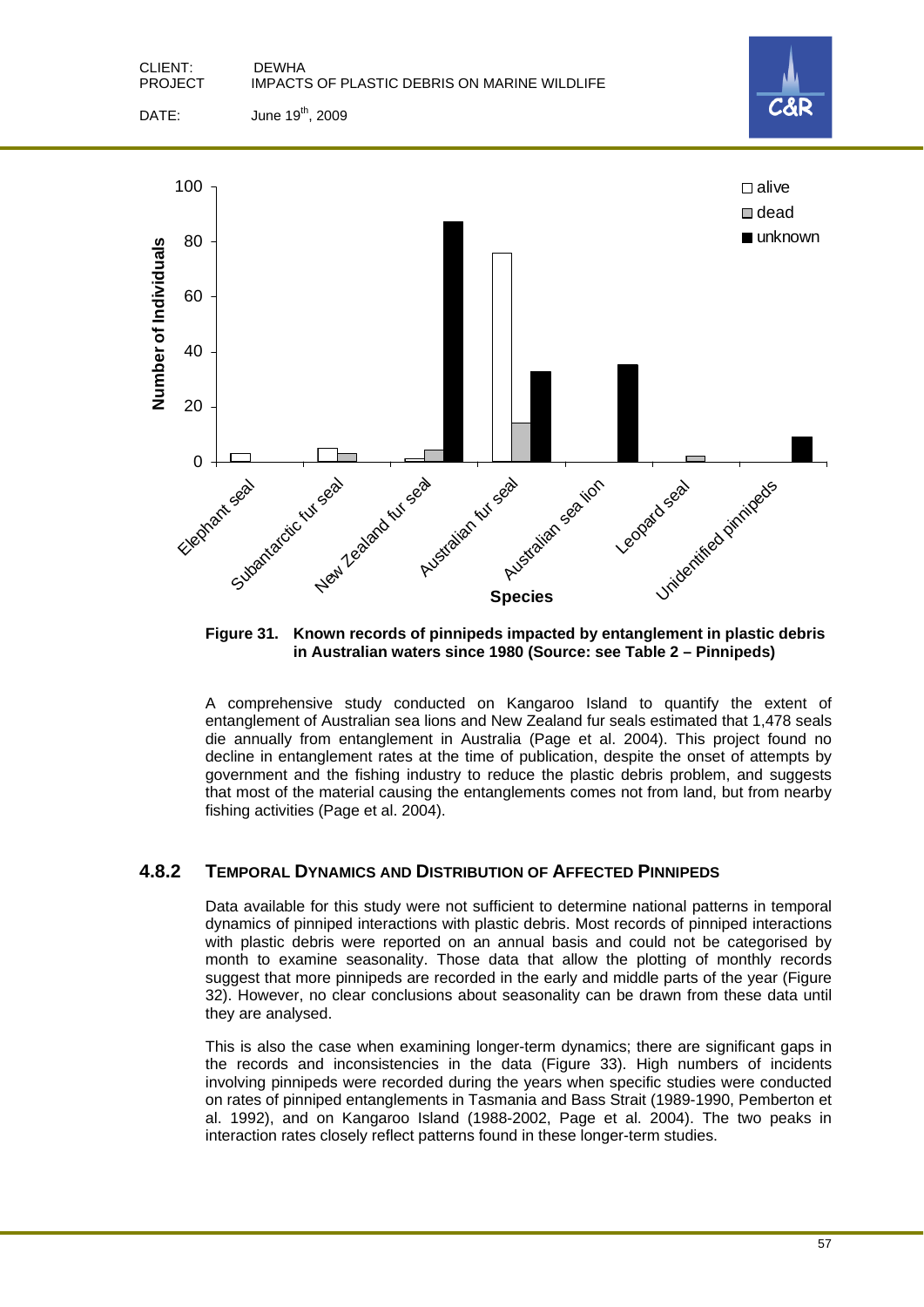





**Figure 32. Monthly variation in available records of pinnipeds impacted by plastic debris between 1992 and 2008 in Australian waters. This figure does not include records summarised over a number of months or years (Source: see Table 2 – Pinnipeds)** 

<span id="page-57-0"></span>

<span id="page-57-1"></span>**Figure 33. Annual trends in available records of interactions between pinnipeds and plastic debris in Australian waters. This figure does not include records summarised over a number of years (Source: see Table 2 – Pinnipeds)**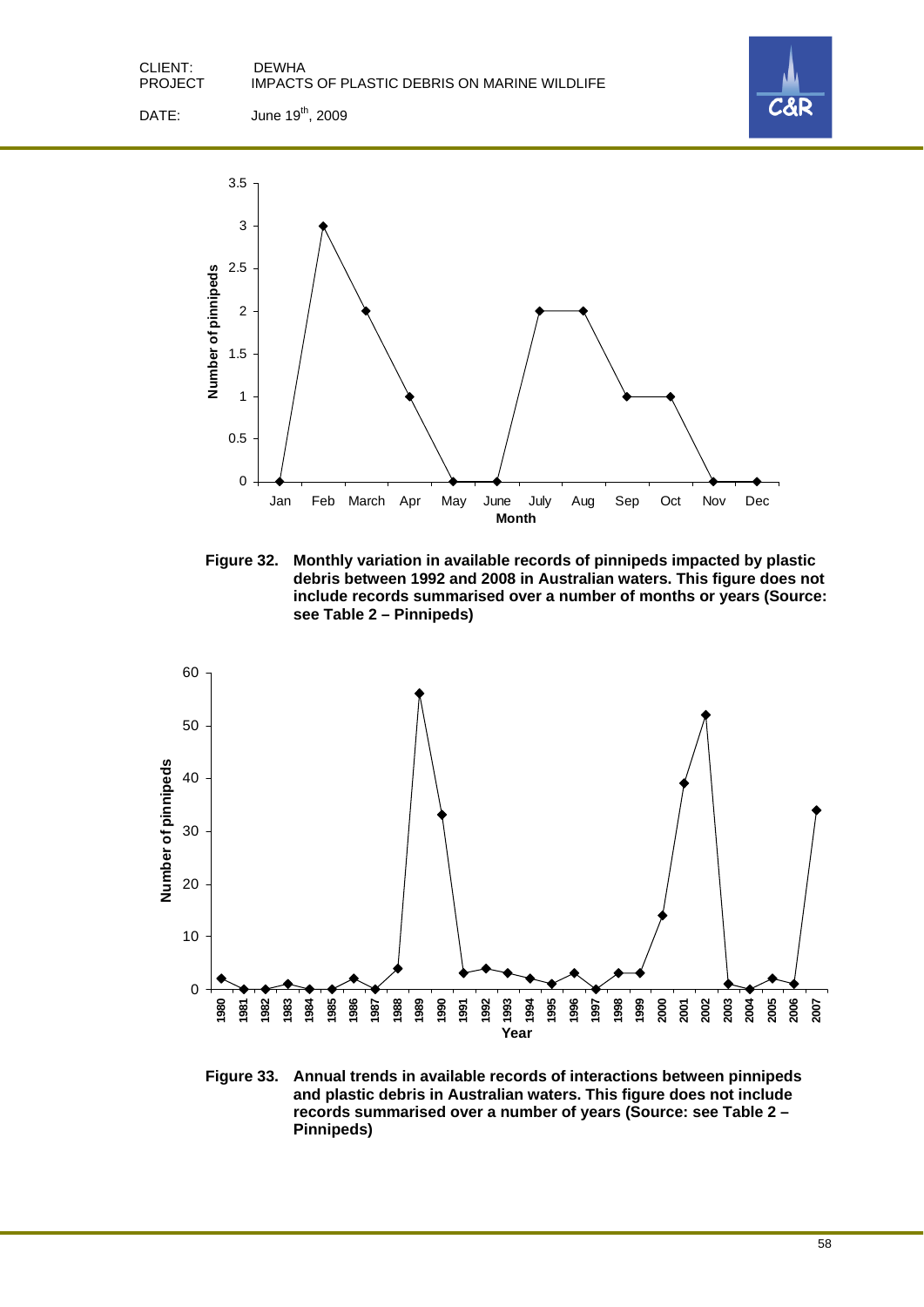

The distribution of pinniped records is strongly affected by the distribution of pinniped species in Australia, the location of major study sites and the presence of rescue organisations ([Figure 34\)](#page-58-0). These places include Kangaroo Island, Macquarie Island, Tasmania and Bass Strait, Victoria and the NSW coast. The northern-most records come from the coast of the NSW – Queensland border.



**Figure 34. Distribution of known records of pinnipeds impacted by entanglement in or ingestion of plastic debris since 1980 (Source: see Table 2 – Pinnipeds)** 

### <span id="page-58-0"></span>**4.8.3 TYPES OF PLASTIC DEBRIS AFFECTING PINNIPEDS**

Reports of plastic entanglements and ingestions for pinnipeds suggest that they are most often entangled in nets or net fragments [\(Figure 35](#page-59-0)). Of the 105 pinnipeds entangled in nets, around 55% (58) were entangled in trawl nets, and a further 33% (35) were entangled in monofilament netting. The nets were generally classed as 'debris', suggesting that they were derelict at the time of entanglement (Page et al. 2004). Pinnipeds appear likely to be affected by a number of plastic debris types, because fragments of material become caught around individuals' necks (Pemberton et al. 1992). These are most often made of net, rope, rubber and bait straps, also recorded as plastic banding tape or strapping tape (Pemberton et al. 1992). Small numbers of pinnipeds are also recorded in incidents with fishing lines or hooks and crab or lobster pot gear (e.g. Taronga Pathology Database, Page et al. 2004, Warwick and Coughran 1999).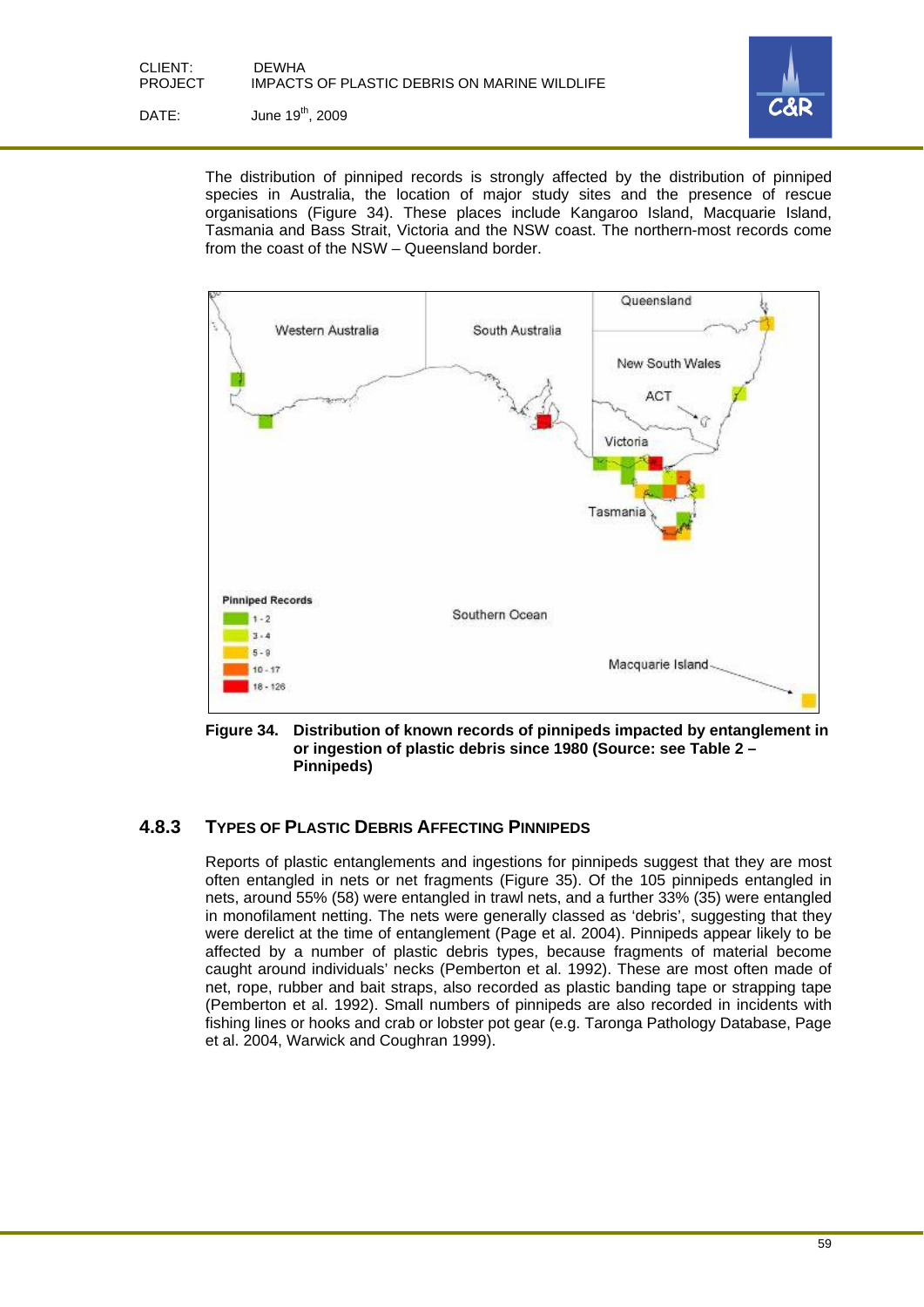



<span id="page-59-0"></span>**Figure 35. Known types of plastic impacting pinnipeds since 1980 in Australian waters. (Source: see Table 2 – Pinnipeds)**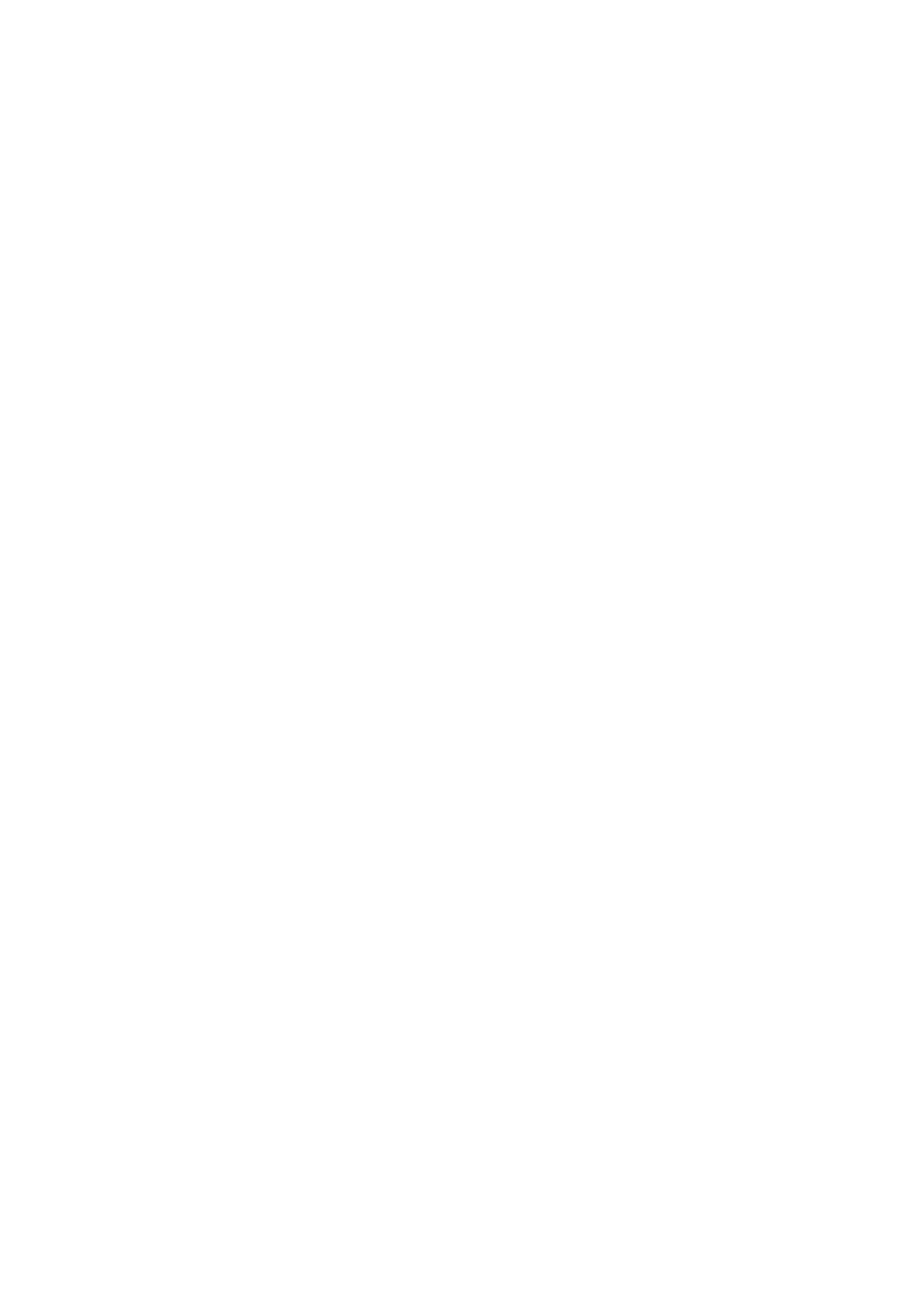

June 19<sup>th</sup>, 2009 DATE:

> Worldwide, over 26 species of odontocetes (toothed whales and dolphins) have been reported to ingest plastic debris (Baird and Hooker 2000). In Australia, deaths and injuries of 14 species of cetaceans could be attributed directly to interactions with plastic debris between 1998 and 2008. A further 11 species were found dead for unknown reasons. Humpback whales dominated the available records, probably due to their relatively large population and their tendency to undertake annual migrations close to the east and west coasts of Australia (Figure 11a). Other identified species affected by entanglement were southern right whales, common dolphins, Indo-Pacific humpbacked and bottlenose dolphins, Australian snubfin dolphins, and a rare beaked whale (family Ziiphidae, species not given).

> The most notable record of plastic ingestion in a cetacean was in a Bryde's whale, found in Cairns in August 2000 with a stomach full of plastic litter, photographs of which were used for educational purposes (Haines and Limpus 2000b). Three bottlenose dolphins were recorded in Victoria with fishing hooks in their digestive tract (K. Charlton, Monash University) and dietary studies on sperm whales found plastic fragments in the stomachs of four individuals (Evans and Hindell 2004) (Figure 11b). The four sperm whales, recorded in Tasmania, were part of a study investigating the stomach contents of two groups of sperm whales that had stranded en masse in Strahan and Marrawah, northwestern Tasmania. Overall, these four whales represent 11.1% of all animals necropsied during this study. However, it was stated that complete stomach contents were only examined for 47% of the stranded animals (Evans and Hindell 2004). A necropsy of a pygmy southern right whale found on Maria Island (Tasmania) revealed that the animal had ingested a chainsaw file cover and a cap from a 20-litre drum (Glenn Atkinson, DPIW Tasmania, pers. comm.).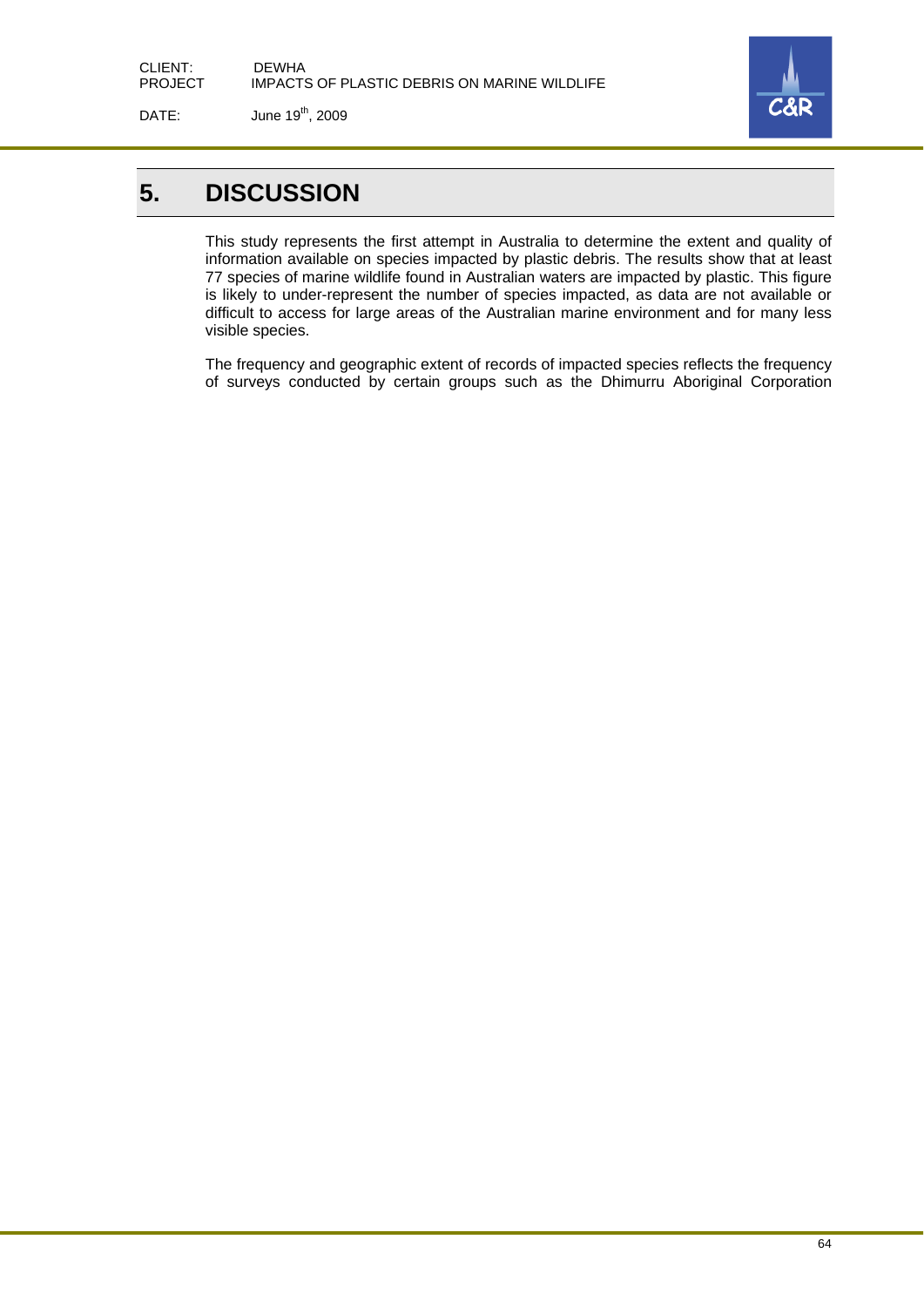

be concentrated in areas and times of specific surveys, studies or monitoring and rescue efforts.

### **5.1 MARINE TURTLES**

Many records of turtles entangled in plastic debris do not note the species of turtle impacted or the fate of the turtle once found. Of the turtle species identified, green (214), hawksbill (187) and olive ridley turtles (127) are most frequently represented in available records of interactions between plastic debris and marine wildlife. The fate of turtles after release and/or rehabilitation is generally unknown, and it is not possible to draw conclusions about the survival rates of turtles following rescue from entanglement or ingestion.

A large number of factors are likely to contribute to the differences in impacts between turtle species, including population size in Australian waters, diet, behaviour and distribution relative to the distribution of plastic debris. Pelagic feeders, such as juvenile loggerhead and leatherback turtles, may ingest plastic while foraging at sea (Bjorndal et al. 1994). A number of studies conducted in Florida and the Mediterranean have found that between 32% and 79.6% of stranded juvenile turtles (including green and loggerhead turtles) had ingested plastic, and that even when the plastic debris made up a very low percentage of the gut contents, the plastic caused significant declines in food assimilation (Bjorndal et al. 1994, McCauley and Bjorndal 1999, Tomás et al. 2002). Other studies confirm that leatherback and olive ridley turtles can also ingest plastic debris (Barreiros and Barcelos 2001, Bugoni et al. 2001, Mascarenhas et al. 2004).

A number of marine turtle species, such as loggerhead and olive ridley turtles, are vulnerable to the accumulation of floating plastic along lines of converging currents (Carr 1987). Loggerhead turtles may remain in the open ocean for up to five years, during which time they and their food resources are drawn into convergences, rips and driftlines by downwelling and currents. These convergence zones form visible lines along the ocean's surface, and tend to be areas where plastic debris accumulates (Carr 1987) and marine turtles seek food.

Estimating the rates of mortality caused by plastic ingestion is difficult and usually requires conducting a necropsy on a dead turtle. A study in southern Brazil estimated that the deaths of 13.2% of the green turtles examined were caused by the ingestion of plastic debris, and that interaction with fishing equipment caused the deaths of 13.6% of loggerheads and 1.5% of green turtles (Bugoni et al. 2001). Plotkin and Amos (1990) reported ingestion of plastic by 46% of turtles stranded on Texas beaches in a period of 18 months. The susceptibility of different turtle species to both entanglement and ingestion is likely to be closely related to their diet and movement patterns, both of which can change during their lifespan (Francis 2007).

Research conducted in North Carolina suggests that the percentage of dead marine turtles that reach the shore can be calculated, and that this percentage can be as low as 7 to 13% (Epperly et al. 1996). If the 228 entangled turtles recorded between 1996 and 2004 by the Dhimurru Aboriginal Corporation (Roeger et al. 2005) represent only 13% of turtles actually entangled at sea, it could be postulated that up to 1,753 marine turtles could have died of entanglement in derelict fishing nets during this period, without ever washing ashore or being recorded in northeastern Arnhem Land alone. Calculations of this type must be carefully calibrated with knowledge of conditions and currents relevant to each region, however, and can only be used here to illustrate the problem of how the reliance on strandings can lead to the underestimation of the magnitude of the problem.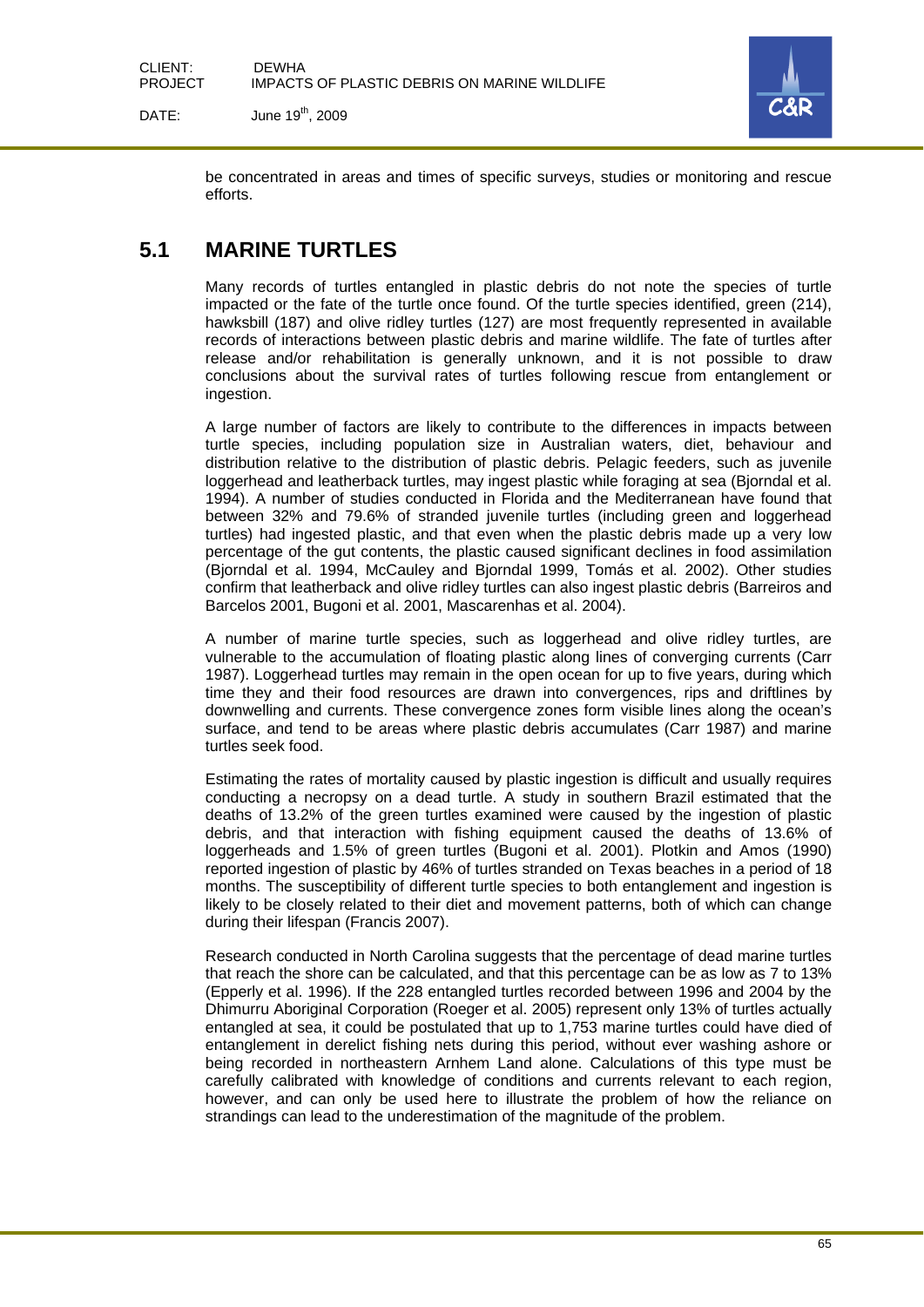DATE: June 19<sup>th</sup>, 2009



### **5.2 CETACEANS**

Whales and dolphins are prone to interaction with derelict fishing gear, and the majority of records relate to entanglements. The high proportion (approximately 61%) of individuals that were freed in recent years suggests that when entangled cetaceans are discovered, response measures are generally proving successful. There is growing knowledge, expertise and cooperation on methods of cetacean disentanglement in Australia, primarily through workshops (Naturebase 2006, DEWHA 2009). The low frequency of recorded ingestions relates primarily to the small and declining proportion of dead cetaceans that are necropsied. Records from the QEPA show that between 1999 and 2005, necropsies on stranded animals declined from approximately 47% to 9.5% per year.

The numeric dominance of the entanglement records by humpback whales explains the peak in entanglement rates recorded during seasonal humpback whale migrations. Times of higher entanglement records also correspond to peaks in data collection and reporting efforts. The frequency of records appears to increase over time, possibly reflecting an increasing public awareness of and engagement in reporting of cetacean entanglements and strandings (Naturebase 2006).

The highest density of reports comes from areas where human population centres coincide with habitats and migration routes of the most common cetacean species, most notably around the New South Wales-Queensland border. Areas devoid of records were the Cape York coastline, the Gulf of Carpentaria, the northern Western Australian coast and the Great Australian Bight. It is important to note that the geographic range of common species is likely to have a strong influence on data availability, especially in the case of species with distinct seasonal migration patterns such as humpback whales, right whales and blue whales. However, the absence of interaction records should not be equated with the absence of interactions.

Whale and dolphin strandings, especially mass strandings that occur periodically on Australian beaches, provide an opportunity to estimate the proportion of the population affected by plastic debris ingestion, even if the presence of plastic in the stomach may not be the primary cause of death (Evans and Hindell 2004). For instance, the Tasmanian Parks and Wildlife Service stranding record between 1995 and 2003 lists 21 species of toothed whale and seven species of baleen whale, represented by 4,559 individuals (in 457 stranding events) and 102 individuals (in 96 stranding events), respectively (Parks and Wildlife Service Tasmania 2008). Only one published study exists where a mass stranding event was used as an opportunity to study the diet of sperm whales (Evans and Hindell 2004). Australian stranding hotspots include Ocean Beach at Strahan, Marion Bay and King Island in Tasmania (Parks and Wildlife Service Tasmania 2007), as well as Bunbury and Augusta in south western WA, with Tasmania recording the most cetacean strandings than any other State.

# **5.3 SEABIRDS**

The high proportion of seabirds affected by active recreational fishing gear (94%, Machado 2007) prompted the separation of records from plastic identified as debris from records of fishing gear of unknown (active or derelict) status, to avoid inflating the records of interactions with plastic debris. While the difficulty in separating the impacts of active fishing gear from those of derelict fishing gear is an issue for all affected species, the proportion of impacts from active gear was only estimated for seabirds.

Seabirds were affected both by entanglement and ingestion, but ingestion was recorded more frequently in seabirds than in other species. While most animals must be necropsied in order to find out whether plastic has been ingested, many seabirds regurgitate food in order to feed their chicks, and regurgitation can be induced to test for plastic ingestion in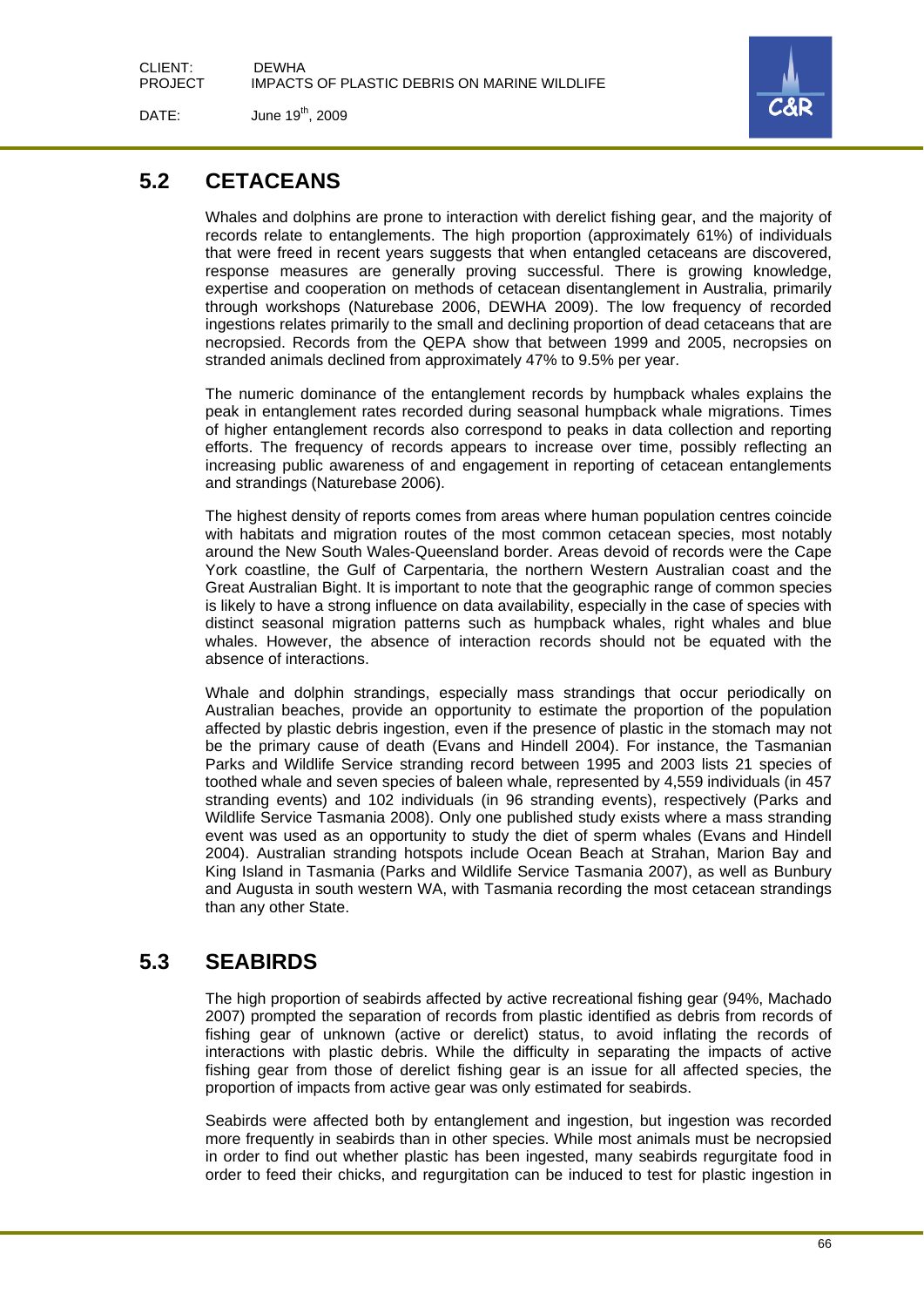

live birds (Copello and Quintana 2003). However, this method was not encountered often in the Australian literature,

Seabirds are prone to ingesting plastic, particularly small plastic particles or pellets (van Franeker and Bell 1988). A wide range of lethal and sub-lethal effects of plastic ingestion have been documented for seabirds (Derraik 2002), and because parents feed chicks by regurgitating food, impacts can be greater on the young (Commonwealth of Australia 2008a). Studies of plastic ingestion by seabirds have often found that surface feeders and plankton-feeding divers are most commonly impacted (Robards et al. 1995). A study on a population of Cape petrels from Australian Antarctic waters (Ardery Island, near Casey Station) found that rates of plastic particle ingestion ranged from 20% to 56%, with a single stomach containing 11 plastic particles with a combined weight of 294mg (van Franeker and Bell 1988). Studies outside Australian waters have shown that over 92% of some seabird populations (mainly petrels and fulmars) have plastic in their stomachs (van Franeker 1985, van Franeker and Bell 1988), and that around 84% of some short-tailed shearwater populations are impacted by ingestion of plastic debris (Vlietstra and Parga 2002).

Patterns in available records of interactions between seabirds and plastic debris may be influenced by isolated incidents of mass strandings of seabirds in derelict nets. For example, one record alone notes that 70 mutton birds died from entanglement in a derelict net near Tasmania (ABC News 2006). These isolated events may be more frequent than appear in the records, as there is anecdotal evidence of large flocks of birds observed above drifting nets where they may easily become entangled (Aaron Machado, SA Seabird Rescue, pers. comm.). A study that used experimental "derelict" nets found that some species of seabirds (especially cormorants) can became entangled at a rate of approximately one animal every four days (Natural Resources Consultants Inc. 2008).

Records of interactions between seabirds and fishing gear of unknown status appear to have increased in recent years, especially since 2004. This increase may reflect the increased availability of data through the activities of wildlife rescue operations such as Currumbin Wildlife Sanctuary (first started collecting records in 2000), Australia Zoo (first started collecting records in 2005) and Pelican and Seabird Rescue (first started collecting records in 2006).

Birds that live, breed or forage close to the mainland are more likely to interact with landgenerated plastic debris or recreational fishing activities (Hartwig et al. 2007). Additionally, seabirds and birds nesting on the coast can sometimes use plastic debris as nesting material, usually in proportion with its occurrence in the surrounding environment, posing an entanglement risk to the chicks in areas of high plastic debris accumulation (Hartwig et al. 2007).

Records suggest that ocean-going birds such as albatrosses, shearwaters and petrels are most often affected by vessel-sourced plastic debris and plastic fragments ingested at sea. For example, research conducted on Lord Howe Island found 14 dead flesh-footed shearwater fledglings with plastic fragments in their stomachs (Hutton 2004). A wide range of plastic items had been ingested, including mainly flat sheets from bottles and containers, but also golf tees, biro tops, bottle caps, plastic bag ties and strapping tape. Between 80 and 90% of the items were white, reflecting either the percentage of different coloured plastics used in packaging, or the birds' preferences for certain colours they may associate with food (Hutton 2004). Another study that examined the stomach contents of 540 shy albatross chicks that died on Albatross Island (Tasmania) found that 1% of the sampled individuals had plastic in their stomachs (Hedd and Gales 2001), while an earlier study concluded that the frequency of plastic ingestion for laysan albatross chicks in Hawaii was 90% (Fry et al. 1987). The current recovery plan for albatrosses and petrels acknowledges the difficulty in quantifying the frequency of plastic debris entanglement and ingestion due to the likelihood that most deaths would occur at sea without ever being recorded (DEWHA 2007).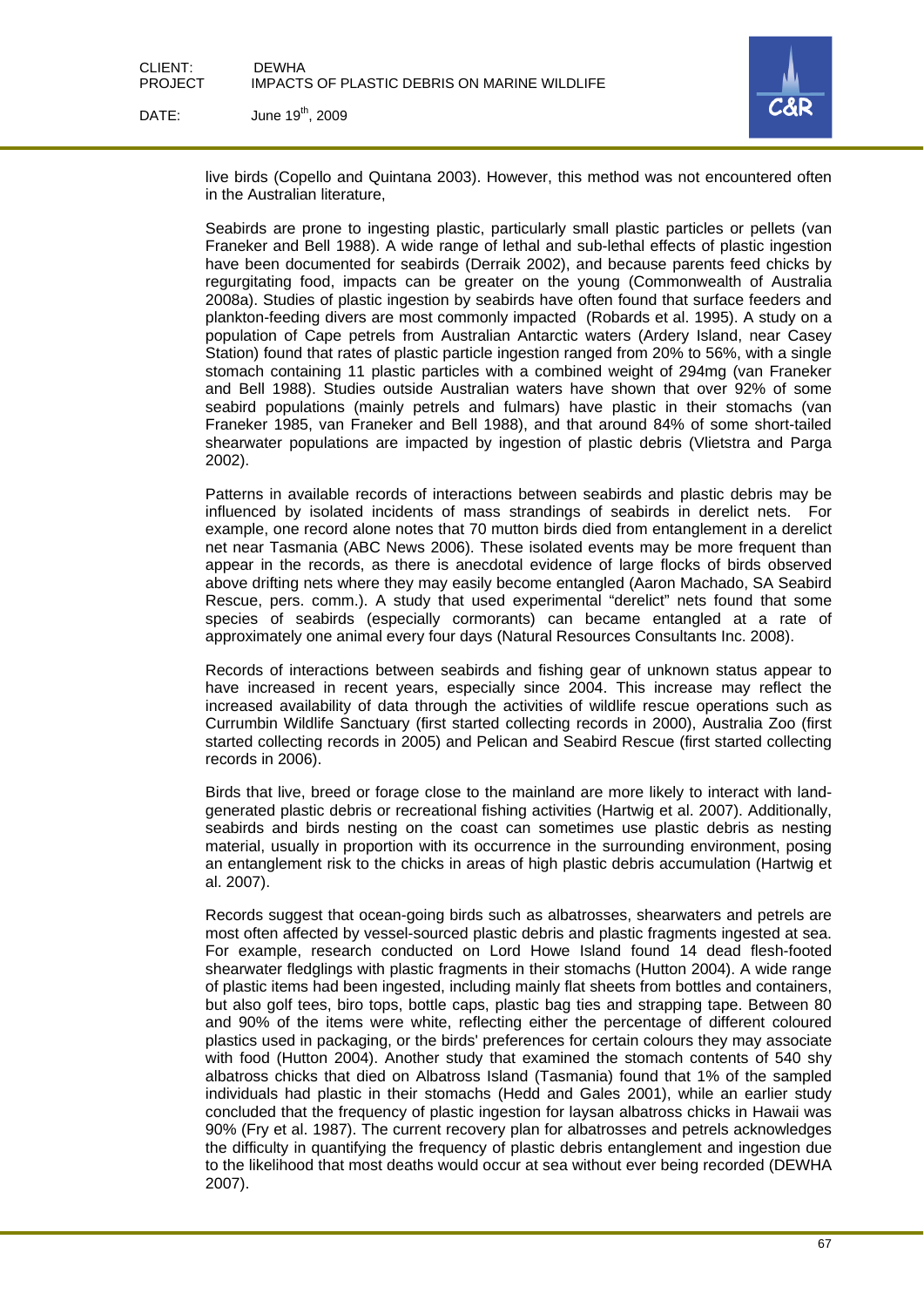DATE: June 19<sup>th</sup>, 2009



### **5.4 DUGONGS**

Records on interactions between dugongs and plastic debris were very limited, but there is much concern about deaths and injuries due to plastic debris in dugongs, due to their slow breeding rates. The Australian population, while the healthiest in the world (Marsh and Lawler 2000), can sustain only very limited, if any, deaths from anthropogenic causes (Marsh et al. 2002). Records in Queensland give no clear indication of the relative risk posed by plastic debris in comparison with other mortality sources (Greenland and Limpus 2005) such as drowning in mesh netting and shark nets, boat strike, habitat loss and degradation and traditional hunting (Marsh et al. 2002).

Temporal trends in interaction records were not evident, and the geographic extent of the records closely reflected the range of dugongs in northern and eastern Australian waters. The Qld EPA marine strandings database reports include records of dugong entanglements, primarily in derelict fishing gear (Limpus et al. 1999, Haines and Limpus 2000a, 2001, Limpus et al. 2002). However, the reports do not give details on the results of stomach contents analyses that may be carried out during necropsies of dead dugongs, which would provide some information on the incidence of ingestion of plastic debris. Two studies from the 1980s that examined the stomach contents of a total of 98 dugongs from northern Australia did not report any ingested plastic (Marsh et al. 1982, Marsh 1989). However, ingestion of plastic has been recorded in 14.4% of 439 strandings of the closely related Florida manatee, and at least four manatee deaths were attributed to plastic ingestion (Beck and Barros 1991), suggesting that the capacity for dugongs to ingest plastic should not be discounted.

## **5.5 PINNIPEDS**

Pinnipeds are considered to be especially prone to plastic debris entanglement due to their feeding habits and the curious and playful nature of juveniles (Pemberton et al. 1992, Page et al. 2004). Three seal species breed in Australia (Australian sea lions, Australian fur seals and New Zealand fur seals), and all three have entanglement rates that are among the highest reported for any species of pinniped in the world (Pemberton et al. 1992, Page et al. 2004). The entanglement rate observed for Australian sea lions and New Zealand fur seals in 2002 on Kangaroo Island was 1.3% and 0.9% of the population, respectively. Pemberton et al. (1992) also recorded high entanglement rates in Bass Strait and southern Tasmanian waters, estimating that 1.9% of the Australian fur seal population was affected. In comparison, the rate of entanglement was estimated at between 0.3 and 1.4% for Antarctic fur seals at South Georgia (Southern Ocean, United Kingdom)(Arnould and Croxall 1995); 0.001% for southern elephant seals in Patagonia (Argentina) (Campagna et al. 2007); 0.024-0.059% on Bouvetøya (Southern Ocean, Norway) (Hofmeyr et al. 2006); 0.05-0.15% for pinnipeds on the Channel Islands (USA) (Stewart and Yochem 1987); 0.11- 0.12% for Cape fur seals in south western Africa (Shaughnessy 1980); and at 0.4% for northern fur seals in the Bering Sea (Fowler 1987). Entanglement rates of New Zealand fur seals at Kaikoura, New Zealand (0.6-2.8%) are higher than entanglement rates of the Australian fur seal and Australian sea lion populations (Boren et al. 2006), and the highest overall entanglement rates for pinnipeds are estimated at 7.9% in Baja California (Harcourt et al. 1994). Rates of 0.4% are considered to be sufficient to affect colonies of some pinnipeds (Fowler 1987).

Five of the eight pinniped species that live and / or breed in Australian waters were affected by some form of interaction with plastic debris. Most records relate to entanglements, but a study of Antarctic and subantarctic fur seal scats on Macquarie Island found that between 85% and 100% of examined fur seal scats contained pieces of plastic (Eriksson and Burton 2003). Plastic ingestion in pinnipeds may be more common than the available records suggest, although the effects on the individuals themselves are unknown.

A comprehensive long-term study conducted on Kangaroo Island to quantify the extent of entanglement of Australian sea lions and New Zealand fur seals estimated that 1,478 seals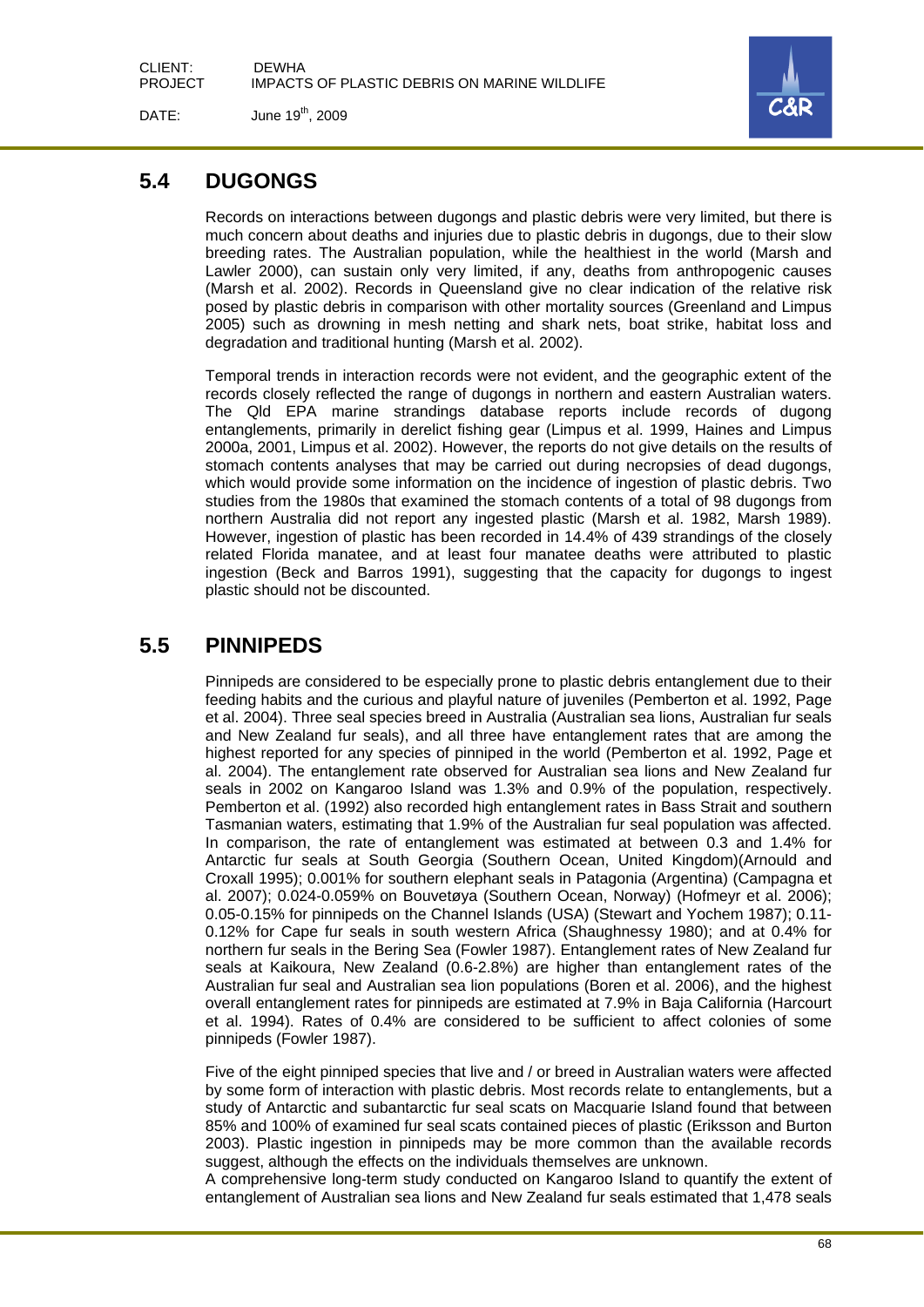

die annually from entanglement in Australia (Page et al. 2004). The study also found that while monofilament netting posed the biggest entanglement threat to Australian sea lions (accounting for 55% of entanglements), New Zealand fur seals were most often entangled in packing tape and trawl netting (30% and 28%, respectively). These results highlight the fact that different species, even within the same family, are vulnerable to different types of plastic debris (Page et al. 2004). Other plastic items responsible for seal entanglements were fishing lines and hooks, lobster float ropes, other ropes, plastic bags, tyre tubes, and to a lesser extent rock lobster pots, balloons and o-rings. In future studies on the impacts of plastic debris on marine wildlife, it will be important to document the type of plastic debris involved, to assist in targeting a reduction in each type of plastic debris at its source.

# **5.6 OTHER SPECIES**

DATE: June 19<sup>th</sup>, 2009

Records of species impacted by plastic debris tend to be focused on protected species or larger species of interest to the public. Smaller animals that may be affected by plastic debris, such as fish and crabs, may decompose more rapidly than larger animals, or may be consumed by larger animals so that they are less likely to be found and recorded (Natural Resources Consultants Inc. 2008).

Few records are available of sharks, fish and other marine species impacted by plastic debris. The most consistent records exist for sharks and fish, and some anecdotal evidence exists of crocodiles and plastic ingestion. Shark species that dwell, reproduce or feed preferentially in shallow coastal waters are expected to be at highest risk from interactions with plastic debris (Sazima et al. 2002, Seitz and Poulakis 2006).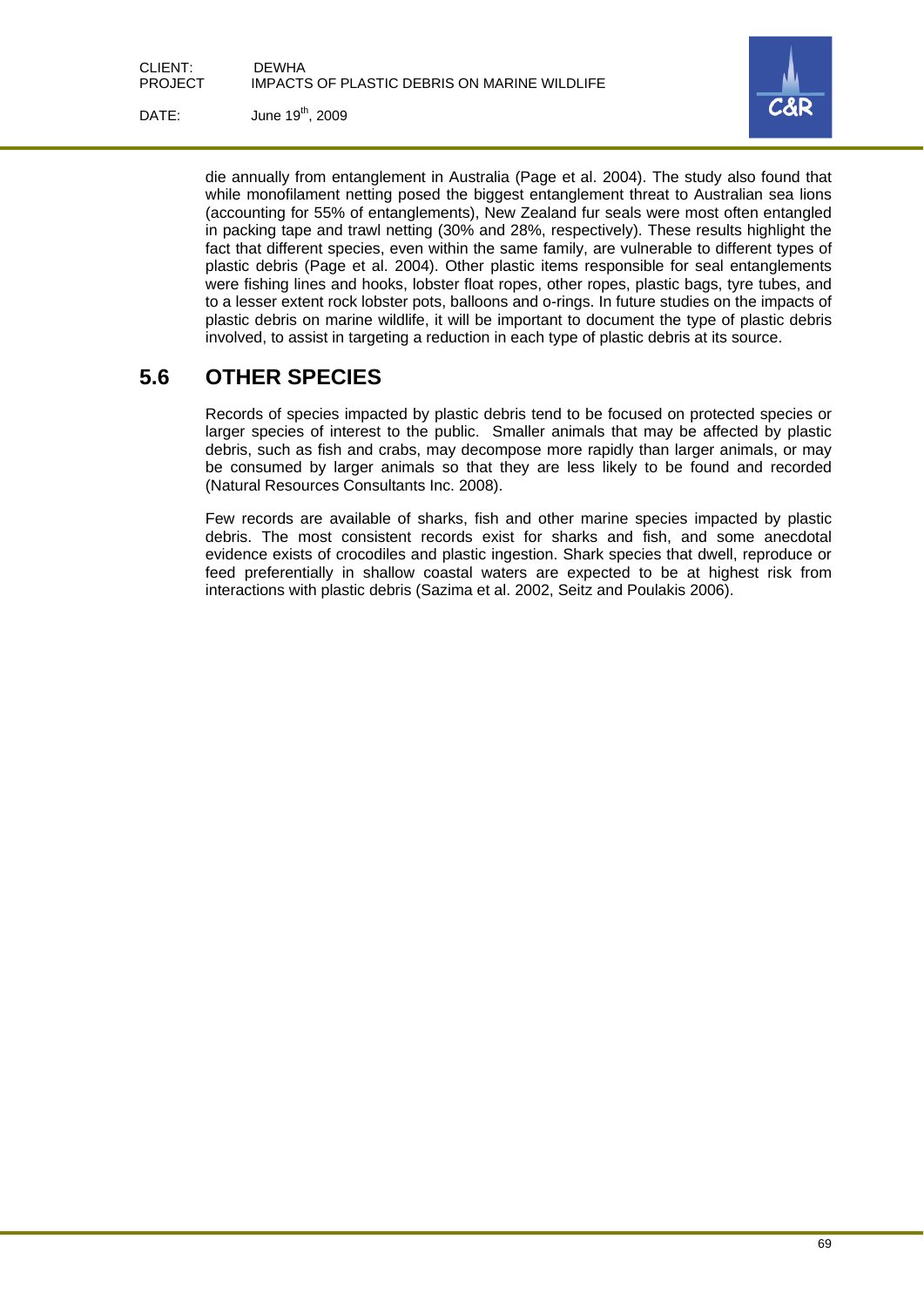DATE: June 19<sup>th</sup>, 2009



# **6. CONCLUSIONS AND RECOMMENDATIONS**

## **6.1 CONCLUSIONS**

Available information indicates that at least 77 species of marine wildlife found in Australian waters have been impacted by entanglement in, or ingestion of, plastic debris during the last three decades. The entanglement and ingestion records include six species of marine turtles, 12 species of cetaceans, at least 34 species of seabirds, dugongs, six species of pinnipeds, at least 10 species of sharks and rays, and at least eight other species groups. This is likely to be an underestimate of both the numbers of species and numbers of individuals impacted by plastic debris, due to the general difficulty in accessing records, the lack of necropsy data, and the number of deaths likely to occur at sea where they remain undetected.

The spatial and temporal trends in reports of entanglement in and ingestion of plastic debris by wildlife in Australian waters are likely to be influenced by factors such as the size and distribution of populations, foraging areas, migration patterns, diets, proximity of species to urban centres, changes in fisheries equipment and practices, weather patterns, and ocean currents, as well as the frequency of monitoring and/or observation of wildlife. Geographic areas where there are gaps in records include the north western coastline of Western Australia, the Great Australian Bight, eastern Cape York, and offshore waters. Understanding the distribution and frequency of specific mortality sources is crucial to developing strategies for conservation, especially for protected species (Hart et al. 2006). The large number of factors determining the magnitude of interactions between wildlife and plastic debris (e.g. population size and distributions of species, behavioural traits, distributions and conduct of nearby fisheries and sizes of nearby urban centres, ocean currents, weather patterns etc.) contribute to the difficulty in obtaining accurate estimates of trends in plastic-based mortality rates. However, the first step is to collect standardised records from replicate locations around the country.

A number of government and non-government organisations and individual researchers collect information on the impacts of plastic debris on marine wildlife around Australia. Unfortunately, as data are not collected in a standardised or consistent manner, the information cannot be adequately compared or reviewed to accurately quantify impacts across Australian waters. It must be stressed that this study is restricted to information that is publicly available and accessible within the comparatively short study timeframe. A more in-depth project is required, with collaboration from all owners of records and databases, to allow a more detailed examination of all available evidence.

The development of a national stranding, entanglement and ingestion database and a systematic approach to establishing a monitoring program is the first step towards understanding the magnitude of the impacts of plastic debris on wildlife in Australian waters. Such a database should be preceded by decisions on the type and amount of information necessary to conduct analyses that will inform management decisions. Coordinating the existing expertise on the impacts of plastic debris in Australia will ensure that these decisions can be based on sound, consistent and rigorous data.

### **6.2 RECOMMENDATIONS**

The development of a centralised national database would permit statistical analyses to further define the magnitude of the impacts on each species, through time and space. It would also allow the development of risk assessments through the calculation of the probability of entanglement or ingestion of plastic debris for any given species in different locations and in different months of the year. Modelling could then be applied to link plastic debris accumulation 'hotspots' to turtle feeding grounds and rookeries (Kiessling and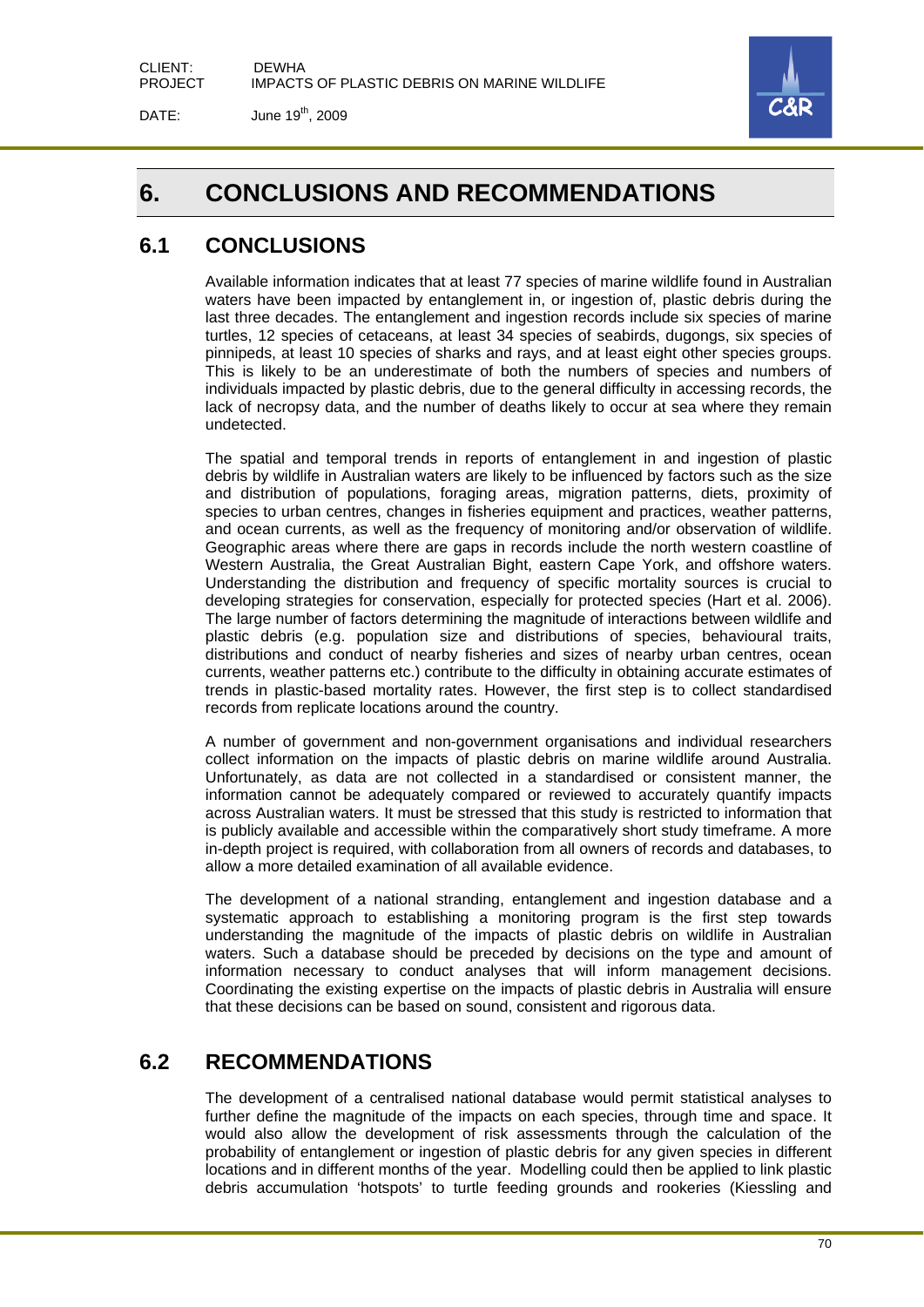



Hamilton 2003), and also whale migration routes, dolphin habitats, dugong protection areas and feeding grounds, pinniped foraging habitats and seabird nesting sites. Supplementing the analysis of a centralised database with experimental work to track patterns of plastic debris movement (e.g. Wilson and Randall 2005) will provide further information to support measures to prevent and mitigate the impacts of debris on marine wildlife.

A national database would ideally be able to draw on existing recorders and expertise, and would complement those with targeted surveys that monitor locations where there are gaps in the existing coverage. Monitoring methods would vary according to the location, as much of the existing monitoring in remote locations is already driven by the accessibility of an area (Riki Gunn, Carpentaria Ghost Nets Programme, pers. comm.), but still allow comparisons with other areas. Expertise about an area could be provided by people or organisations already engaged in existing studies, including local indigenous communities.

Ideally, a number of steps would then be followed in the development of a national database.

- Make use of the existing State databases (Qld, NT, SA) to aid and inform the development of similar databases in other States (NSW, Vic, WA, Tas).
- Standardise the methods used to collect and store information, with a standardised training program for all data collectors. Ensure that plastic debris causing entanglements and ingestions are described in as much detail as possible.
- Collect State data into a central national database and allow access for those wishing to conduct relevant and related research projects.
- Determine the necessary statistical analyses required to develop a more accurate estimate of the magnitude of the impact of plastic debris on marine wildlife.
- A national workshop engaging scientists, managers and coastal communities could elicit key questions that need to be asked of the national database. This workshop may also recommend research to supplement the results likely to emerge from analyzing the database.
- Facilitate the collection of more necropsy data specifically aimed at detecting ingested plastic debris. Devise species-specific methods aimed to increase the probability of detecting ingested plastic (e.g. Francis 2007). This may include examining regurgitated food in seabirds (Copello and Quintana 2003) or scats in pinnipeds (Eriksson and Burton 2003).
- Develop a method to assess cryptic mortality (unrecorded or unknown deaths) caused by impacts of plastic debris.
- Seek involvement of fishers (commercial and recreational), fisheries authorities and marine tourism operators in collecting and sharing information about marine wildlife entanglements observed at sea. This could be aided by the distribution of a standardized recording form and clear instructions for submitting completed forms to the appropriate authorities.
- Analyse climatic and oceanographic information to assist in detecting seasonal patterns in the impacts of plastic debris on marine wildlife.
- Devise a reporting system for the national database and supporting research, to monitor trends in the magnitude of the impacts of plastic debris on marine wildlife. Reporting must take into account the limitations of survey methods and provide the framework for updating and refining methods.
- Develop a system of regular public reporting to increase the general awareness of the issue.

An ideal monitoring program, especially for feeding information into the national database from geographic locations currently devoid of data, would contain the following elements.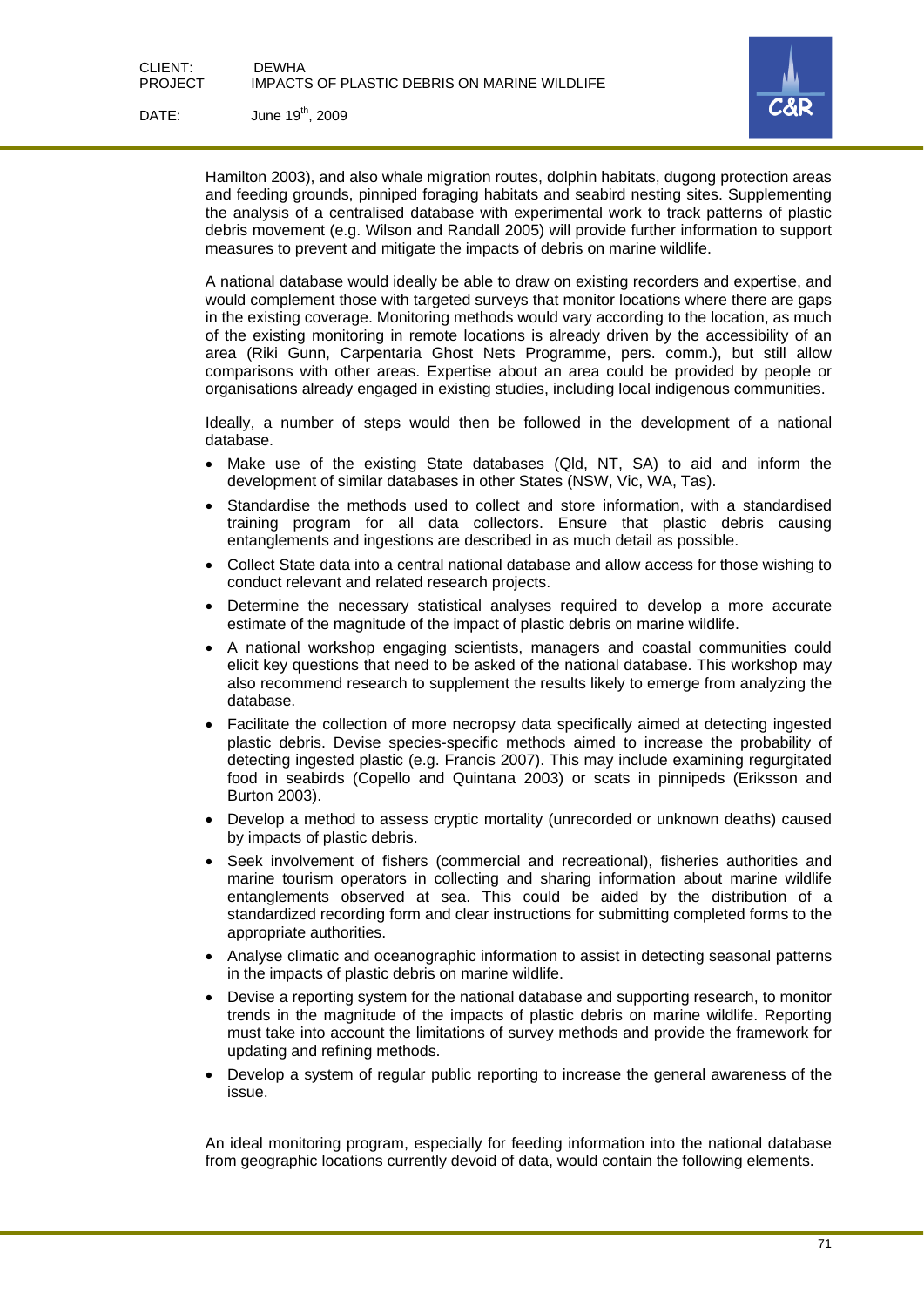

- The program is nation-wide and involves existing organisations where possible, while filling the geographic gaps with targeted surveys.
- Areas targeted for surveys are located through an in-depth oceanographic study which, coupled with knowledge of the distribution of target species, may highlight areas where interactions between marine wildlife and plastic debris may be most likely to occur.
- Methods for monitoring are devised to be consistent on a nation-wide scale, with the flexibility to allow for the specific requirements of different locations. The questions to be addressed through data analysis should at least partially drive the development of the methodology. Advice from experts already engaged in this work, including indigenous communities, will be very important. The methodology also sets out the frequency of monitoring at each location, and the data storage requirements.
- At each location, monitoring surveys are assisted by local wildlife rescue organisations or veterinarians, so that injured animals can be rehabilitated if possible, and dead animals can be necropsied where possible. All necropsy reports are submitted to the central database. Necropsies carried out on mass standings of cetaceans that are not linked to plastic debris are also submitted, as this can provide valuable information on the rates of ingestion in the stranded species.
- Recorded data includes at least: time, date, exact location (preferably marked with a GPS), species, condition, cause, fate (eg. whether it was euthanased, rehabilitated, etc.), person(s) / organisation(s) involved in the monitoring and necropsy / rehabilitation, exact plastic type, and any other notes of importance. The development of a template would aid the consistency of these records.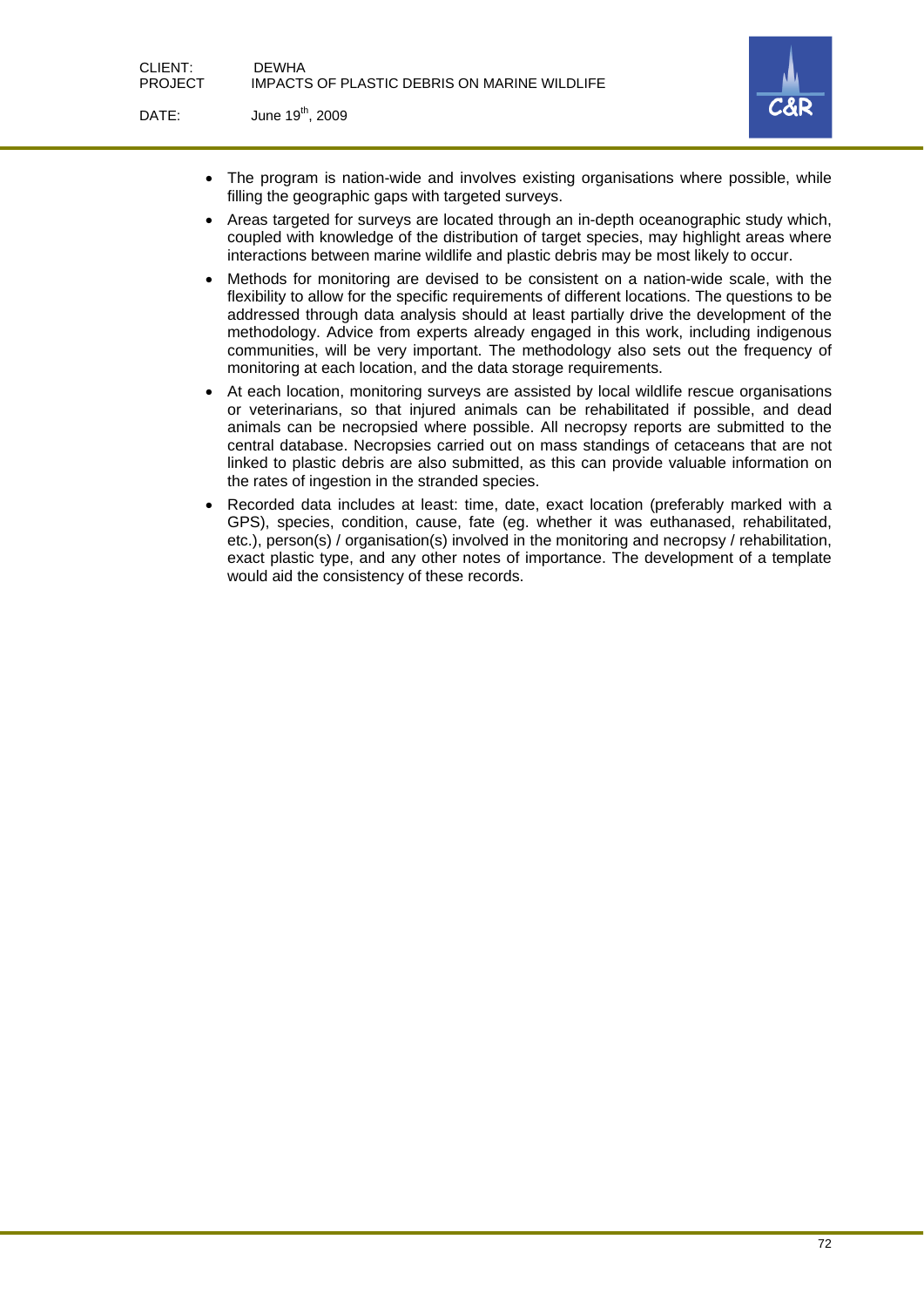CLIENT: DEWHA PROJECT IMPACTS OF PLASTIC DEBRIS ON MARINE WILDLIFE

DATE: June 19<sup>th</sup>, 2009



# **7. ACKNOWLEDGEMENTS**

This project would not have been possible without the information, data, contacts, input, feedback, discussions and assistance provided by:

#### **ACT - Canberra**

- Michelle Stuckey, Department of the Environment, Water, Heritage and the Arts
- Lorraine Hitch, Department of the Environment, Water, Heritage and the Arts
- Neil Gemmell, Department of the Environment, Water, Heritage and the Arts
- Mandy Goodspeed, Australian Fisheries Management Authority

#### **New South Wales**

- Ron Haering, Department of Environment and Climate Change
- Ian Kerr, Department of Environment and Climate Change, Lord Howe Island
- Jeff Ross, Department of Environment and Climate Change
- Mike Bossley, Whale and Dolphin Conservation Society
- Rochelle Ferris, Australian Seabird Rescue
- Kathrina Francis, Australian Seabird Rescue
- Martin Robinson, Australian Museum
- Dr. Mark McGrouther, Australian Museum
- Dr. Ross Sadlier, Australian Museum
- Dr. Sandy Ingleby, Australian Museum
- Dr. Walter Boles, Australian Museum
- Christine Fury, Southern Cross University
- Gordon Butt, Cat Balou Cruises
- Peter Ball, Thundaraft Nelson Bay
- Matt Johnstone, Moonshadow Cruises
- Ian Hutton, Lord Howe Island Nature Tours

#### **Northern Territory**

- Dr. Ilse Kiessling, Department of the Environment, Water, Heritage and the Arts
- Dr. Charlie Manolis, Crocodylus Park, Northern Territory
- Dr. Iain Field, Charles Darwin University

#### **Queensland**

- Ian Bell, Environmental Protection Agency
- Dr Jenny Greenland, Environmental Protection Agency
- Dr Kirstin Dobbs, Great Barrier Reef Marine Park Authority
- Philippa Mantel, Great Barrier Reef Marine Park Authority
- Dr Mark Read, Great Barrier Reef Marine Park Authority
- Sarah Salmon, Great Barrier Reef Marine Park Authority
- Malcolm Turner, Great Barrier Reef Marine Park Authority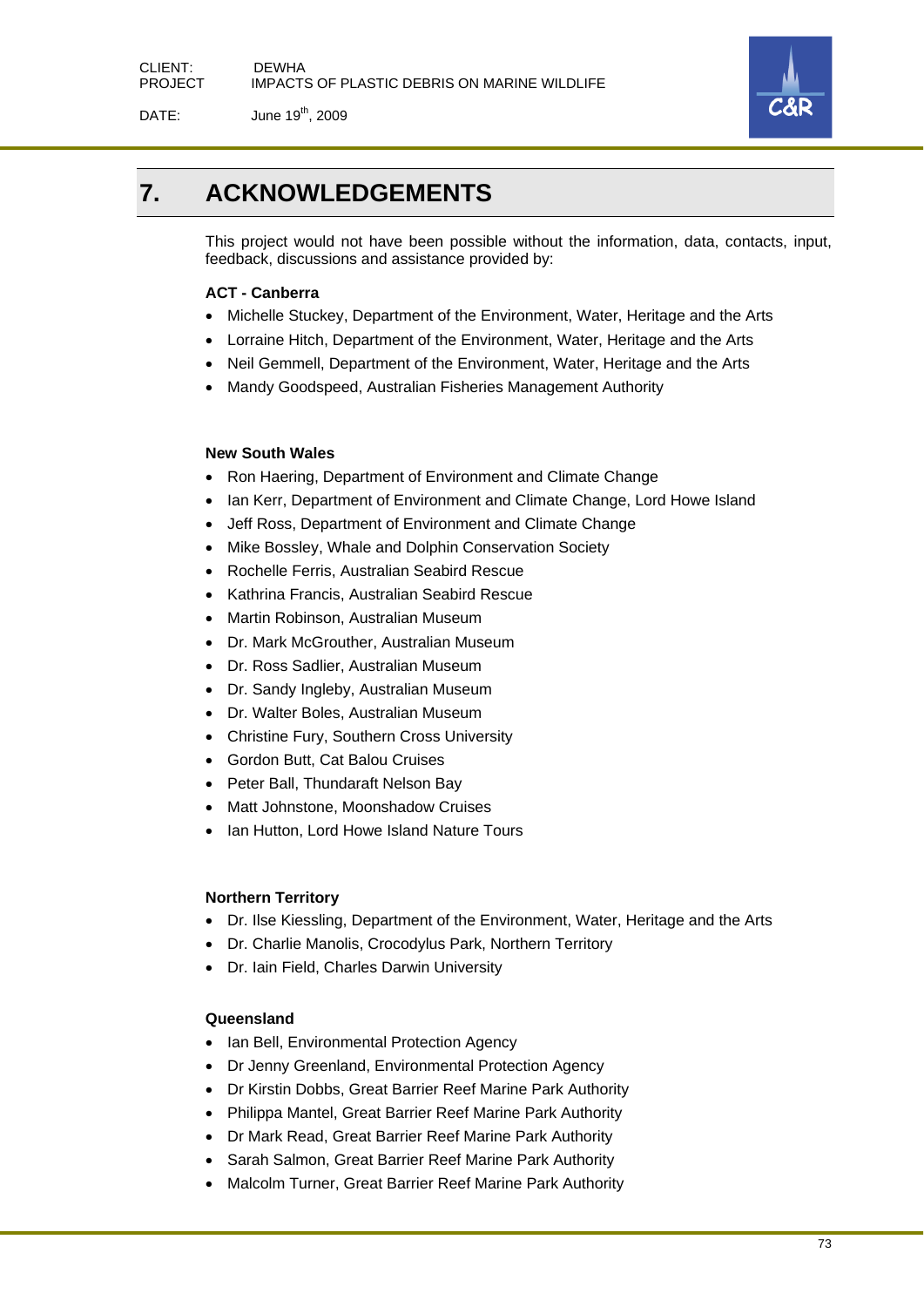

- Joanna Curtis, Great Barrier Reef Marine Park Authority
- Lisa Crowle, Australian Maritime Safety Authority
- Riki Gunn, Carpentaria Ghost Nets Programme
- Dr Mark Flint, University of Queensland
- Helen 'Hammy' Forrest, Pelican and Seabird Rescue
- Craig Sowden, Sydney Aquarium
- Jane Hall, Taronga Zoo
- Natasha Graham, Currumbin Wildlife Sanctuary
- Mimi Dona, Currumbin Wildlife Sanctuary
- Peter McKinney, Australia Zoo
- Kylie Wilkings, Australia Zoo
- Kate Coulter, Australia Zoo
- Julie Tasker, Australia Zoo
- Andrew Amey, Queensland Museum
- Jeff Johnson, Queensland Museum
- Heather Janetzki, Queensland Museum
- Patrick Couper, Queensland Museum
- Sonya Eichner, Kingfisher Bay Resort and Village
- Rob Mort, Underwater World

### **South Australia**

- Dr Brad Page, South Australian Research and Development Institute
- Dr. David Stemmer, South Australian Museum
- Sue Gibbs, South Australian Museum
- Aaron Machado, Project Dolphin Safe and South Australian Seabird Rescue

### **Tasmania**

- John van den Hoff, Australian Antarctic Division
- Dr David Pemberton, Department of Primary Industries and Water
- Glenn Atkinson, Department of Primary Industries and Water
- Chris Rees, Department of Tourism, Arts and Environment
- Dr. Karen Evans, CSIRO
- Dr Barry Baker, Latitude 42
- Eloise Carr, Department of the Environment, Water, Heritage and the Arts
- Eric Woehler, Department of the Environment, Water, Heritage and the Arts

### **Victoria**

- Darren Kindleysides, International Fund for Animal Welfare
- Guy Edgar, Environmental Protection Agency
- Paul Hamer, Department of Primary Industries
- Sean Brodie, Department of Primary Industries
- Dr John Koehn, Department of Sustainability and Environment
- Ian Temby, Department of Sustainability and Environment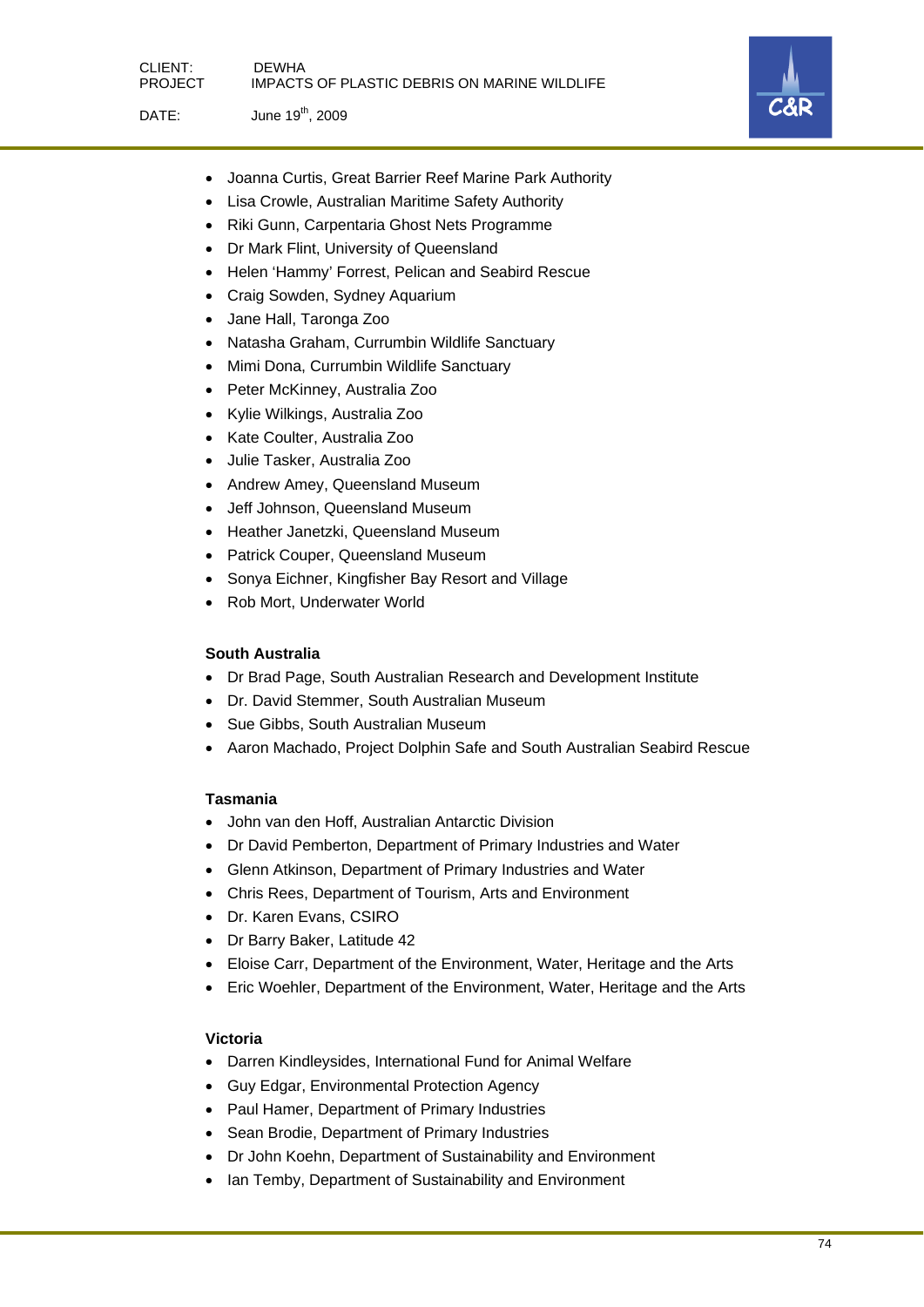



C&R

- Glenn Sharp, Department of Sustainability and Environment
- Mark Winfield, Department of Sustainability and Environment
- Dr. Roger Kirkwood, Phillip Island Nature Parks
- Judith Muir, Polperro Dolphin Swims
- Mandy Hall, Hobson's Bay Wildlife Shelter
- Guy Dutson, Birds Australia
- James O'Connor, Birds Australia
- Michael Chalhoub, Birds Australia
- Sandy Fernee, Wildlife Victoria
- Nick Kirby, Melbourne Aquarium
- Kate Charlton, Monash University
- Dr Peter Gill, Blue Whale Study Inc
- Joe Austin, Seals by Sea Tours
- Wendy Flannagan, Reel Affair Fishing Charters

## **Western Australia**

- Heidi Taylor, Tangaroa Blue Ocean Care Society
- Linda Emery, Western Australian Seabird Rescue
- Paula Tomkins, Department of the Environment, Water, Heritage and the Arts
- Douglas Cochrane, Department of Environment and Conservation
- John Edwards, Department of Environment and Conservation
- Ron Johnstone, Western Australia Museum
- Lesley Baird, Chelonia
- Paul Orange, Western Australian Fisheries
- Pamela Smith, Perth Zoo
- Lynda Arnold, Friends of Marmion Park
- Phil Coulthard, Bunbury Dolphin Discovery Centre
- Linda Emery, Western Australian Seabird Rescue
- Bob Michell, Kalbarri Explorer

### **Other**

- Max Orchard, Christmas Island National Park
- Chris Boland, Pulu Keeling National Park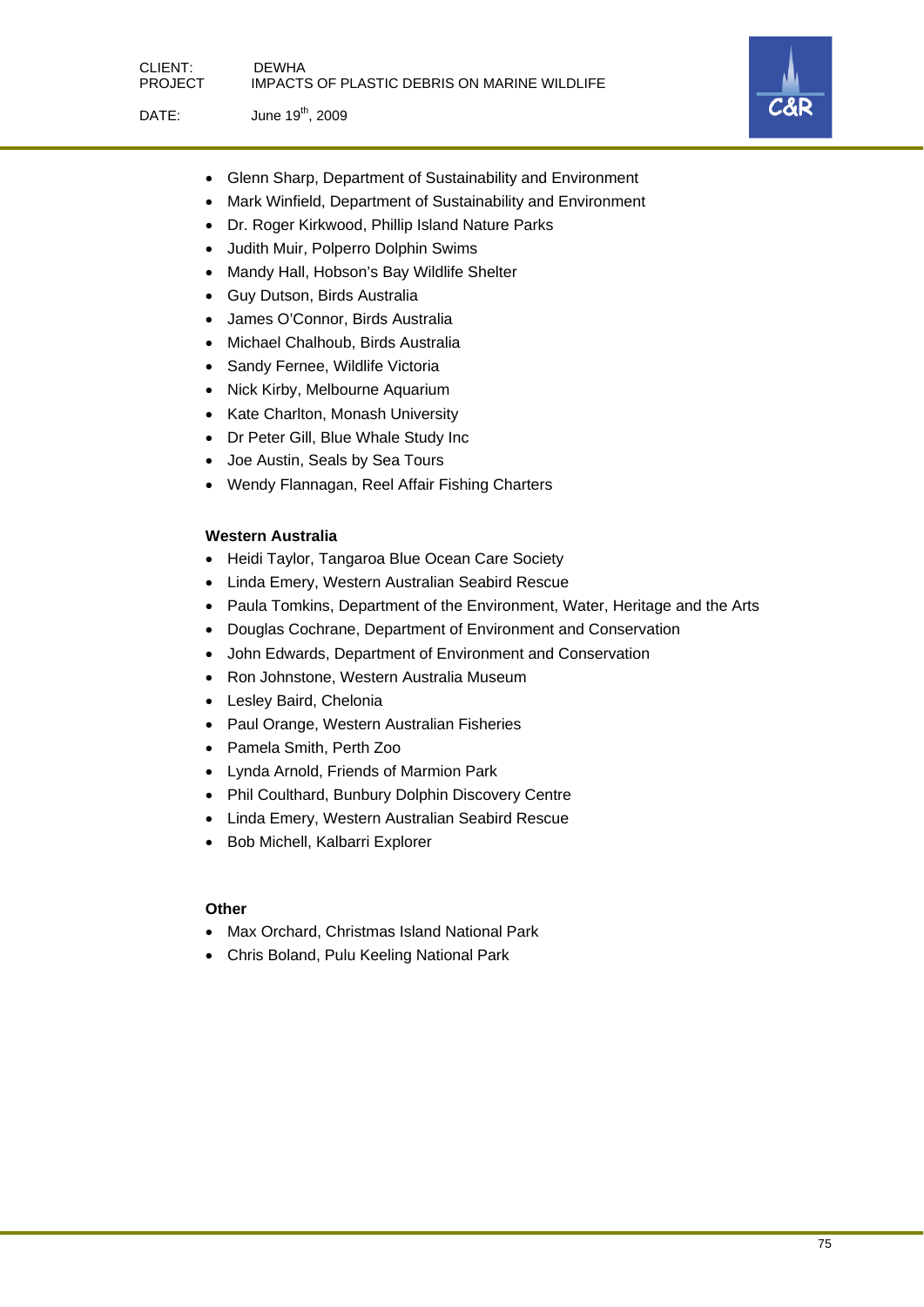CLIENT: DEWHA PROJECT IMPACTS OF PLASTIC DEBRIS ON MARINE WILDLIFE

DATE: June 19<sup>th</sup>, 2009



## **8. PERSONAL COMMUNICATIONS**

The following list includes names and affiliations of people who provided personal communications for this report, and the date or dates of the communications.

- Aaron Machado, Project Dolphin Safe and South Australian Seabird Rescue, South Australia, June  $12<sup>th</sup>$ , 2008
- Charlie Manolis, Crocodylus Park, Northern Territory, June  $16<sup>th</sup>$ , 2008
- Chris Boland, Pulu Keeling National Park, Parks Australia, June 13<sup>th</sup>, 2008
- Dr. Iain Field, Charles Darwin University, Northern Territory, June 24<sup>th</sup>, 2008
- Glenn Atkinson, Department of Primary Industries and Water, Tasmania, August  $8<sup>th</sup>$ , 2008
- Heidi Taylor, Tangaroa Blue Ocean Care Society, Western Australia, June 9<sup>th</sup> and 12<sup>th</sup>, 2008
- Ian Kerr, Lord Howe Island Marine Park Manager, Marine Parks Authority New South Wales, June  $13<sup>th</sup>$ , 2008
- Kathrina Southwell, Australian Seabird Rescue, New South Wales. June 19<sup>th</sup>. 2008
- Linda Emery, WA Seabird Rescue, Western Australia, June 16<sup>th</sup> and 23<sup>rd</sup>, 2008
- Lindsay Smith, Southern Oceans Seabird Study Association (SOSSA) Inc., June 23rd, 2008
- Max Orchard, Christmas Island National Park, Parks Australia, June 13<sup>th</sup>, 2008
- Natasha Graham, Currumbin Wildlife Sanctuary, Queensland, June 22<sup>nd</sup>, 2008
- Nick Kirby, Melbourne Aquarium, Victoria, June 12<sup>th</sup>, 2008
- Riki Gunn, Carpentaria Ghost Nets Programme, Northern Territory, June 13<sup>th</sup>, 2008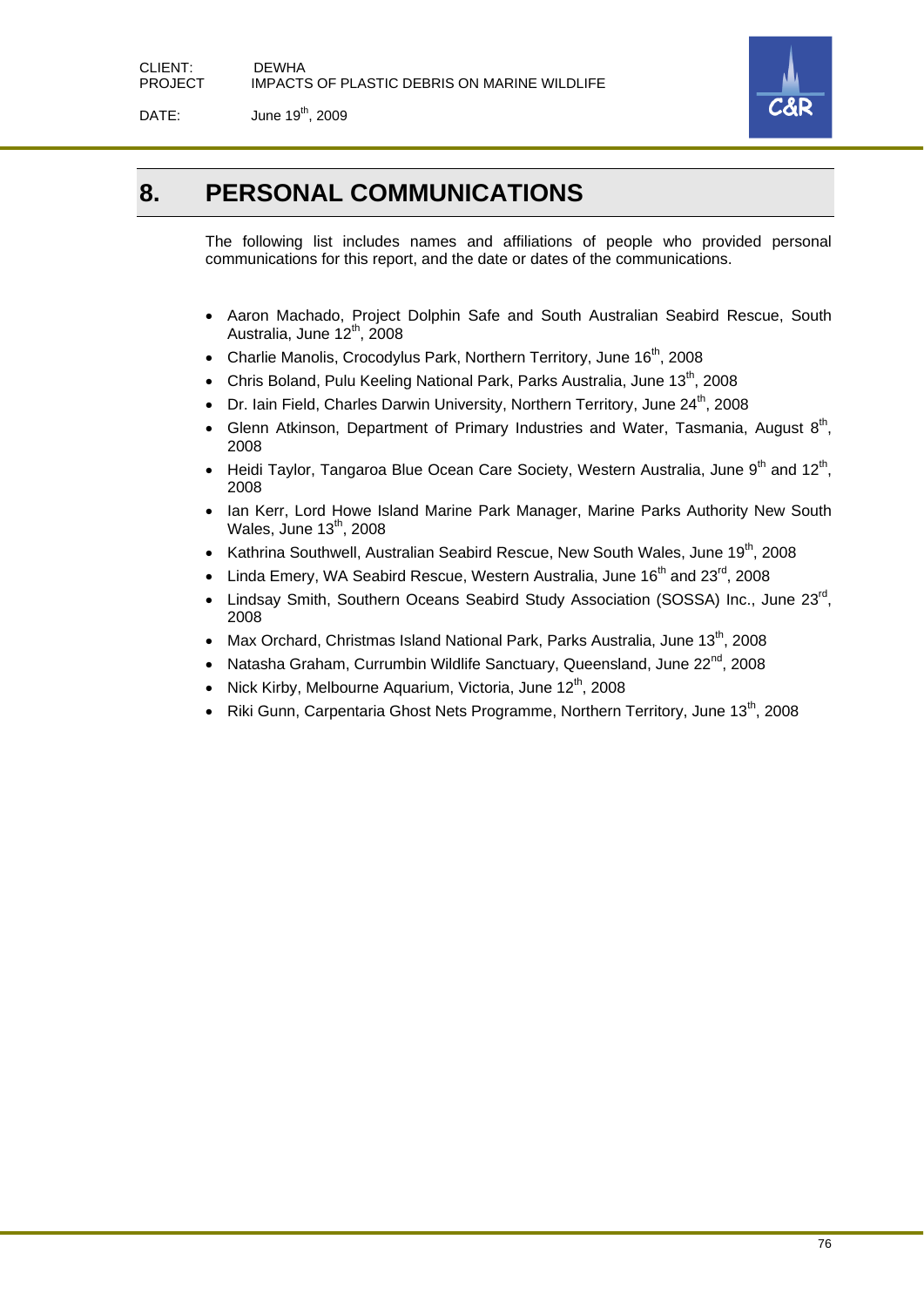

## **9. REFERENCES**

ABC News (2006) 12:00 News, ABC 936 Hobart

- Al-Masroori H, Al-Oufi H, McIlwain JL, McLean E (2004) Catches of lost fish traps (ghost fishing) from fishing grounds near Muscat, Sultanate of Oman. Fisheries Research 69: 407-414
- Allen S, Bejder L (2003) Southern right whale (*Eubalaena australis*) sightings on the Australian coast and the increasing potential for entanglement. Pacific Conservation Biology 9 (3)
- Ananthaswamy A (2001) A diet of plastic pellets plays havoc with animals' immunity. New Scientist 169: 18
- Andrady AL (2000) Plastics and their impacts in the marine environment. International Marine Debris Conference on Derelict Fishing Gear and the Ocean Environment.
- Anon (2006) In the path of Monica. Monica exposes deadly toll of foreign fishermen. The Townsville Bulletin, Townsville
- Anon (2008) Plastic bags are killing our turtles. Gold Coast Sun, City of the Gold Coast
- ANZECC (1996) The Australian marine debris status review: summary report. The Australian and New Zealand Environment and Conservation Council, Canberra
- Arnould JPY, Croxall JP (1995) Trends in entanglement of Antarctic fur seals (Arctocephalus gazella) in man-made debris at South Georgia. . Marine Pollution Bulletin 30: 702-712
- Australian Antarctic Division (2008) Marine debris in the Southern Ocean. accessed 30.05.08, http://www.aad.gov.au/default.asp?casid=2046
- Ayaz A, Acarli D, Altinagac U, Ozekinci U, Kara A, Ozen O (2006) Ghost fishing by monofilament and multifilament gillnets in Izmir Bay, Turkey. Fisheries Research 79: 267-271
- Baird RW, Hooker SK (2000) Ingestion of plastic and unusual prey by a juvenile harbour porpoise. Marine Pollution Bulletin 40: 719-720
- Bannister JL, Kemper CM, Warneke RM (1996) The action plan for Australian cetaceans. Environment Australia, Canberra
- Barnes DKA, Fraser KPP (2003) Rafting by five phyla on man-made flotsam in the Southern Ocean. Marine Ecology Progress Series 262
- Barreiros JP, Barcelos J (2001) Plastic ingestion by a leatherback turtle *Dermochelys coriacea* from the Azores (NE Atlantic). Marine Pollution Bulletin 42: 1196-1197
- Bateman D (2008) A respectful distance. Townsville Eye, Townsville
- Beck CA, Barros NB (1991) The impact of debris on the Florida manatee. Marine Pollution Bulletin 22: 508-510
- Bjorndal KA, Bolten AB, Lagueux CJ (1994) Ingestion of marine debris by juvenile sea turtles in coastal Florida habitats. Marine Pollution Bulletin 28: 154-158
- Boren LJ, Morrissey M, Muller CG, Gemmell NJ (2006) Entanglement of New Zealand fur seals in man-made debris at Kaikoura, New Zealand. Marine Pollution Bulletin 52: 442-446
- Breen PA (1987) Mortality of dungeness crabs caused by lost traps in the Fraser River Estuary, British Columbia. North American Journal of Fisheries Management 7: 429-435
- Brown J, Macfayden G (2007) Ghost fishing in European waters: Impacts and management responses. Marine Policy 31: 488-504
- Bugoni L, Krause L, Petry MV (2001) Marine debris and human impacts on sea turtles in southern Brazil. Marine Pollution Bulletin 42: 1330-1334
- Campagna C, Falabella V, Lewis M (2007) Entanglement of southern elephant seals in squid fishing gear. Marine Mammal Science 23: 414-418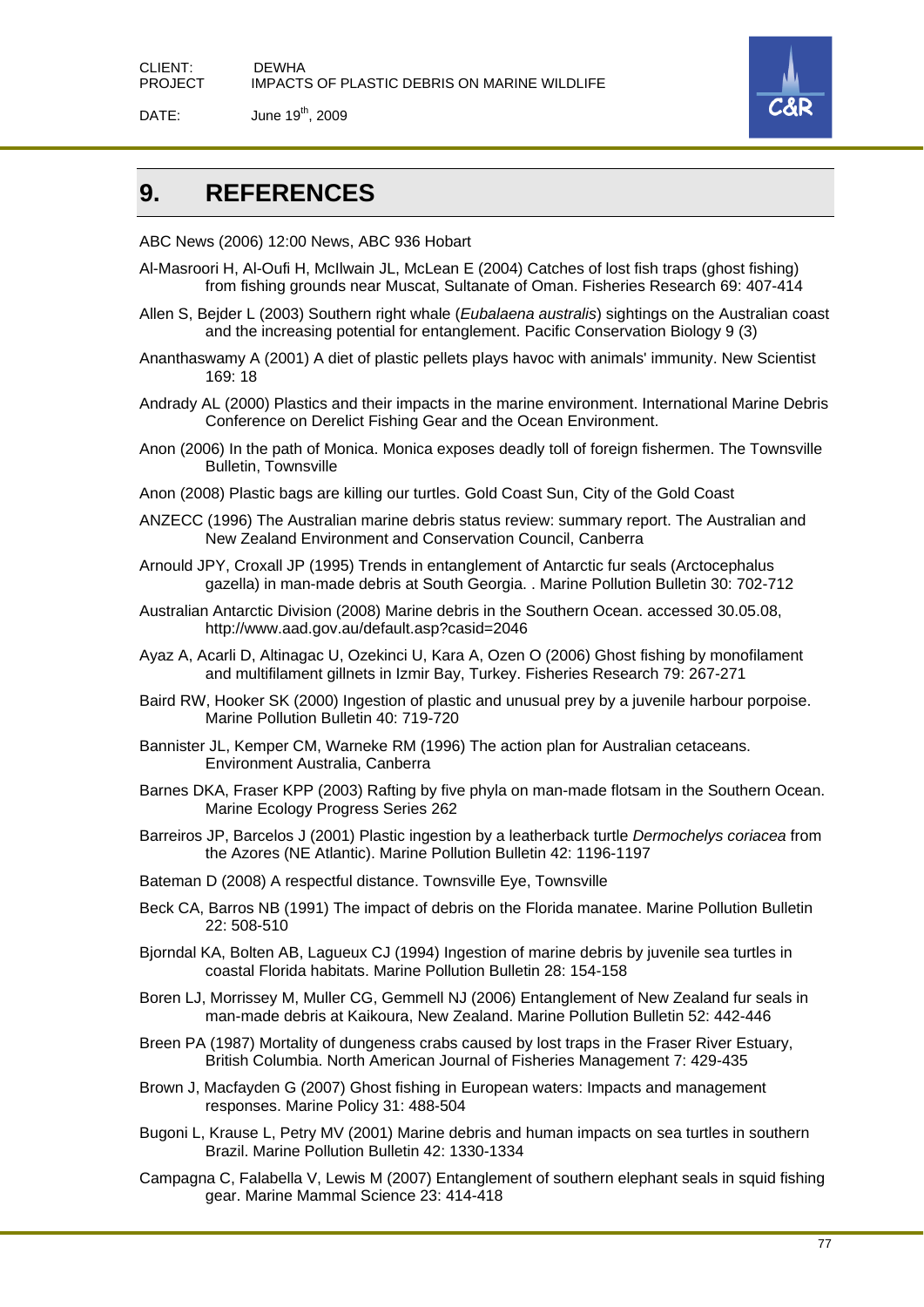

- Carpentaria Ghost Nets Programme (2008) Carpentaria Ghost Nets Programme accessed 11.06.08, http://www.ghostnets.com.au/index.html
- Carr A (1987) Impact of nondegradable marine debris on the ecology and survival outlook of sea turtles. Marine Pollution Bulletin 18: 352-356
- Cary JL, Robinson JE, Grey KA (1987) Survey of beach litter in the proposed Marmion Marine Park near Perth, Western Australia. Collected Technical Reports on the Marmion Marion Park, Perth, Western Australia, Technical Series19. EPA, Perth (200-209)
- Chaloupka M, Work TM, Balazs GH, Murakawa SKK, Morris R (2008) Cause-specific temporal and spatial trends in green sea turtle strandings in the Hawaiian Archipelago. Marine Biology 154: 887-898
- Commonwealth of Australia (2001) Recovery plan for the grey nurse shark (*Carcharias taurus*) in Australia. Environment Australia, Canberra
- Commonwealth of Australia (2003) Recovery plan for marine turtles in Australia. Environment Australia, Canberra
- Commonwealth of Australia (2008a) Draft background paper for the Threat Abatement Plan for the impacts of marine debris on vertebrate marine life. Department of the Environment, Water, Heritage and the Arts, Canberra
- Commonwealth of Australia (2008b) Draft threat abatement plan for the impacts of marine debris on vertebrate marine life. Department of the Environment, Water, Heritage and the Arts, Canberra
- Copello S, Quintana F (2003) Marine debris ingestion by Southern Giant Petrels and its potential relationships with fisheries in the Southern Atlantic Ocean. Marine Pollution Bulletin 46: 1504-1515
- Derraik JGB (2002) The pollution of the marine environment by plastic debris: a review. Marine Pollution Bulletin 44: 842-852
- DEWHA (2007) National recovery plan for Albatrosses and Giant-petrels. accessed 03.06.08, http://www.environment.gov.au/biodiversity/threatened/publications/recovery/albatross/thre ats.html
- DEWHA (2009) Entanglements http://www.environment.gov.au/coasts/species/cetaceans/entanglements.html
- Dillaway B (2007) Abandoned crab pots killing endangered marine life. Coast a 'death trap' for turtles. The Gold Coast Bulletin, City of the Gold Coast
- DTAE Tasmania (2008) Marine debris survey and collection Macquarie Island, March 2008. Department of Tourism, Arts and the Environment, Hobart
- Edyvane KS, Dalgetty A, Hone PW, Higham JS, Wace NM (2004) Long-term marine litter monitoring in the remote Great Australian Bight, South Australia. Marine Pollution Bulletin 48: 1060- 1075
- Eglinton YM, Wear RJ, Theil MJ (2005) Marine debris monitoring in South Australia: a report on the 2004 annual Robe litter survey. Final Report Prepared For 'Envirofund'. South Australian Research and Development Institute (Aquatic Sciences), Adelaide
- Epperly SP, Braun J, Chester AJ, Cross FA, Merriner JV, Tester PA, Churchill JH (1996) Beach strandings as an indicator of at-sea mortality of sea turtles. Bulletin of Marine Science 59: 289-297
- Eriksson C, Burton H (2003) Origins and biological accumulation of small plastic particles in fur seals from Macquarie Island. Ambio 32: 380-384
- Evans K, Hindell MA (2004) The diet of sperm whales (*Physeter macrocephalus*) in southern Australian waters. ICES Journal of Marine Science 61: 1313-1329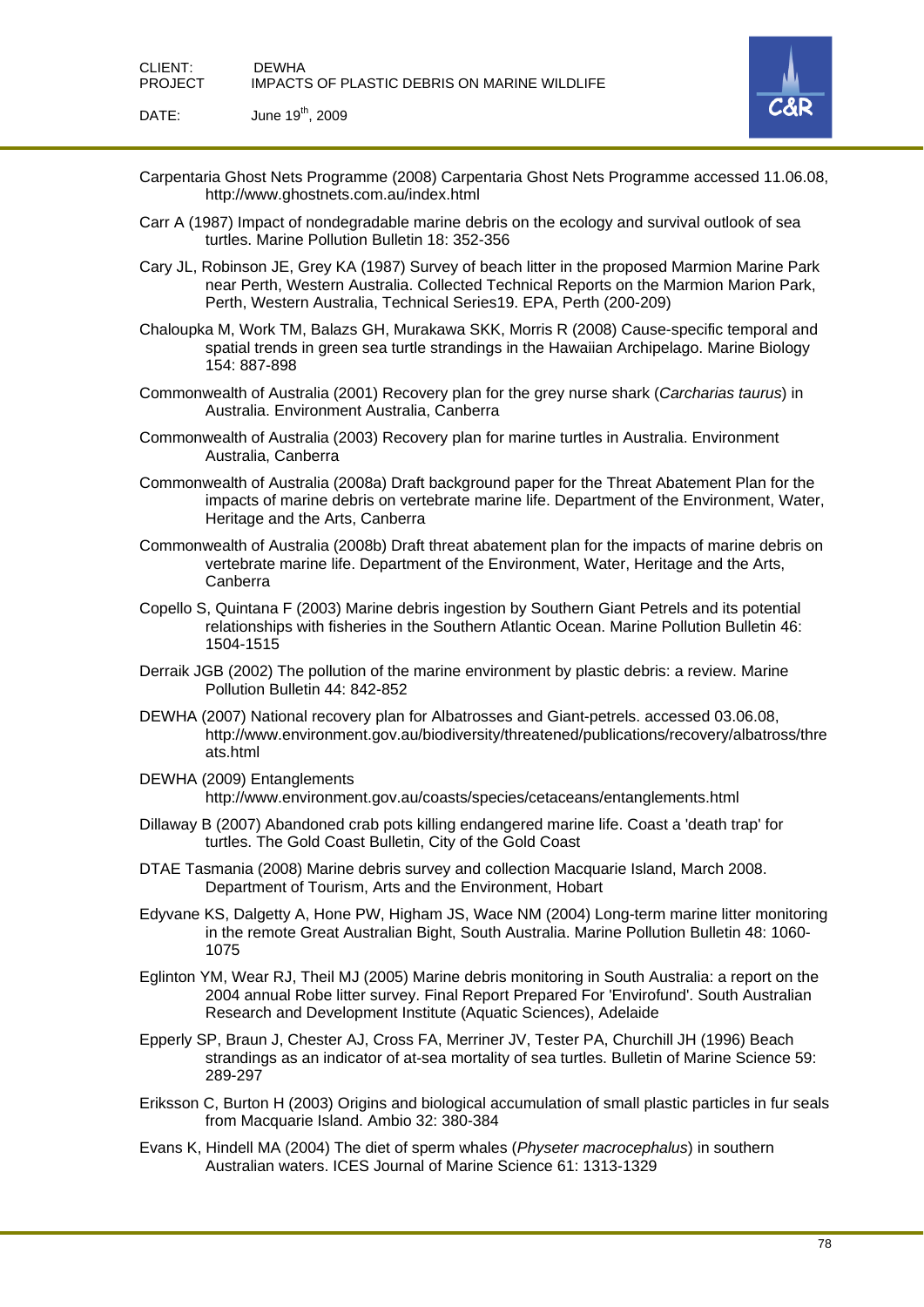

- Faris J, Hart K (1995) Seas of Debris: A Summary of the Third International Conference on Marine Debris. Alaska Fisheries Science Centre, National Oceanographic and Atmospheric Administration
- Fowler CW (1987) Marine debris and northern fur seals: a case study. Marine Pollution Bulletin 18: 326-335
- Francis K (2007) Australian Seabird Rescue database of marine turtle strandings on the coast of Northern New South Wales, highlighting plastic ingestion and entanglement incidences, 2001-2007. Integrated Project prepared as partial fulfilment of the requirements of the Bachelor of Applied Science, Coastal Management, Southern Cross University, Lismore
- Fry DM, Fefer SI, Sileo L (1987) Ingestion of plastic debris by Laysan Albatrosses and Wedge-tailed Shearwaters in the Hawaiian Islands. Marine Pollution Bulletin 18: 339-343
- GBRMPA (2008) Marine wildlife stranding listserver accessed 26.05.08, http://www.gbrmpa.gov.au/corp\_site/info\_services/stranding\_announce
- Gedamke J (2007) Australia. Progress report on cetacean research, January 2007 to December 2007, with statistical data for the calendar year 2007. International Whaling Commission, Cambridge
- Gemmell NJ, Addison B (2007) Coringa-Herald National Nature Reserve Research and Management Trip Report, October 2007. Department of the Environment, Water, Heritage and the Arts, Canberra
- Greenland JA, Limpus CJ, Currie KJ (2004) Marine Wildlife Stranding and Mortality Database annual report 2001 - 2002.III. Marine Turtles. Wildlife Ecology Unit, Forestry and Wildlife Division,Queensland Environmental Protection Agency / Queensland Parks and Wildlife Service, Brisbane
- Greenland JA, Limpus CJ (2005) Marine Wildlife Stranding and Mortality Database annual report 2004. I. Dugong. Wildlife Ecology Unit, Environmental Sciences Division,Queensland Environmental Protection Agency / Queensland Parks and Wildlife Service, Brisbane
- Greenland JA, Limpus CJ, Currie KJ (2005) Marine Wildlife Stranding and Mortality Database annual report 2003. I. Dugong. Wildlife Ecology Unit, Environmental Sciences Division,Queensland Environmental Protection Agency / Queensland Parks and Wildlife Service, Brisbane
- Greenpeace (2006) Plastic debris in the world's oceans. Greenpeace, Amsterdam
- Griffin D (2008) Pilot investigation of the origins and pathways of marine debris found in the northern Australian marine environment. Report prepared by the Centre for Australian Weather and Climate Research for the Department of the Environment, Water, Heritage and the Arts, Canberra
- Haines JA, Limpus CJ (2000a) Marine Wildlife Stranding and Mortality Database annual report 2000. I. Dugong. Research Coordination Unit, Parks and Wildlife Strategy Division, Queensland Parks and Wildlife Service, Brisbane
- Haines JA, Limpus CJ (2000b) Marine Wildlife Stranding and Mortality Database annual report 2000. II. Cetaceans and pinnipeds. Research Coordination Unit, Parks and Wildlife Strategy Division, Queensland Parks and Wildlife Service, Brisbane
- Haines JA, Limpus CJ (2001) Marine Wildlife Stranding and Mortality Database annual report 2001. I. Dugong. Conservation Sciences Unit, Forestry abd Wildlife Division, Queensland Environmental Protection Agency / Queensland Parks and Wildlife Service, Brisbane
- Harcourt RG, Aurioles D, Sanchez J (1994) Entanglement of California sea lions at Los Islotes, Baja California Sur, Mexico. Marine Mammal Science 10: 122-125
- Hart KM, Mooreside P, Crowder LB (2006) Interpreting spatio-temporal patterns of sea turtle strandings: Going with the flow. Biological Conservation 129: 283-290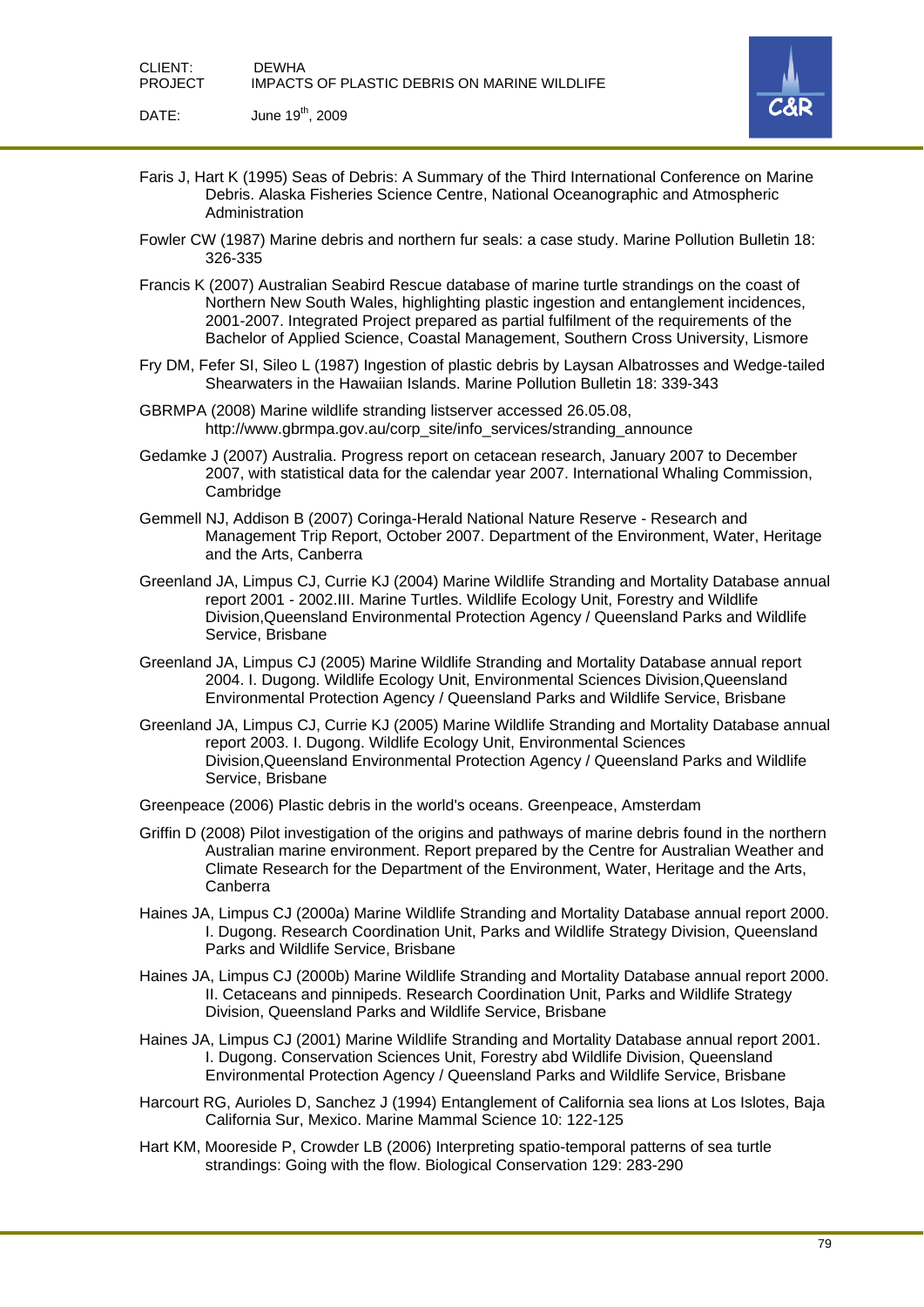

- Hartwig E, Clemens T, Heckroth M (2007) Plastic debris as nesting material in a Kittiwake (*Rissa tridactyla*) - colony at the Jammerbugt, Northwest Denmark. Marine Pollution Bulletin 54: 595-597
- Haynes D (1997) Marine debris on continental islands and sand cays in the Far Northern Section of the Great Barrier Reef Marine Park, Australia. Marine Pollution Bulletin 34: 276-279
- Hedd A, Gales R (2001) The diet of shy albatrosses (*Thalassarche cauta*) at Albatross Island, Tasmania. Journal of Zoology 253: 69-90
- Hofmeyr GJG, Bester MN, Kirkman SP, Lydersen C, Kovacs KM (2006) Entanglement of Antarctic fur seals at Bouvetøya, Southern Ocean. Marine Pollution Bulletin 52: 1077-1080
- Humborstad O-B, Lokkeborg S, Hareide N-R, Furevik DM (2003) Catches of Greenland halibut (*Reinhardtius hippoglossoides*) in deepwater ghost-fishing gillnets on the Norwegian continental slope. Fisheries Research 64: 163-170
- Hutton I (2004) Plastic perils for seabirds. Nature Australia Spring 2004: 53-59
- Ivar do Sul JA, Costa MF (2007) Marine debris review for Latin America and the Wider Caribbean Region: From the 1970s until now, and where do we go from here? Marine Pollution Bulletin 54: 1087-1104
- Jones MM (1995) Fishing debris in the Australian marine environment. Marine Pollution Bulletin 30: 25-33
- KABV (2005) Port Phillip Bay beach litter survey 2003-04. EPA Victoria, Melbourne
- Katsanevakis S, Verriopoulos G, Nicolaidou A, Thessalou-Legaki M (2007) Effect of marine litter on the benthic megafauna of coastal soft bottoms: A manipulative field experiment. Marine Pollution Bulletin 54: 771-778
- Kiessling I (2003) Finding Solutions. Derelict fishing gear and other marine debris in northern Australia. Report to the National Oceans Office and the Department of the Environment and Heritage, Canberra
- Kiessling I, Hamilton C (2003) Marine Debris at Cape Arnhem Northern Territory, Australia: WWF Report Northeast Arnhem Land Marine Debris Survey 2001. WWF Australia, Sydney
- Kinloch MA, Brock DJ (2007) Kangaroo Island Beach Litter Survey 2007. KI NRM Board Coast and Marine Program Report No. CMP07/002
- Laist D (1987) Overview of the biological effects of lost and discarded plastic debris in the marine environment. Marine Pollution Bulletin 18: 319-326
- Leitch K (2001) Entanglement of marine turtles in netting: northeast Arnhem Land, Northern Territory, Australia. Dhimurru Land Management Aboriginal Corporation, Nhulunbuy
- Limpus CJ, Haines JA, Flakus S (1999) Marine Wildlife Stranding and Mortality Database annual report, 1999. I. Dugong. Research Coordination Unit, Planning and Research Division, Queensland Parks and Wildlife Service, Brisbane
- Limpus CJ, Currie KJ, Haines JA (2002) Marine Wildlife Stranding and Mortality Database annual report 2001. I. Dugong. Conservation Sciences Unit, Forestry and Wildlife Division, Queensland Environmental Protection Agency / Queensland Parks and Wildlife Service, Brisbane
- Machado A (2007) Protecting dolphin populations & habitat today for the generation of tomorrow. Productivity Report 2005 & 2006. Project Dolphin Safe Assoc. Inc. & Saouth Australian Seabird Rescue, Torrens Island, South Australia
- Marsh H, Channells PW, Heinsohn GE, Morrissey J (1982) Analysis of stomach contents of dugongs from Queensland. Australian Wildlife Research 9: 55-67
- Marsh H (1989) Mass stranding of dugongs by a tropical cyclone in northern Australia. Marine Mammal Science 5: 78-84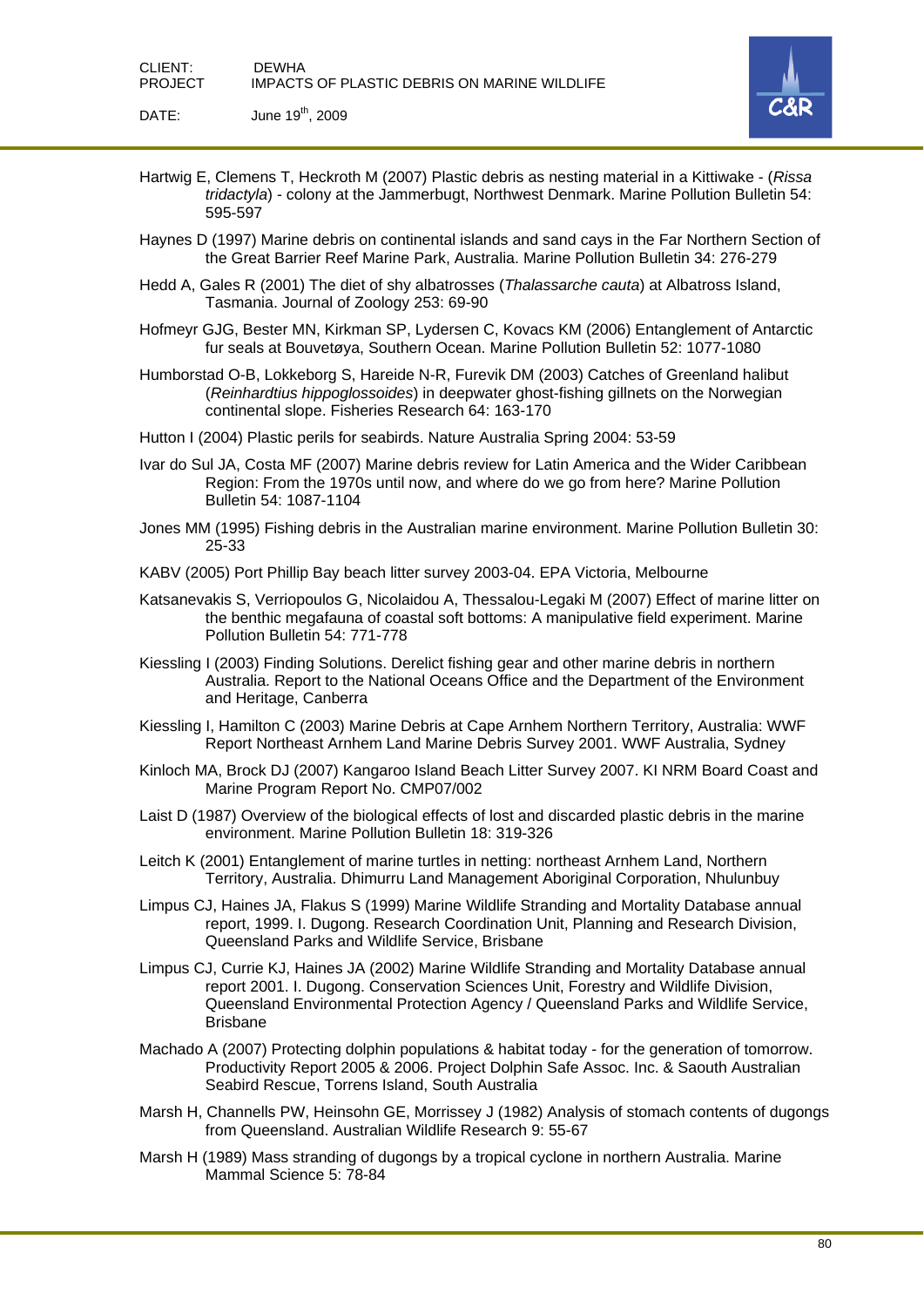

- Marsh H, Lawler I (2000) Dugong distribution and abundance in the northern Great Barrier Reef Marine Park - November 2000. GBRMPA, Townsville
- Marsh H, Penrose H, Eros C, Hugues J (2002) Dugong status report and action plans for countries and territories. UNEP, Nairobi
- Mascarenhas R, Santos R, Zeppelini D (2004) Plastic debris ingestion by sea turtle in Paraiba, Brazil. Marine Pollution Bulletin 49: 354-355
- Mato Y, Isobe T, Takada H, Kanehiro H, Ohtake C, Kaminuma T (2001) Plastic resin pellets as a transport medium for toxic chemicals in the marine environment. Environmental Science and Technology 35: 318-324
- McCauley SJ, Bjorndal KA (1999) Conservation implications of dietary dilution from debris ingestion: sublethal effects in post-hatchling loggerhead sea turtles. Conservation Biology 13: 925- 929
- Natural Resources Consultants Inc. (2008) Rates of marine species mortality caused by derelict fishing nets in Puget Sound, Washington. Report prepared for Northwest Straits Marine Conservation Initiative, Mt Vernon, Washington
- Naturebase (2006) New zodiac fleet for whale disentanglement team. accessed 27.06.08, http://www.naturebase.net/content/view/2352/797/
- NRETA (2006) Northern Territory Marine Debris Monitoring Program 2006. Department of Natural Resources, Environment and the Arts, Darwin
- Page B, McKenzie J, McIntosh R, Baylis A, Morrissey A, Calvert N, Haase T, Berris M, Dowie D, Shaughnessy PC, Goldsworthy SD (2004) Entanglement of Australian sea lions and New Zealand fur seals in lost fishing gear and other marine debris before and after Government and industry attempts to reduce the problem. Marine Pollution Bulletin 49: 33-42
- Parks and Wildlife Service Tasmania (2007) Volunteers train for whale strandings. accessed 26.05.08, http://www.parks.tas.gov.au/showItem.php?id=823
- Parks and Wildlife Service Tasmania (2008) Whales accessed 16.03.09, http://www.parks.tas.gov.au/index.aspx?base=5385#tsr
- Pemberton D, Brothers NP, Kirkwood R (1992) Entanglement of Australian fur seals in man-made debris in Tasmanian waters. Wildlife Research 19: 151-159
- Phillip Island Nature Parks (2007) Phillip Island Nature Parks Annual Report 2006 2007. Phillip Island Nature Parks, Phillip Island, Victoria
- Plotkin PT, Amos AF (1990) Effects of anthropogenic debris on sea turtles in the Northwestern Gulf of Mexico. Workshop on the Fate and Impact of Marine Debris.
- Raphael L, Richardson D, Read R (2003) Preliminary Draft Issues Paper Threat Abatement Plan for Injury and Fatality to Vertebrate Marine Life Caused by Ingestion of, or Entanglement in, Harmful Marine Debris. Report by WBM Oceanics Australia for the Department of the Environment and Heritage, Canberra

Reghenzani K (2008) Volunteers struggle to save turtles. The Cairns Post, Cairns

- Rios LM, Moore C, Jones PR (2007) Persistent organic pollutants carried by synthetic polymers in the ocean environment. Marine Pollution Bulletin 54: 1230-1237
- Robards MD, Piatt JF, Wohl KD (1995) Increasing frequency of plastic particles ingested by seabirds in the subarctic North Pacific. Marine Pollution Bulletin 30: 151-157
- Roeger S, Munungurr M, Wise P (2004) Entanglement of Miyapunu (marine turtles) in ghost netting: Northeast Arnhem Land, Northern Territory, Australia. Report by Dhimurru Land Management Aboriginal Corporation to Alcan Gove Pty Limited, WWF-Australia and the Northern Land Council - Aboriginal Benefits Trust Account, Nhulunbuy, NT
- Roeger S, Munungurr M, Wise P (2005) Entanglement of Miyapunu (marine turtles) in ghost netting: Northeast Arnhem Land, Northern Territory, Australia. Report by Dhimurru Land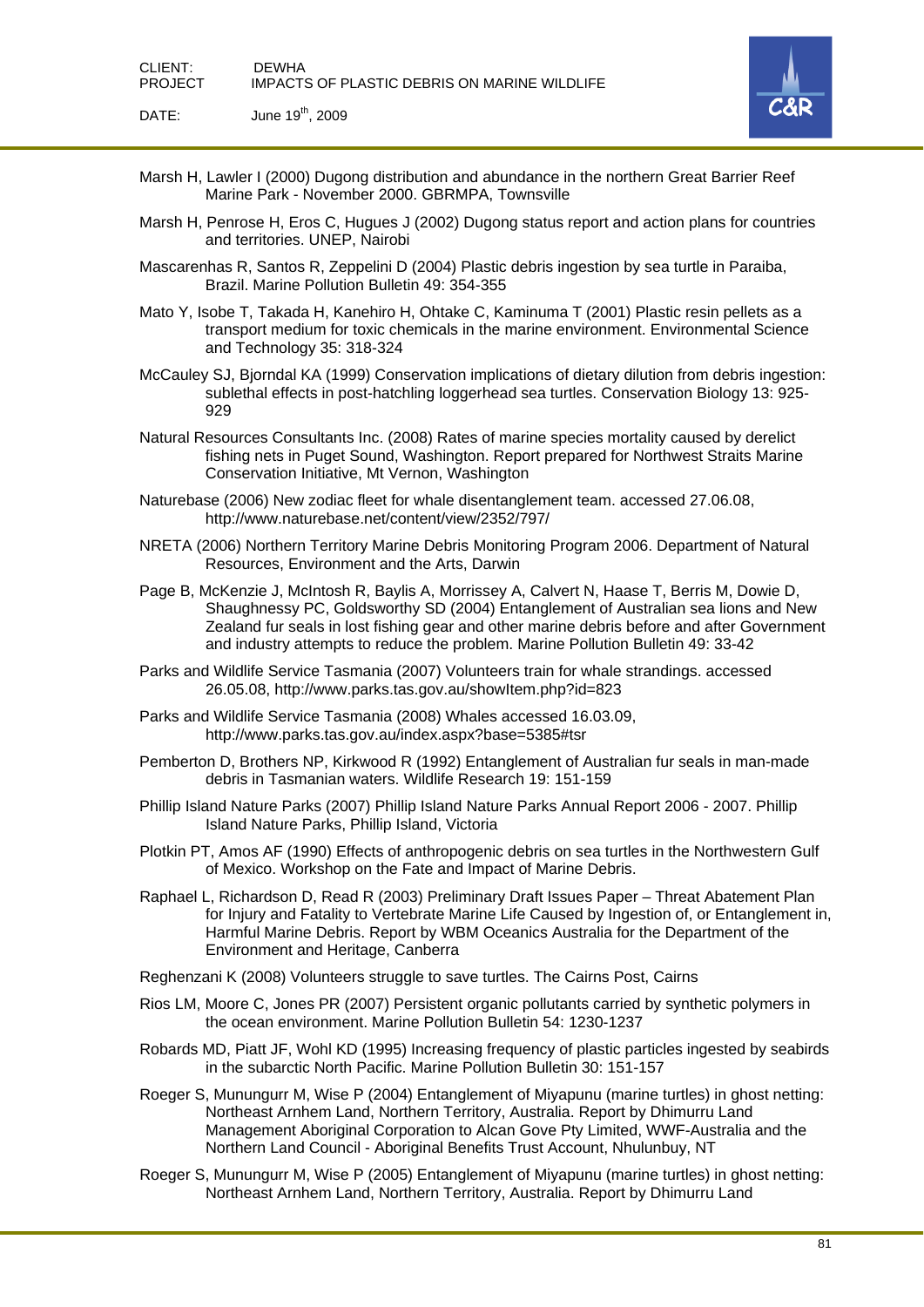

Management Aboriginal Corporation to Alcan Gove Pty Limited, WWF-Australia and the Northern Land Council - Aboriginal Benefits Trust Account, Nhulunbuy, NT

- Roeger S, Munungurr M, Wise P (2006) Entanglement of Miyapunu (marine turtles) in ghost netting: Northeast Arnhem Land, Northern Territory, Australia. Report by Dhimurru Land Management Aboriginal Corporation to Alcan Gove Pty Limited, WWF-Australia and the Northern Land Council - Aboriginal Benefits Trust Account, Nhulunbuy, NT
- Sancho G, Puente E, Bilbao A, Gomez E, Arregi L (2003) Catch rates of monkfish (*Lophius* spp.) by lost tangle nets in the Cantabrian Sea (northern Spain). Fisheries Research 64: 129-139
- Sazima I, Gadig OBF, Namora RC, Motta FS (2002) Plastic debris collars on juvenile carcharhinid sharks (*Rhizoprionodon lalandii*) in southwest Atlantic. Marine Pollution Bulletin 44: 1147- 1149
- Seitz JC, Poulakis GR (2006) Anthropogenic effects on the smalltooth sawfish (*Pristis pectinata*) in the United States. Marine Pollution Bulletin 52: 1533-1540
- Shaughnessy PD (1980) Entanglement of Cape fur seals with man-made objects. Marine Pollution Bulletin 11: 332-336
- Sheavly SB (2005) Sixth Meeting of the UN Open-ended Informal Consultative Processes on Oceans & the Law of the Sea. Marine debris – an overview of a critical issue for our oceans. June 6-10, 2005. accessed 11.06.08,
- http://www.un.org/Depts/los/consultative\_process/consultative\_process.htm
- Simpendorfer C (1997) Watch those bait straps! Western Fisheries Winter 1997: 12
- Slater J (1991) Flotsam and jetsam, beach survey results January 1990–1991. Marine Debris Bulletin 1. Tasmania Department of Parks, Wildlife and Heritage, Hobart
- Slip DJ, Burton HR (1989) The composition and origin of marine debris stranded on the shores of subantarctic Macquarie Island. the Second International Conference on Marine Debris.
- Slip DJ, Green K, Woehler EJ (1990) Ingestion of anthropogenic articles by seabirds at Macquarie Island. Marine Ornithology 18: 74-77
- Smith SDA, Rule MJ, Harrison M, Dalton SJ (2008) Monitoring sea change: Preliminary assessment of the conservation value of nearshore reefs, and existing impacts, in a high-growth, coastal region of subtropical eastern Australia. Marine Pollution Bulletin 56: 525-534
- Stewart BS, Yochem PK (1987) Entanglement of pinnipeds in synthetic debris and fishing net and line fragments at San Nicolas and San Miguel Islands, California, 1978-1986. Marine Pollution Bulletin 18: 336-339
- Taylor H, Smith W, Mouritz R, White K, McGuire L (2007) 2007 South West Marine Debris Project Report to the Minister. Tangaroa Blue Ocean Care Society, Dunsborough, Western Australia
- Thompson RC, Olsen Y, Mitchell RP, Davies A, Rowland SJ, John AWG, McGonigle D, Russell AE (2004) Lost at sea: Where is all the plastic? Science 304: 838
- Tomás J, Guitart R, R. M, Ragaa JA (2002) Marine debris ingestion in loggerhead sea turtles, *Caretta caretta*, from the Western Mediterranean. Marine Pollution Bulletin 44: 211-216
- Tschernij V, Larsson P-O (2003) Ghost fishing by lost cod gill nets in the Baltic Sea. Fisheries Research 64: 151-162
- UQ News Online (2008) Plastic bags killing Queensland's turtles. http://www.uq.edu.au/news/index.html?article=14238
- van Franeker JA (1985) Plastic ingestion in the North Atlantic fulmar. Marine Pollution Bulletin 16: 367-369
- van Franeker JA, Bell PJ (1988) Plastic ingestion by petrels breeding in Antarctica. Marine Pollution Bulletin 19: 672-674